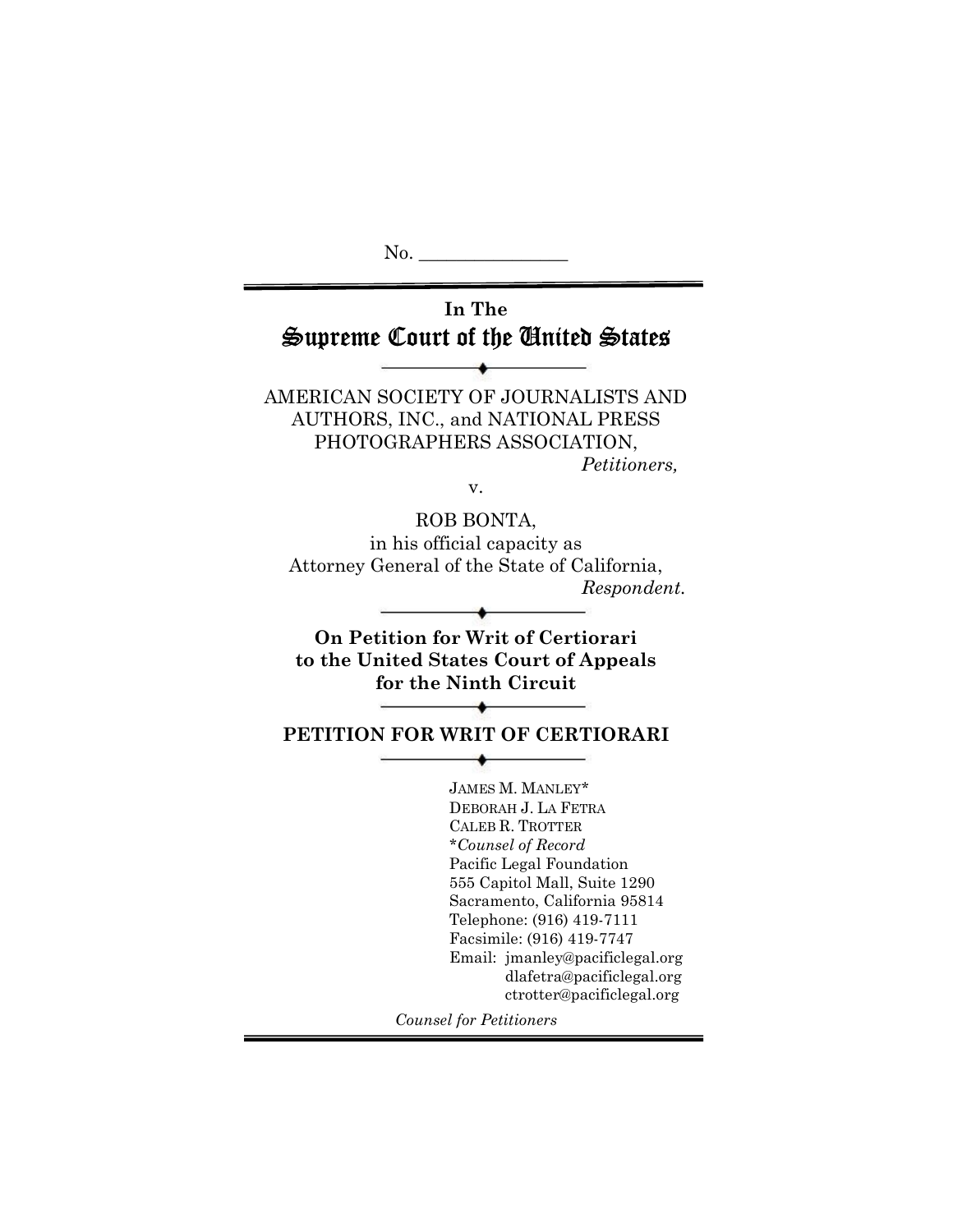#### QUESTIONS PRESENTED

The State of California classifies some independent contractors as employees based solely on the function or purpose of their speech. The State favors writers, photographers, or videographers who sell speech that the state deems marketing, fine art, graphic design, or related to sound recordings and musical compositions (but not music videos). These favored speakers are exempt from a panoply of employment regulations and taxes and allowed the benefits of operating as independent contractors and small businesses. But workers who produce speech with an unfavored function or purpose are classified as employees subject to more onerous tax and regulatory burdens. Due to these unequal employee classification rules, Petitioners' freelance members are deprived of longstanding careers as independent contractors and are losing opportunities to publish.

The questions presented are:

Is a law content-based when it imposes financial and regulatory burdens based on the function or purpose of speech?

Does a law that has the effect of depriving classes of speakers of their livelihood by subjecting them to more onerous taxes and regulations impose a First Amendment burden subject to judicial scrutiny?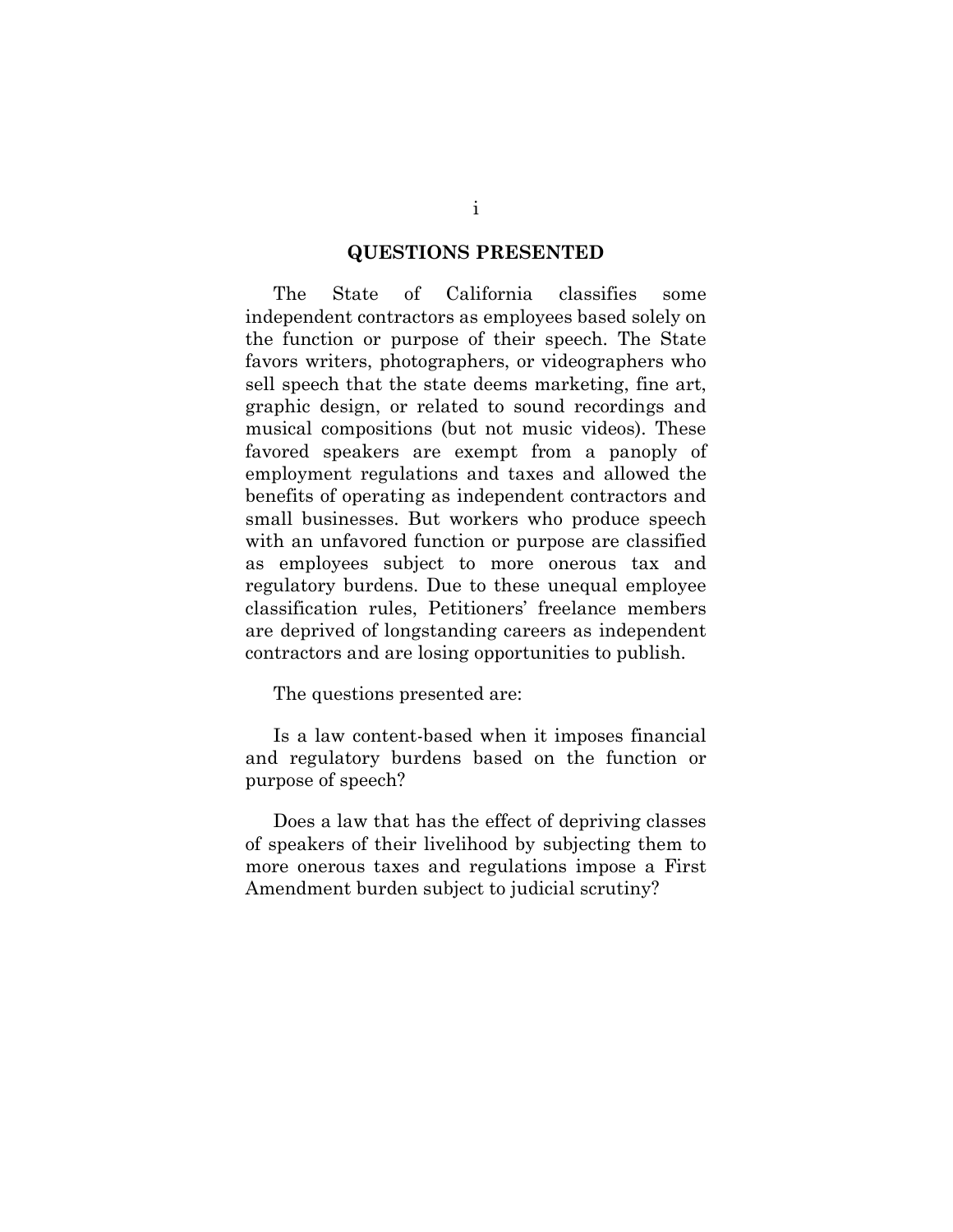#### LIST OF ALL PARTIES

Petitioners are American Society of Journalists and Authors, Inc. (ASJA), and National Press Photographers Association (NPPA). Respondent is Rob Bonta, in his official capacity as Attorney General of the State of California.

#### CORPORATE DISCLOSURE STATEMENT

ASJA and NPPA are nonprofit  $501(c)(6)$ corporations incorporated under New York law. They have no parent corporations, and no publicly held company owns 10% or more of their stock.

#### STATEMENT OF RELATED PROCEEDINGS

American Society of Journalists and Authors, Inc.; National Press Photographers Assn., v. Bonta, No. 20- 55734 (opinion issued Oct. 6, 2021; rehearing en banc denied Nov. 23, 2021).

American Society of Journalists and Authors, Inc.; National Press Photographers Assn., v. Bonta, No. 2:19-cv-10645-PSG-KS (C.D. Cal.) (orders entered March 20, 2020, and July 20, 2020).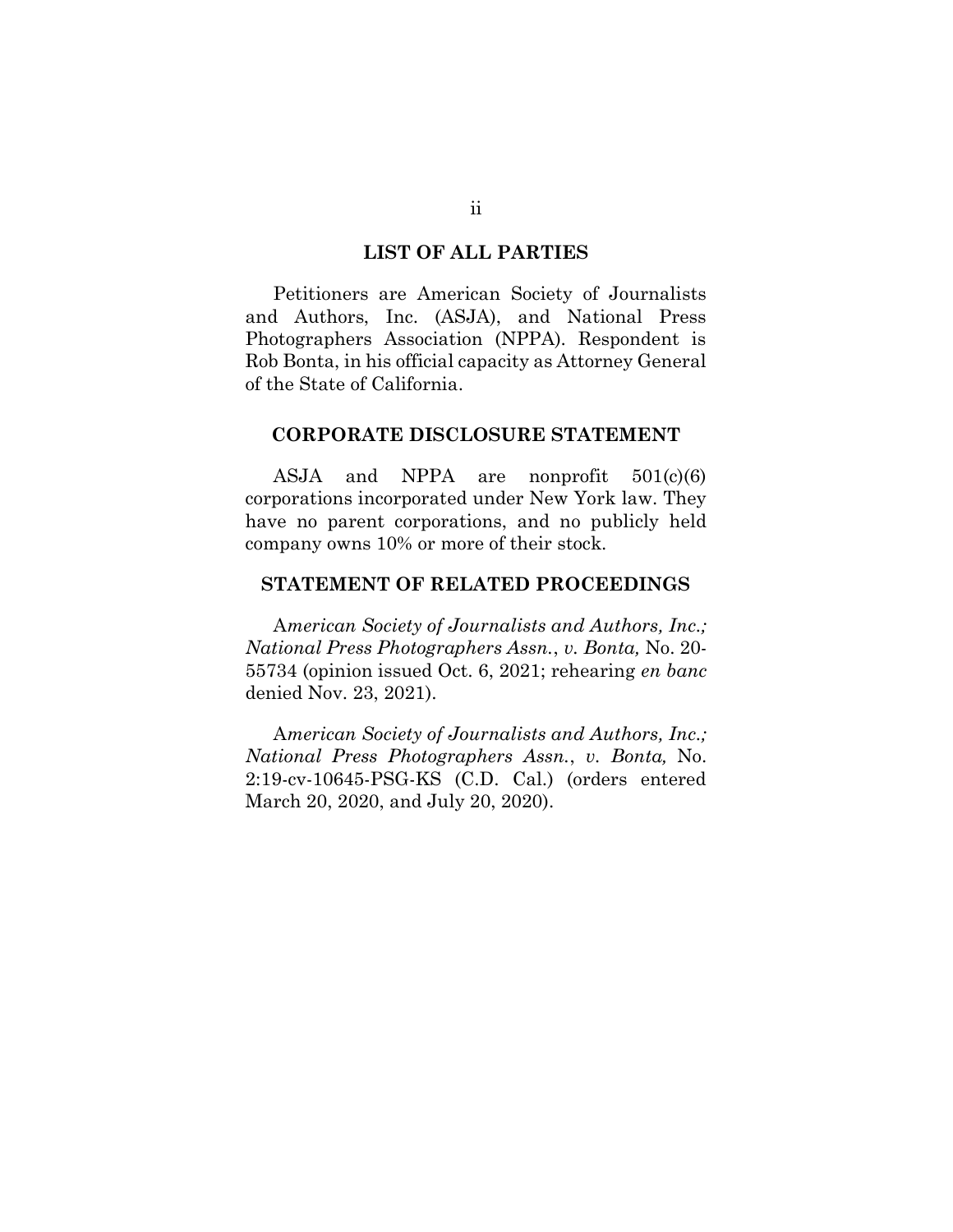## TABLE OF CONTENTS

| CORPORATE DISCLOSURE STATEMENT  ii                                                                                           |
|------------------------------------------------------------------------------------------------------------------------------|
| STATEMENT OF RELATED PROCEEDINGS ii                                                                                          |
|                                                                                                                              |
| PETITION FOR A WRIT OF CERTIORARI 1                                                                                          |
|                                                                                                                              |
|                                                                                                                              |
|                                                                                                                              |
|                                                                                                                              |
|                                                                                                                              |
| A. California's Destruction of Freelance                                                                                     |
| Forcing Employee Status on Freelancers<br>В.<br>Limits Their Ability To Speak and To<br>Maintain Their Speaking Businesses12 |
|                                                                                                                              |
| REASONS FOR GRANTING THE PETITION 17                                                                                         |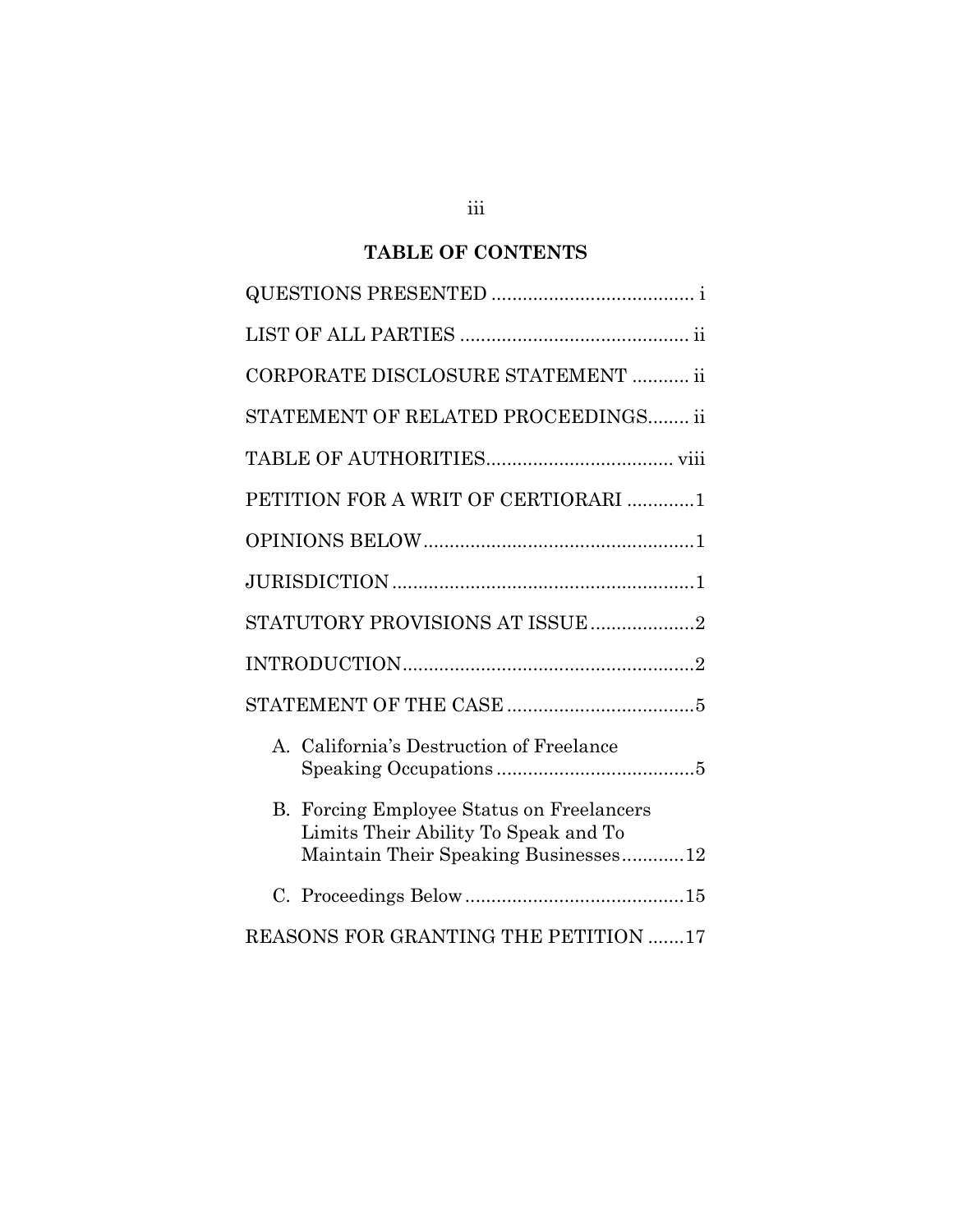| I. | THE NINTH CIRCUIT UPHELD<br>CALIFORNIA'S CONTENT-BASED<br>EMPLOYEE CLASSIFICATION LAW,<br>IN CONFLICT WITH DECISIONS                                                   |
|----|------------------------------------------------------------------------------------------------------------------------------------------------------------------------|
|    | A. The Ninth Circuit's Refusal to Apply the<br>"Function or Purpose" Test Conflicts<br>With This Court's Decisions17                                                   |
|    | <b>B.</b> Other Courts Have Difficulty<br>Determining How and When the<br>"Function or Purpose" Test Applies21                                                         |
|    | II. COURTS CONFLICT AS TO WHETHER<br><b>SPEAKERS SUBJECT TO ONEROUS</b><br>FINANCIAL REGULATIONS SUFFER<br>A FIRST AMENDMENT BURDEN<br>WARRANTING JUDICIAL SCRUTINY 24 |
|    | A. Disfavored Freelancers Are Silenced and<br>Economically Burdened by Section 277829                                                                                  |
|    | B. The Court Below, and Some Others,<br>Hold That Economic Regulation That<br><b>Selectively Burdens Certain Speakers</b><br>Does Not Implicate First Amendment        |
|    | C. Other Courts Hold That Economic Regulation<br>That Selectively Burdens Certain Speakers<br>Requires Judicial Scrutiny Under the First                               |
|    |                                                                                                                                                                        |

## iv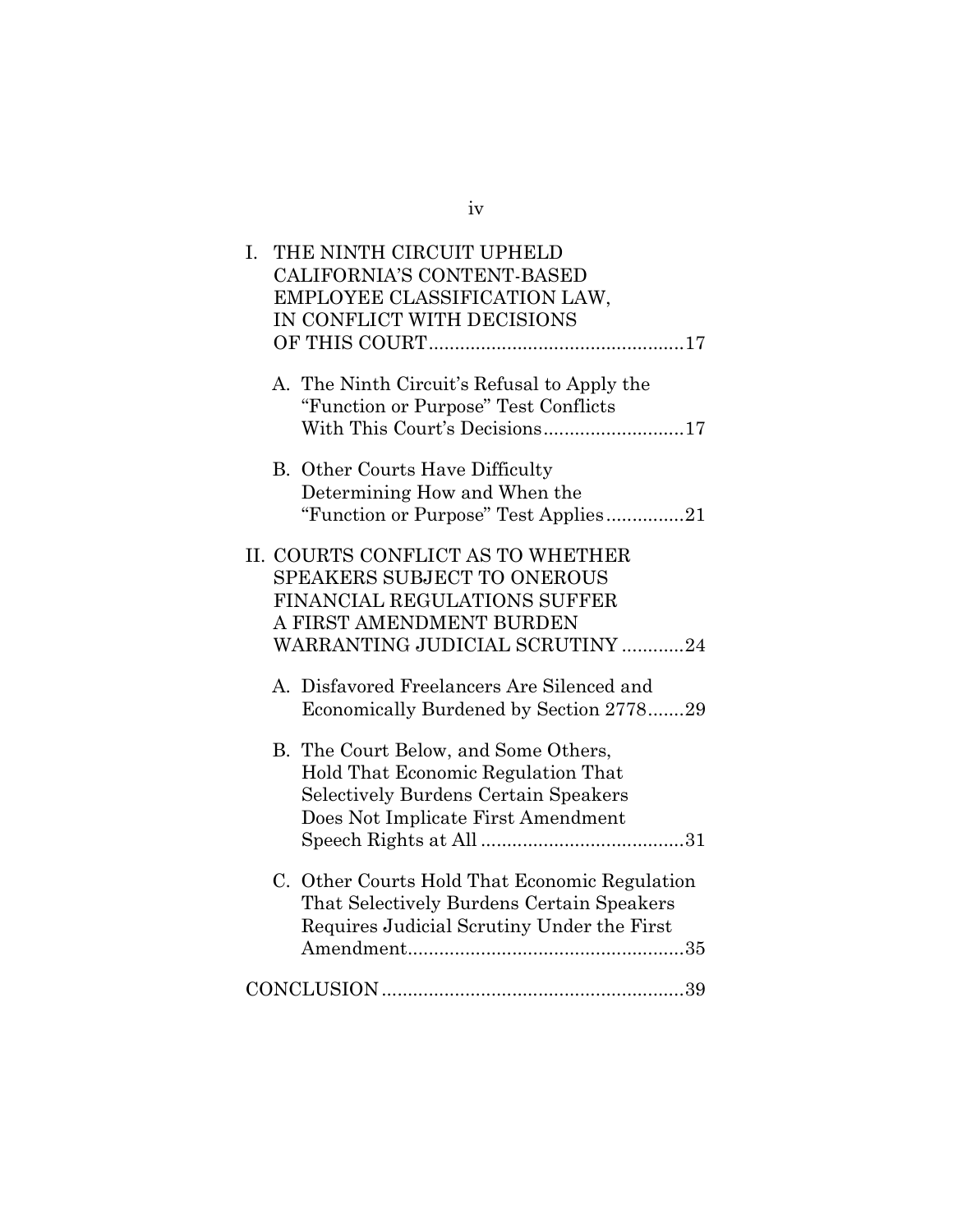# Appendix

| Opinion of the Ninth Circuit Court of Appeals<br>No. 20-55734,                                                  |
|-----------------------------------------------------------------------------------------------------------------|
| District Court Order Granting Defendants'<br>Renewed Motion to Dismiss,                                         |
| District Court Order Granting Defendants'<br>Motion to Dismiss,                                                 |
| District Court Order Denying Motion for<br>Preliminary Injunction,                                              |
| Order Denying Petition for Rehearing,                                                                           |
| California Labor Code §§ 2775-2780 F-1                                                                          |
| Complaint for Violation of Federal Civil<br>Rights Under 42 U.S.C. § 1983<br>Declaratory and Injunctive Relief, |
| Declaration of Randy Dotinga in Support of<br>Motion for Preliminary Injunction,                                |
| Declaration of Mickey H. Ostrreicher in<br>Support of Motion for Preliminary<br>Injunction,                     |

v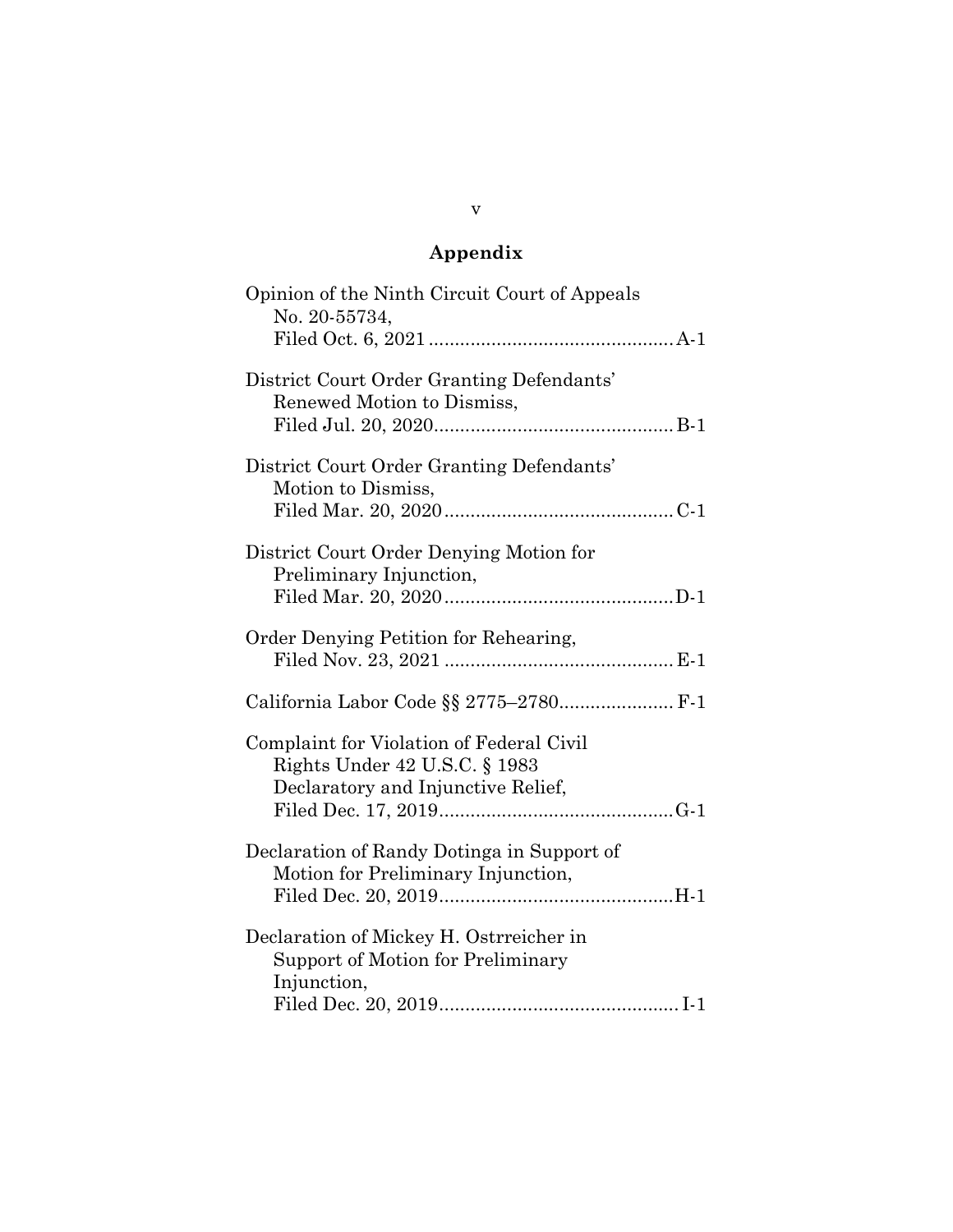| Declaration of JoBeth McDaniel Clark in<br>Support of Motion for Preliminary<br>Injunction,      |  |
|--------------------------------------------------------------------------------------------------|--|
| Declaration of Spencer Grant in Support of<br>Motion for Preliminary Injunction,                 |  |
| Declaration of Brian Feulner in Support of<br>Motion for Preliminary Injunction,                 |  |
| Supplemental Declaration of Randy Dotinga<br>in Support of Motion for Preliminary<br>Injunction, |  |
| Declaration of Randy Dotinga in Support of<br>Motion to Supplement the Record,                   |  |
| Declaration of Brian Feulner in Support of<br>Motion to Supplement the Record,                   |  |
| Declaration of JoBeth McDaniel in Support of<br>Motion to Supplement the Record,                 |  |
| Declaration of Miriam Raftery in Support of<br>Motion to Supplement the Record,                  |  |

vi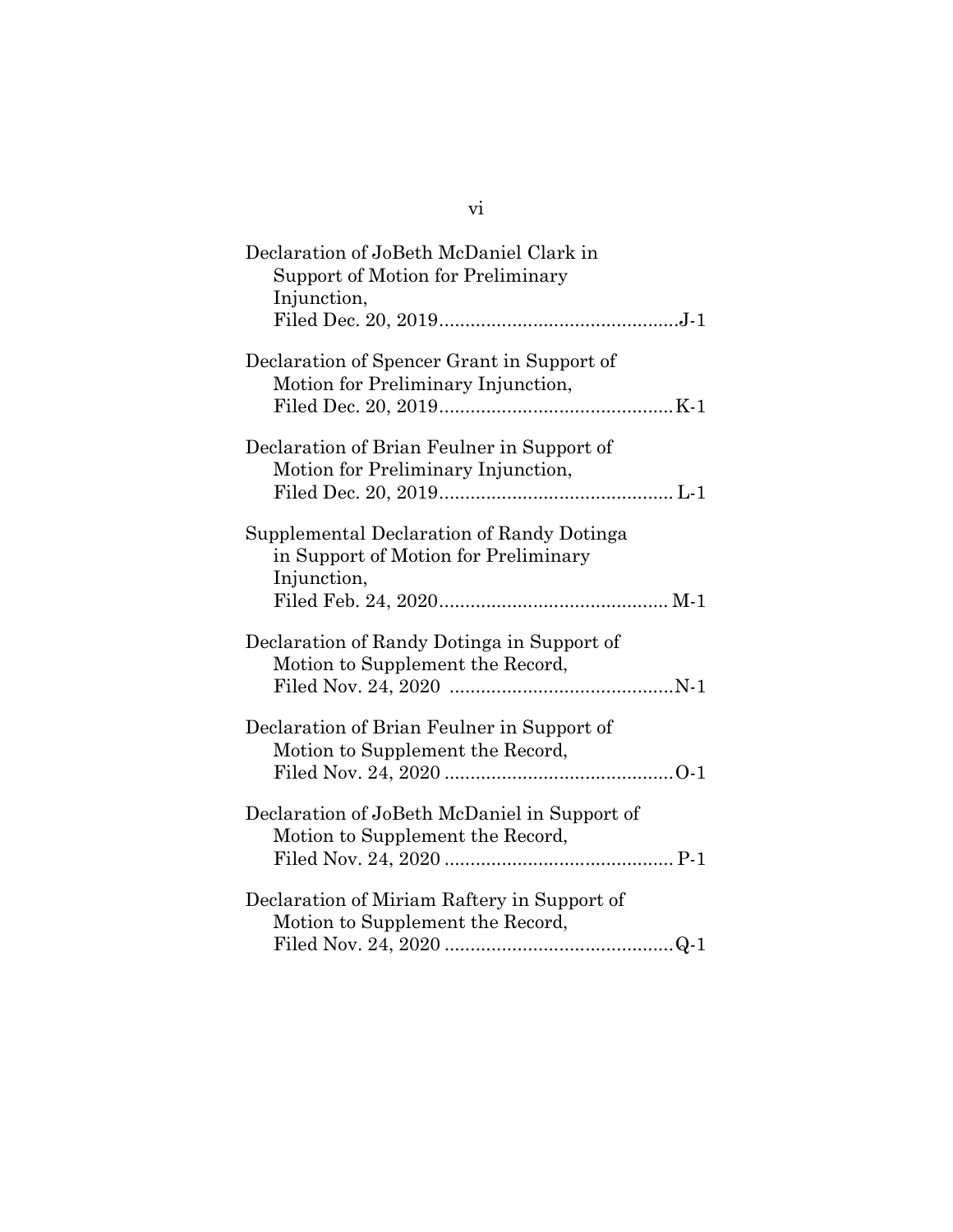| Declaration of Justin Stewart in Support of<br>Motion to Supplement the Record, |  |
|---------------------------------------------------------------------------------|--|
| Declaration of Susan Valot in Support of<br>Motion to Supplement the Record,    |  |

# vii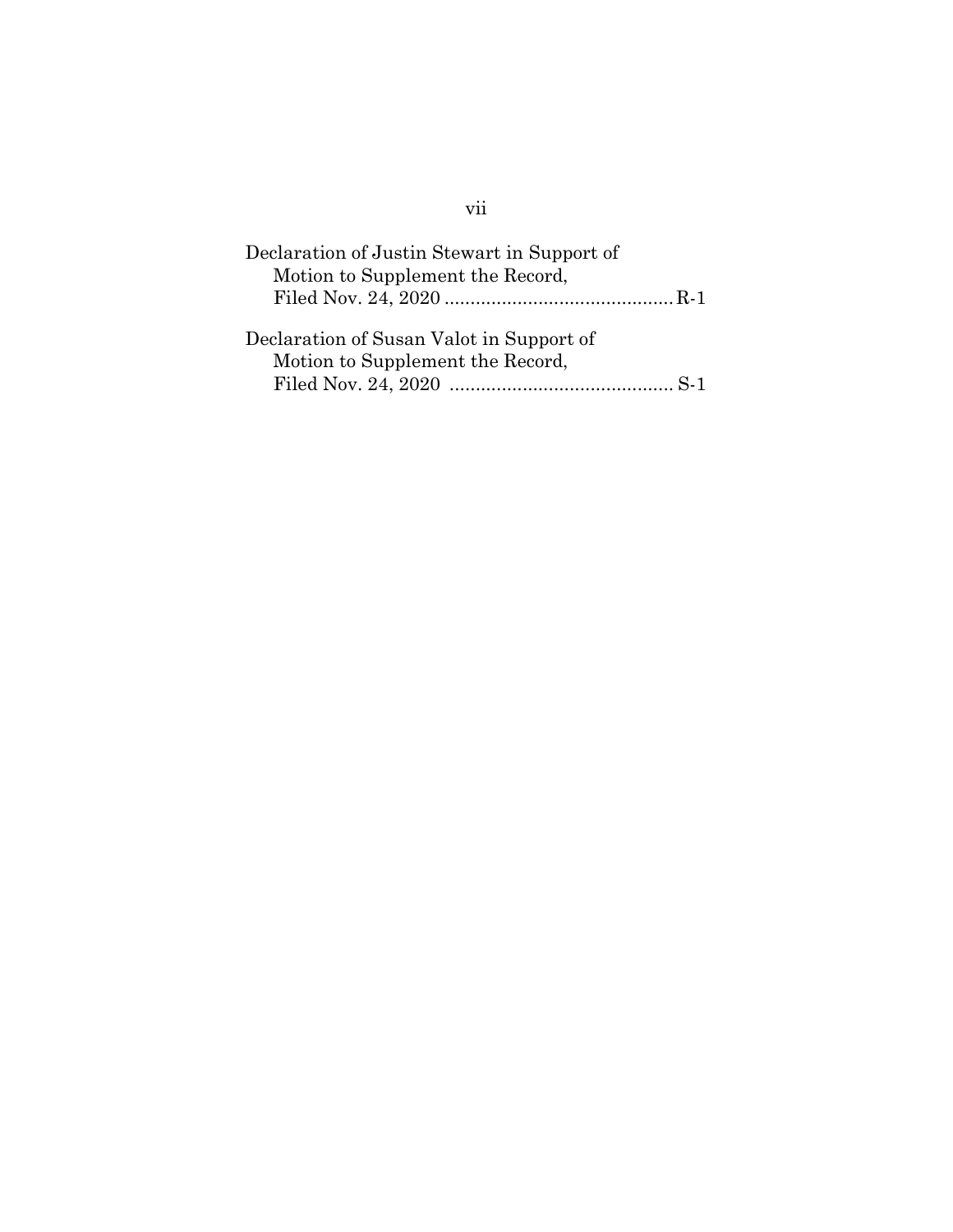# viii

## TABLE OF AUTHORITIES

## **Cases**

| Am. Entertainers, L.L.C. v. City of Rocky Mount,                                    |
|-------------------------------------------------------------------------------------|
| AMSAT Cable Ltd. v. Cablevision of Connecticut,                                     |
| Arcara v. Cloud Books, Inc.,                                                        |
| Arkansas Writers' Project v. Ragland,                                               |
| Assoc. Press v. NLRB,                                                               |
| Assoc. Press v. United States,                                                      |
| Billups v. City of Charleston, South Carolina,<br>961 F.3d 673 (4th Cir. 2020)36-37 |
| Blue v. McBride, 252 Kan. 894 (1993)34                                              |
| Brown v. Entertainment Merchants                                                    |
| Bruni v. City of Pittsburgh,<br>941 F.3d 73 (3d Cir. 2019) 22-23                    |
| Cahaly v. Larosa,                                                                   |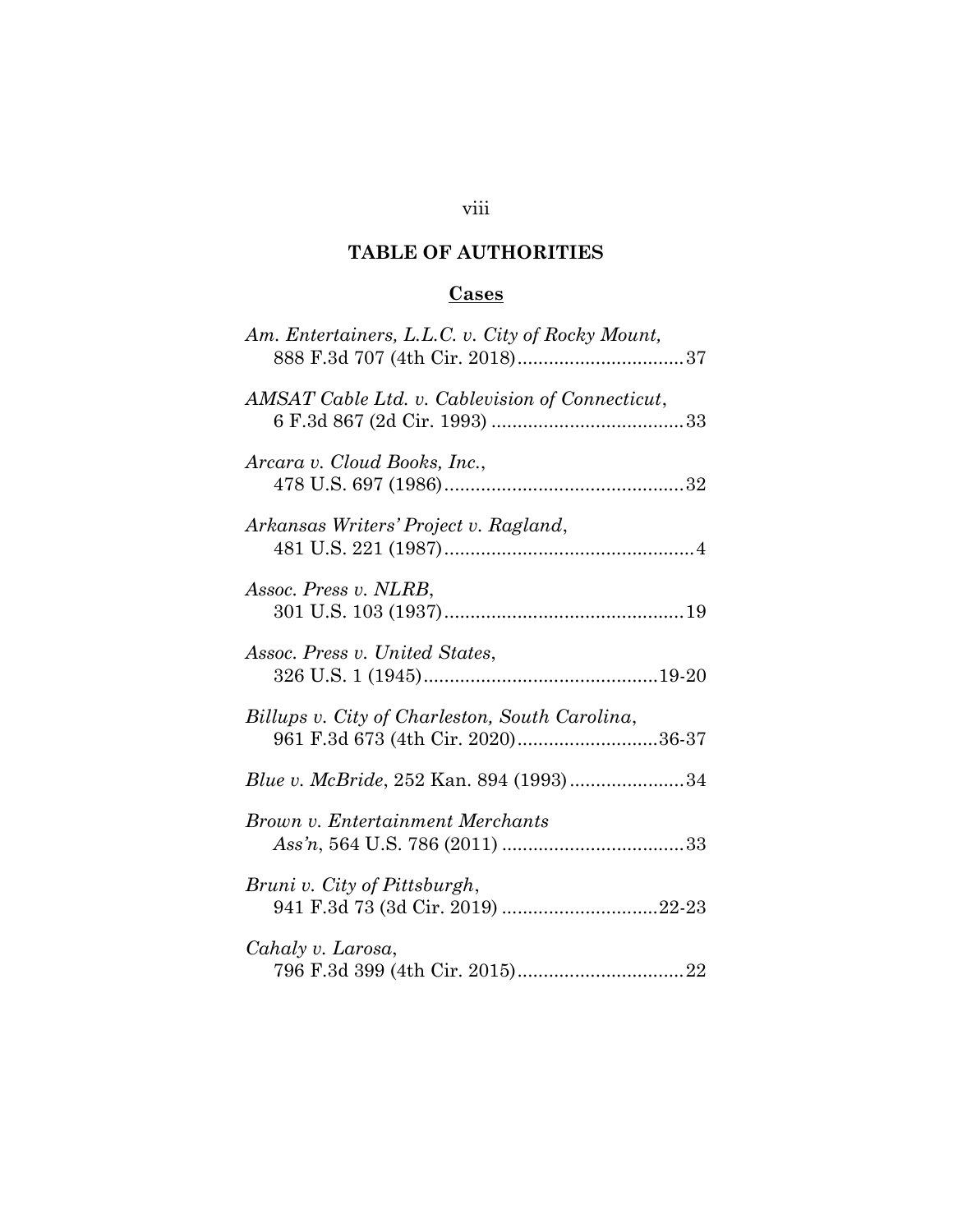| Cap. Associated Indus., Inc. v. Stein,                                                   |
|------------------------------------------------------------------------------------------|
| Central Hudson Gas & Electric Corp. v.<br><i>Public Service Commission,</i>              |
| Citizens United v. Fed. Election Comm'n,                                                 |
| City of Los Angeles v.<br>Preferred Communications, Inc.,                                |
| Cmty. for Creative Non-Violence v. Reid,                                                 |
| Comcast of Maine/New Hampshire, Inc. v.<br><i>Mills</i> , 988 F.3d 607 (1st Cir. 2021)35 |
| Denver Area Educ. Telecomms. Consortium, Inc.                                            |
| Dynamex Operations West, Inc. v.<br>Superior Court of Los Angeles,                       |
| Forsyth Cty. v. Nationalist Movement,                                                    |
| Fort Lauderdale Food Not Bombs v.<br>City of Fort Lauderdale,                            |
| Fraternal Order of Police Newark Lodge No. 12 v.<br>City of Newark,                      |

ix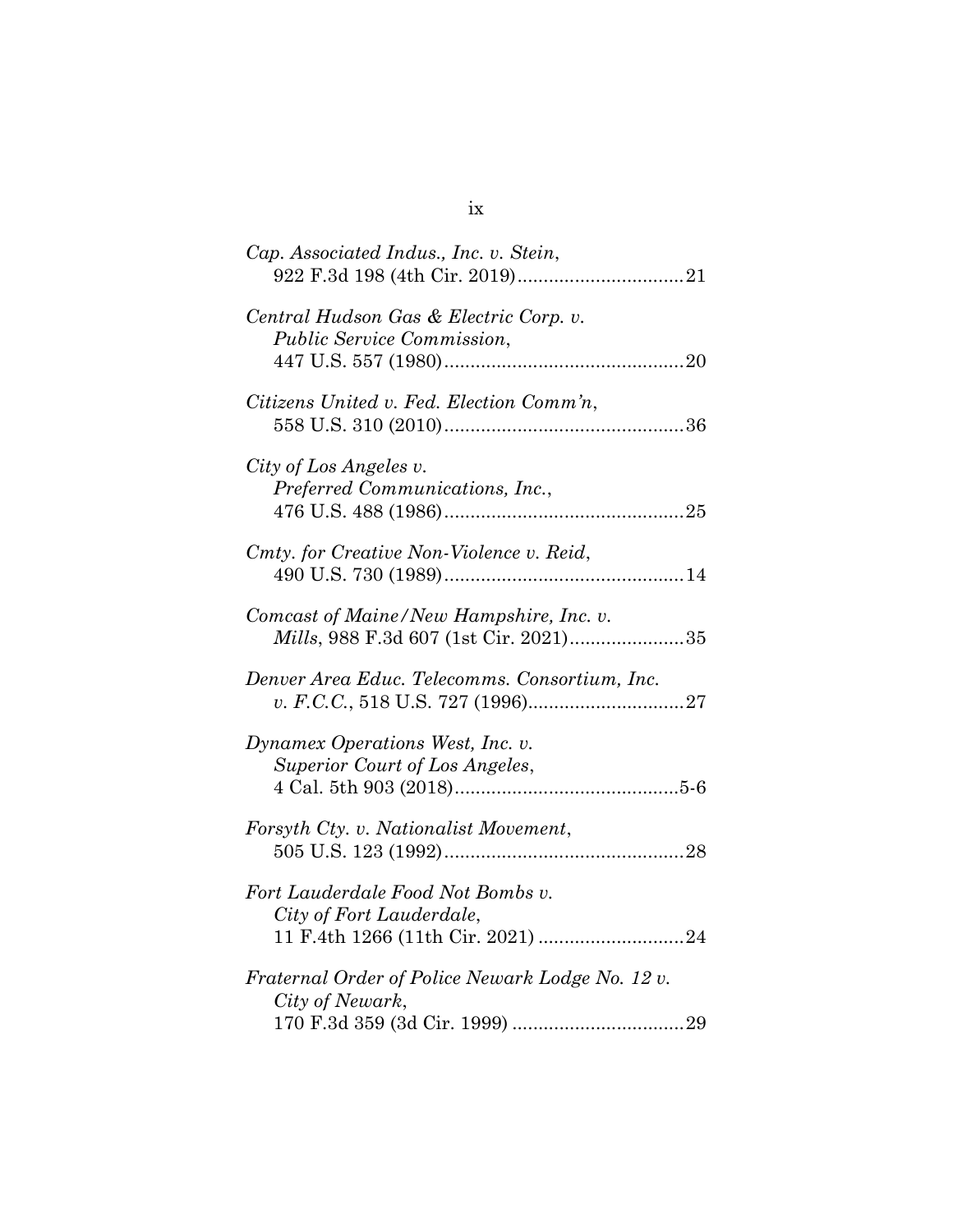| Goldman v. Weinberger,                           |
|--------------------------------------------------|
|                                                  |
| Harbourside Place, LLC v. Town of Jupiter,       |
| 958 F.3d 1308 (11th Cir. 2020)23-24              |
|                                                  |
| Hest Technologies, Inc. v. State ex rel. Perdue, |
|                                                  |
|                                                  |
| Holder v. Humanitarian Law Project,              |
|                                                  |
|                                                  |
| Janus v. Am. Fed'n of State, County,             |
| and Mun. Employees, Council 31,                  |
|                                                  |
|                                                  |
|                                                  |
| Leathers v. Medlock, 499 U.S. 439 (1991)20       |
| Left Field Media LLC v. City of Chicago,         |
|                                                  |
| 822 F.3d 988 (7th Cir. 2016)31-32                |
| Left Field Media LLC v. City of Chicago,         |
|                                                  |
|                                                  |
|                                                  |
| Leydon v. Town of Greenwich,                     |
|                                                  |
| Lorillard Tobacco Co. v. Reilly,                 |
|                                                  |
|                                                  |
| Lowe v. $S.E.C.,$                                |
|                                                  |
|                                                  |
| March v. Mills, 867 F.3d 46 (1st Cir. 2017)23    |
|                                                  |
| McCutcheon v. Federal Election                   |
|                                                  |
|                                                  |

x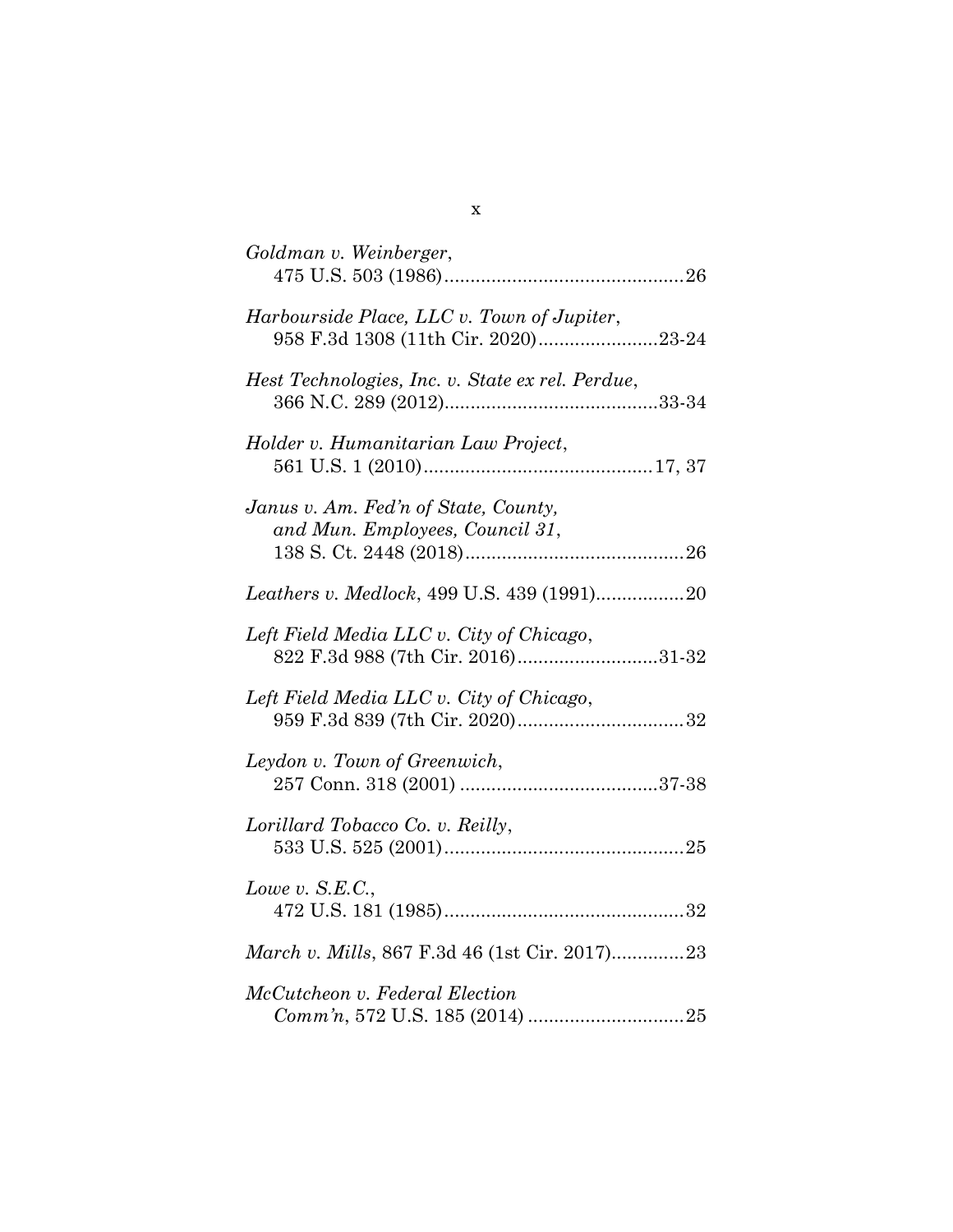| Missouri Broadcasters Ass'n v. Schmitt,                                                                       |
|---------------------------------------------------------------------------------------------------------------|
|                                                                                                               |
| Nat'l Inst. of Fam. & Life Advocs. v.<br>Becerra, 138 S. Ct. 2361 (2018) 21, 25                               |
| Ness v. City of Bloomington,                                                                                  |
| Ohralik v. Ohio State Bar Ass'n,                                                                              |
| Okla. Press Publ'g Co. v. Walling,                                                                            |
| People of the State of California v.<br>Uber Technologies, Inc.,                                              |
| Reagan National Advertising of Austin v.<br>City of Austin, 972 F.3d 696<br>$(5th$ Cir. 2020), cert. granted, |
| Reed v. Town of Gilbert,                                                                                      |
| Rumsfeld v. Forum for Acad.<br>& Institutional Rts., Inc.,                                                    |
| Rutan v. Republican Party of Illinois,                                                                        |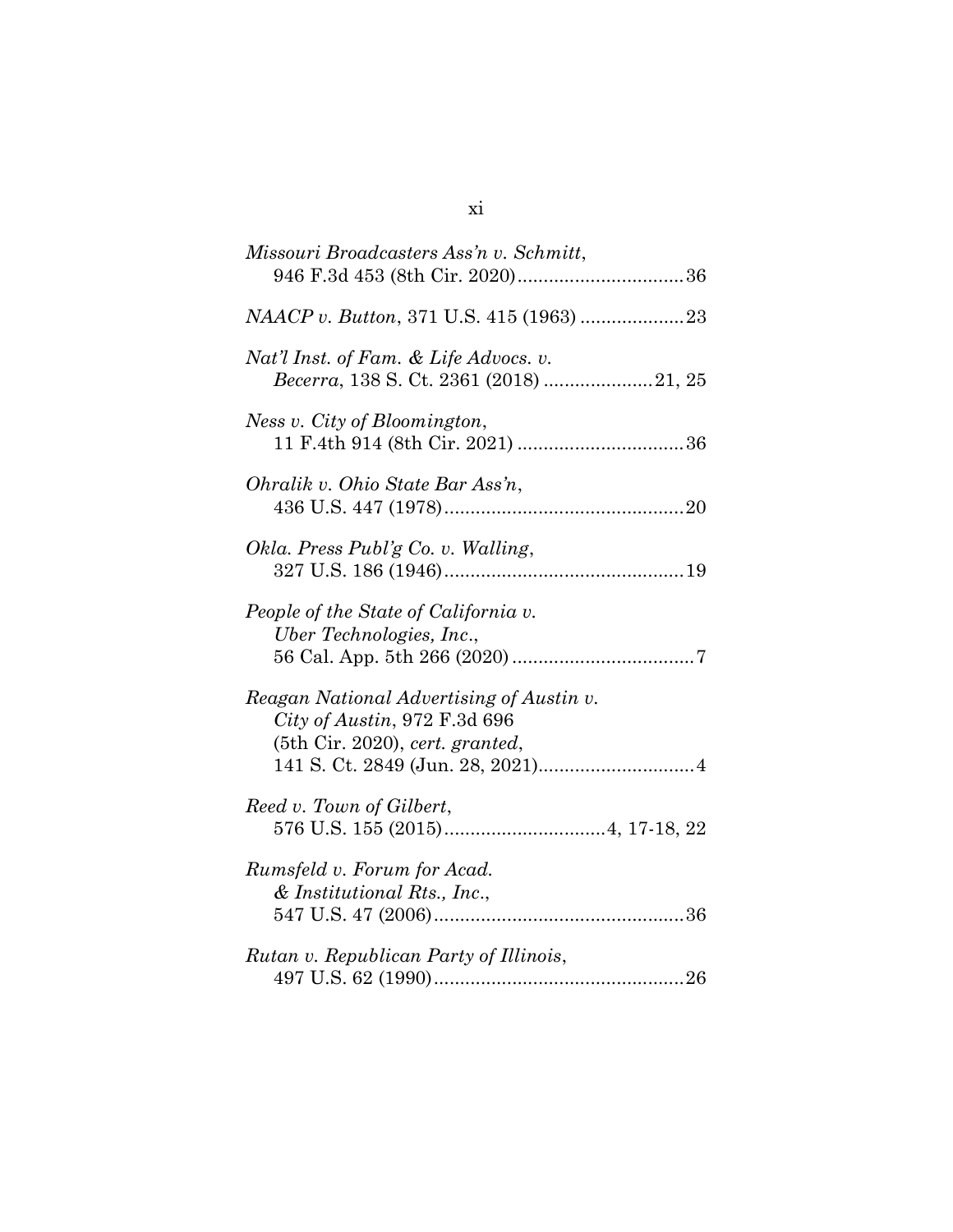| S. G. Borello & Sons, Inc. v.<br>Department of Industrial Relations,        |
|-----------------------------------------------------------------------------|
| Simon & Schuster, Inc. v.<br>Members of N.Y. State Crime Victims            |
| Sorrell v. IMS Health Inc.,                                                 |
| State v. Doyal,<br>589 S.W.3d 136 (Tex. Crim. App. 2019)22                  |
| Texas Entertainment Ass'n, Inc. v.                                          |
| The Pitt News v. Fisher,                                                    |
| Thomas v. Chicago Park Dist.,                                               |
| United States v. Nat'l Treasury Employees Union,                            |
| United States v. Winstar Corp.,                                             |
| Vazquez v. Jan-Pro Franchising Int'l, Inc.,                                 |
| Wright v. City of St. Petersburg, Fla.,<br>833 F.3d 1291 (11th Cir. 2016)32 |

## xii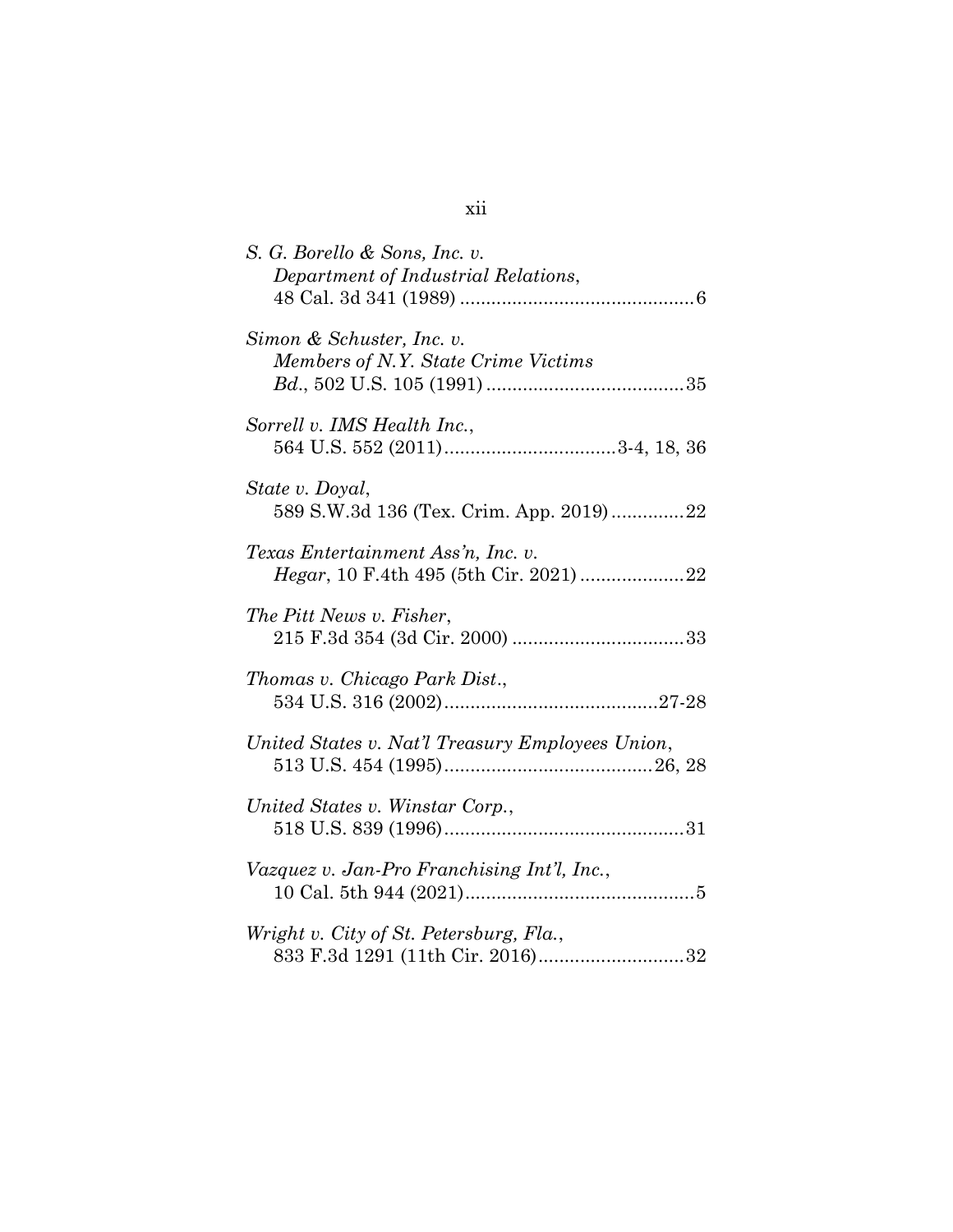## xiii

# Constitution

| <b>Statutes</b> |
|-----------------|
|                 |
|                 |
|                 |
|                 |
|                 |
|                 |
|                 |
|                 |
|                 |
|                 |
|                 |
|                 |
|                 |
|                 |
|                 |
|                 |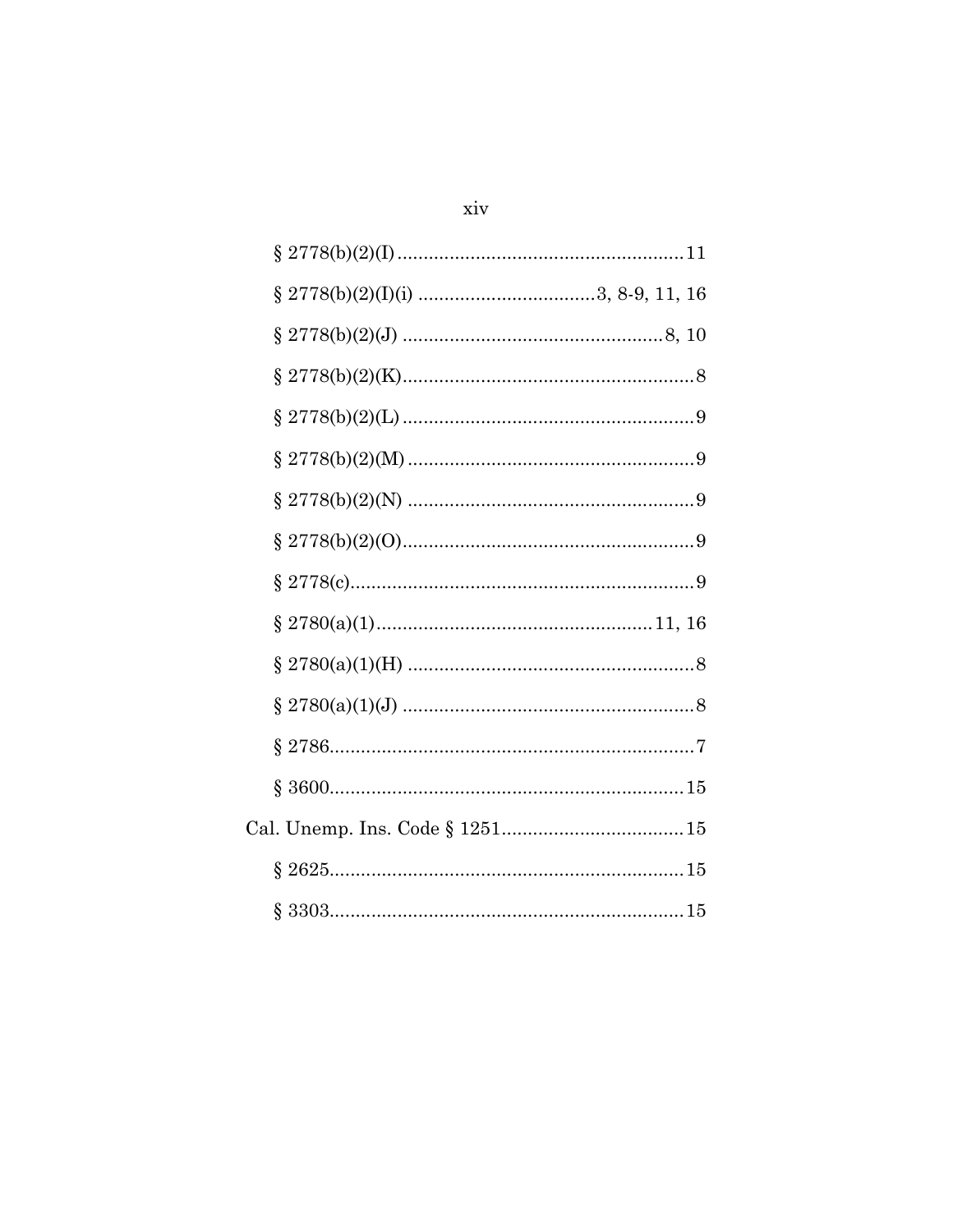# **Regulations**

## **Miscellaneous**

| Associated Press, <i>California now has the world's</i><br>5th largest economy (May 4, 2018),<br>https://www.cbsnews.com/news/california-<br>now-has-the-worlds-5th-largest-economy/25                                         |
|--------------------------------------------------------------------------------------------------------------------------------------------------------------------------------------------------------------------------------|
| Calvert, Clay, Is Everything a Full Blown-First<br>Amendment Case After Becerra and Janus?<br>Sorting Out Standards of Scrutiny and<br>Untangling "Speech as Speech" Cases from<br>Disputes Incidentally Affecting Expression, |
| Dorf, Michael C., <i>Incidental Burdens</i><br>on Fundamental Rights,                                                                                                                                                          |
| Fee, John, The Freedom of Speech-Conduct,<br>28                                                                                                                                                                                |
| H.B. 842 (Protecting the Right to Organize<br>Act of 2021), 117th Congress $(2021-22)$<br>27                                                                                                                                   |

#### xv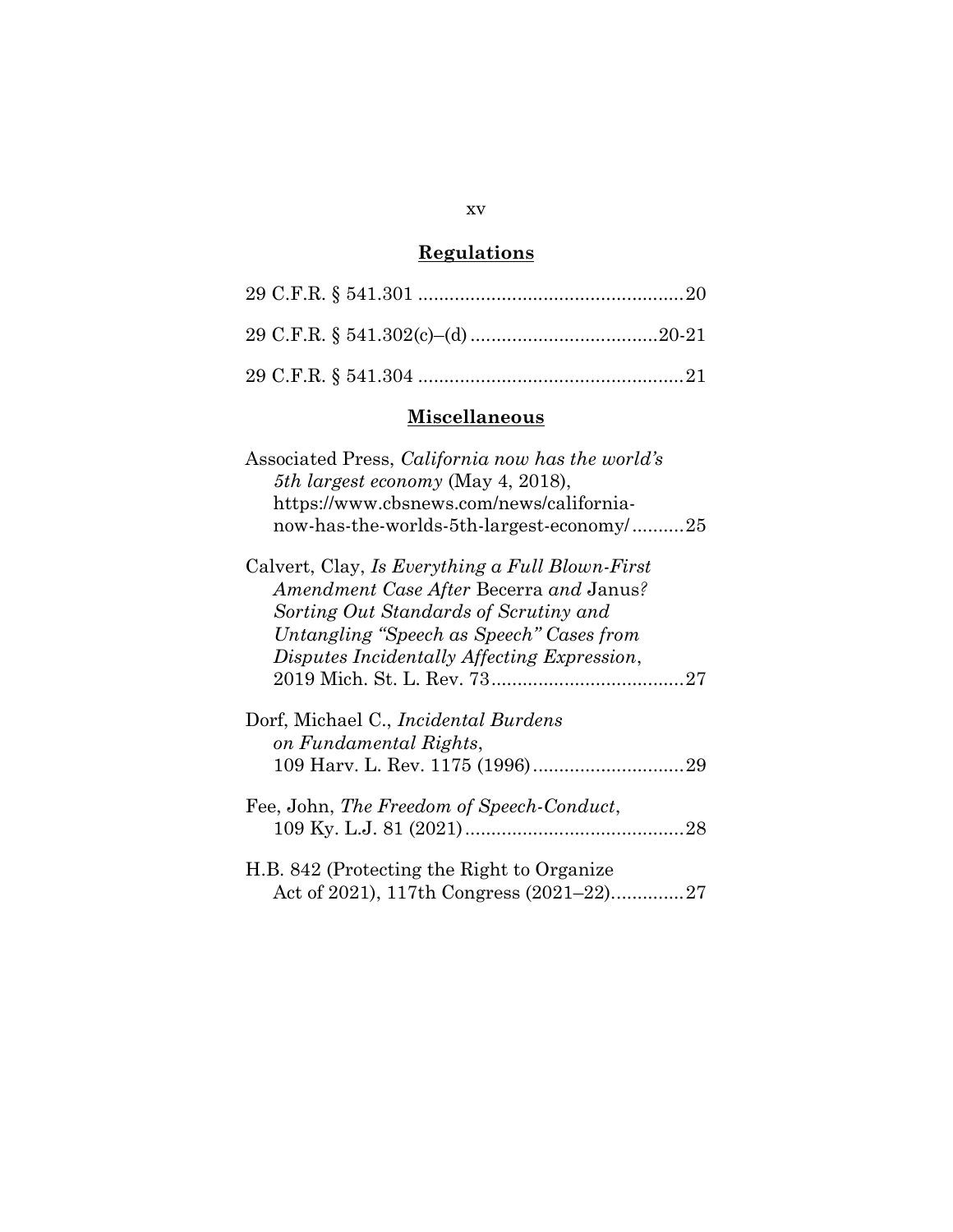| Hussain, Suhauna, Vox Media cuts hundreds of                                                                                 |  |  |  |  |
|------------------------------------------------------------------------------------------------------------------------------|--|--|--|--|
| freelance journalists as AB5 changes loom,                                                                                   |  |  |  |  |
| Los Angeles Times (Dec. $17, 2019$ ),                                                                                        |  |  |  |  |
| https://www.latimes.com/business/story/2019-                                                                                 |  |  |  |  |
| 12-17/vox-media-cuts-hundreds-freelancers-                                                                                   |  |  |  |  |
| 12                                                                                                                           |  |  |  |  |
| IRS, Topic No. 608 Excess Social Security<br>and RRTA Tax Withheld (Jan. 6, 2022),<br>https://www.irs.gov/taxtopics/tc608 30 |  |  |  |  |
| Stone, Geoffrey R., Content-Neutral                                                                                          |  |  |  |  |
| <i>Restrictions</i> , 54 U. Chi. L. Rev. 46 (1987)29                                                                         |  |  |  |  |

## xvi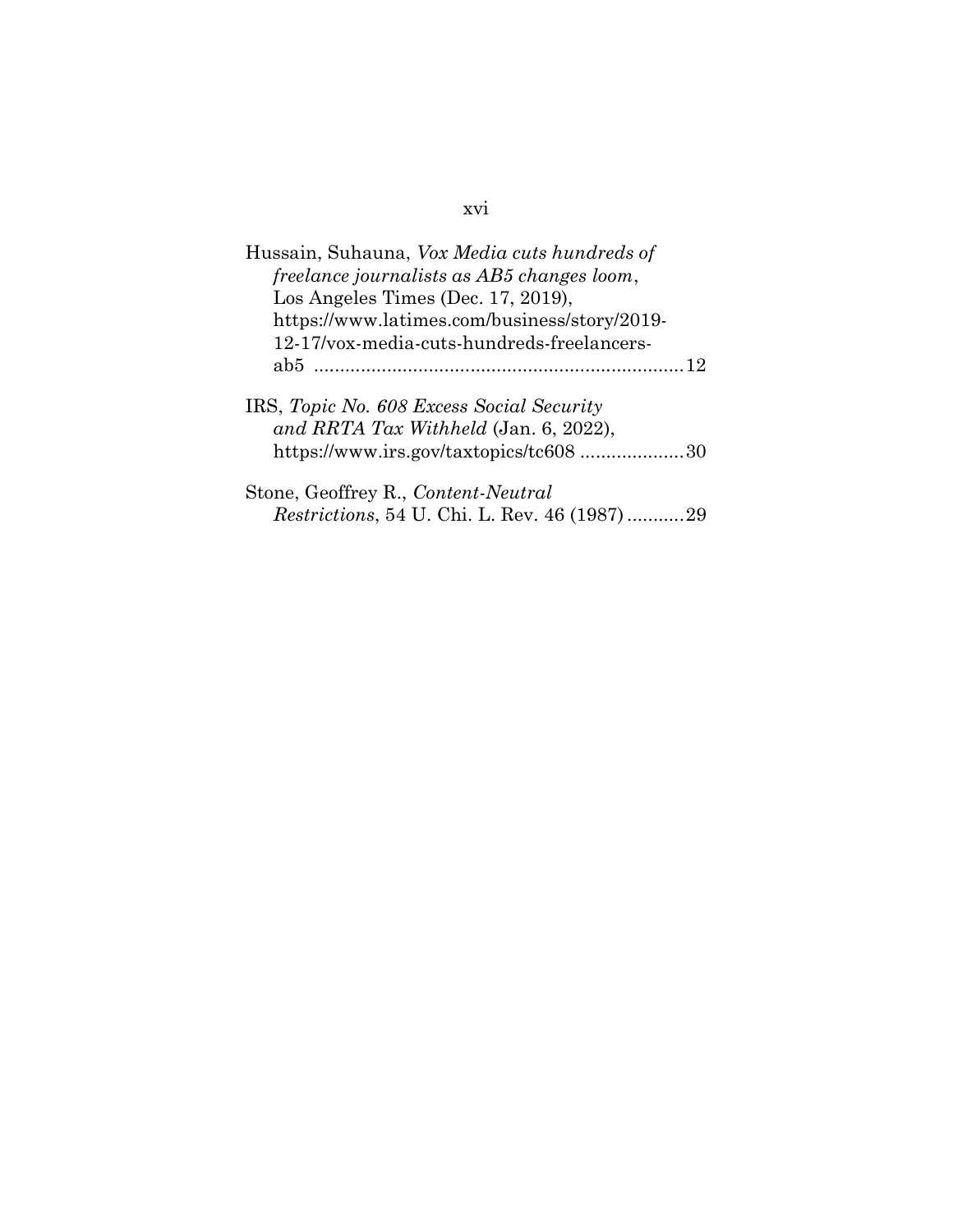#### PETITION FOR A WRIT OF CERTIORARI

Petitioners American Society of Journalists and Authors, Inc., and National Press Photographers Association respectfully petition for a writ of certiorari to review the judgment of the United States Court of Appeals for the Ninth Circuit.

#### OPINIONS BELOW

The panel opinion of the Ninth Circuit is reported at 15 F.4th 954. Appendix (App.) A-1. The order denying rehearing en banc is reproduced in the Appendix at E-1.

The unreported opinion of the United States District Court for the Central District of California is available at 2020 WL 1434933. App. C-1. The district court's final order of dismissal is reproduced in the Appendix at B-1.

#### **JURISDICTION**

On March 20, 2020, the district court dismissed Petitioners' complaint with leave to amend. App. C-1. When Petitioners elected not to amend, the district court dismissed with prejudice on July 9, 2020. App. B-1. On October 6, 2021, a panel of the Ninth Circuit affirmed. App. A-1. Petitioners filed a petition for rehearing en banc, which was denied on November 23, 2021. App. E-1. This Court has jurisdiction under 28 U.S.C. § 1254(1).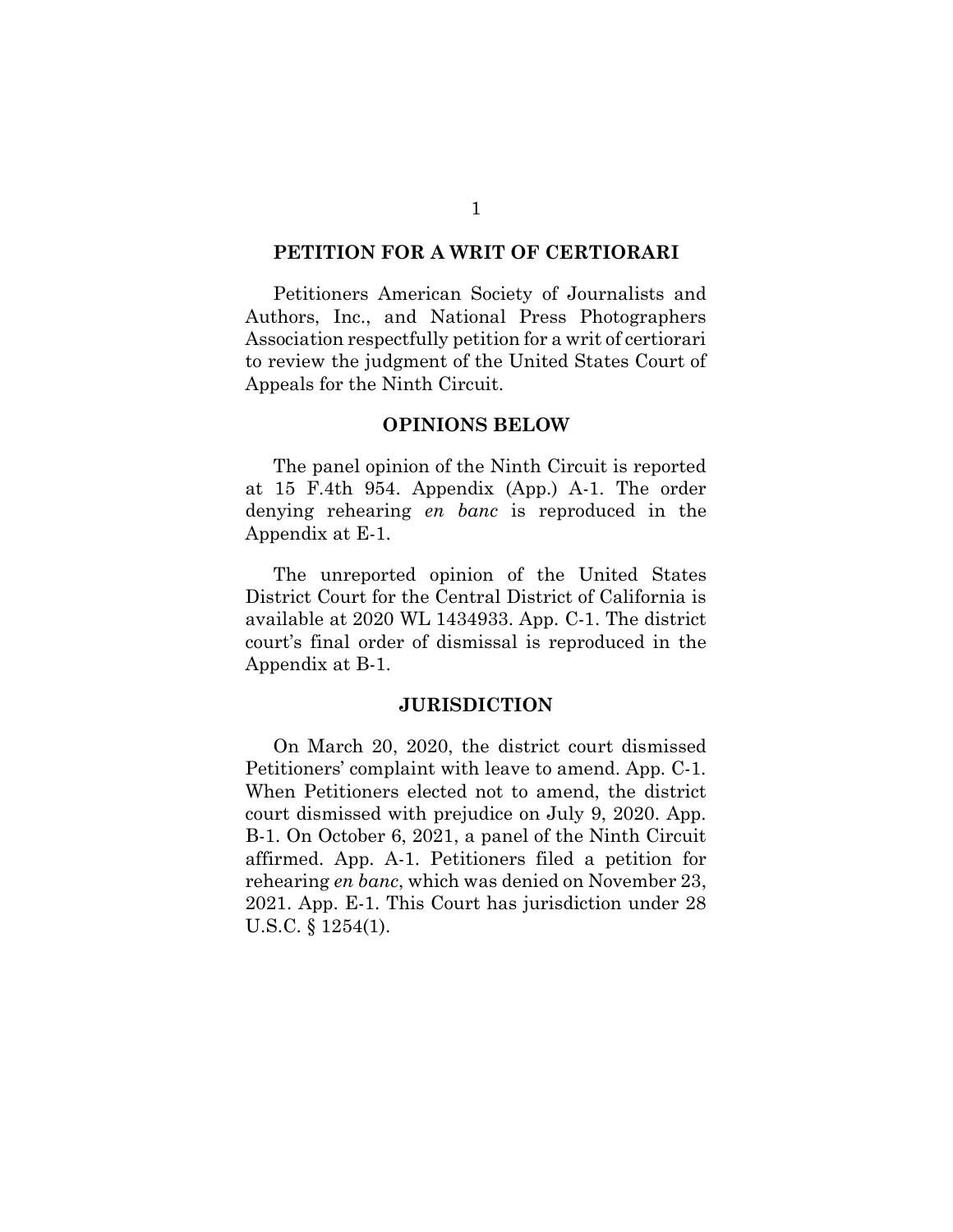#### STATUTORY PROVISIONS AT ISSUE

"Congress shall make no law … abridging the freedom of speech, or of the press …." U.S. Const. amend. I.

California Labor Code §§ 2775–2780 are reproduced in Appendix F-1.

#### INTRODUCTION

Petitioners are two of the leading voices for freelance writers and visual journalists in the United States. App. H-2; I-3. The American Society of Journalists and Authors (ASJA), founded in 1948, is the nation's largest professional organization of independent nonfiction writers. App. H-2. Its members are freelance writers of magazine articles, trade books, and other forms of nonfiction writing who meet exacting standards of professional achievement. Id. Two years older, the National Press Photographers Association (NPPA) is the nation's leading professional organization for visual journalists working in print, television, and electronic media. App. I-3. NPPA defends its members' copyrights and First Amendment rights to report on news and matters of public concern. Id.

 In this digital age, thousands of writers, photographers, and videographers use the advances of modern technology to embrace the freedom and independence that freelancing careers provide. For many, freelancing is the only way to balance childcare or elder care with a career. Others choose freelancing to retain copyright over their creative work. As independent contractors, freelancers operate as micro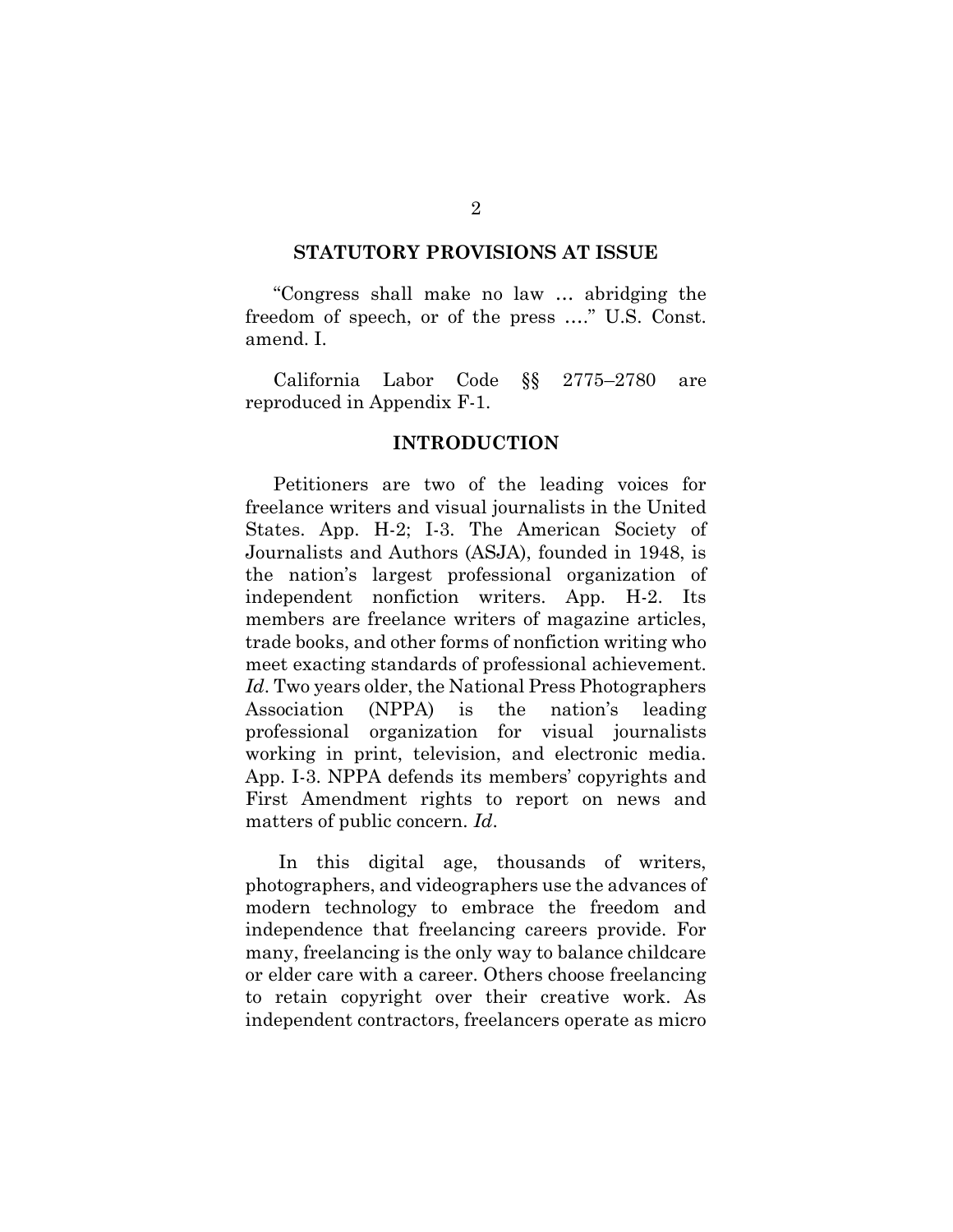businesses, adapting their workload to their financial needs, spreading their workload across multiple clients to minimize risk, taking tax deductions for their expenses, and finding financial security in flexibility. Under California law, freelancers can no longer communicate news through video and they face limits—even total exclusion—on their ability to publish their work and have lost countless opportunities to publish their work. App. H-5; I-4–5; J-7–8; M-3; N-3; O-4–5; P-2–5; Q-2–3; R-3–5; S-3–4. Thousands of freelance writers, photographers, and videographers across California have been silenced because they produce speech that is unfavored under state law. In the decision below, the Ninth Circuit failed to apply any level of scrutiny to a law that regulates freelancers differently based on the reason they speak. ASJA and NPPA seek to vindicate their members' rights to speak as independent professional freelancers.

With the enactment of Assembly Bill 5 (AB5) in 2019, California permits favored speaking professionals—those engaged in "marketing"—to freelance while burdening writers, photographers, and videographers who produce other types of speech with onerous financial burdens and regulations. Compare Cal. Lab. Code  $\S$  2778(b)(2)(A) with  $\S 2778(b)(2)(I)(i).<sup>1</sup>$  "Marketing" is "speech with a particular content," Sorrell v. IMS Health Inc., 564 U.S. 552, 564 (2011), meaning this is a content-based burden on speech.

<sup>1</sup> All statutory references are to the California Labor Code unless otherwise noted.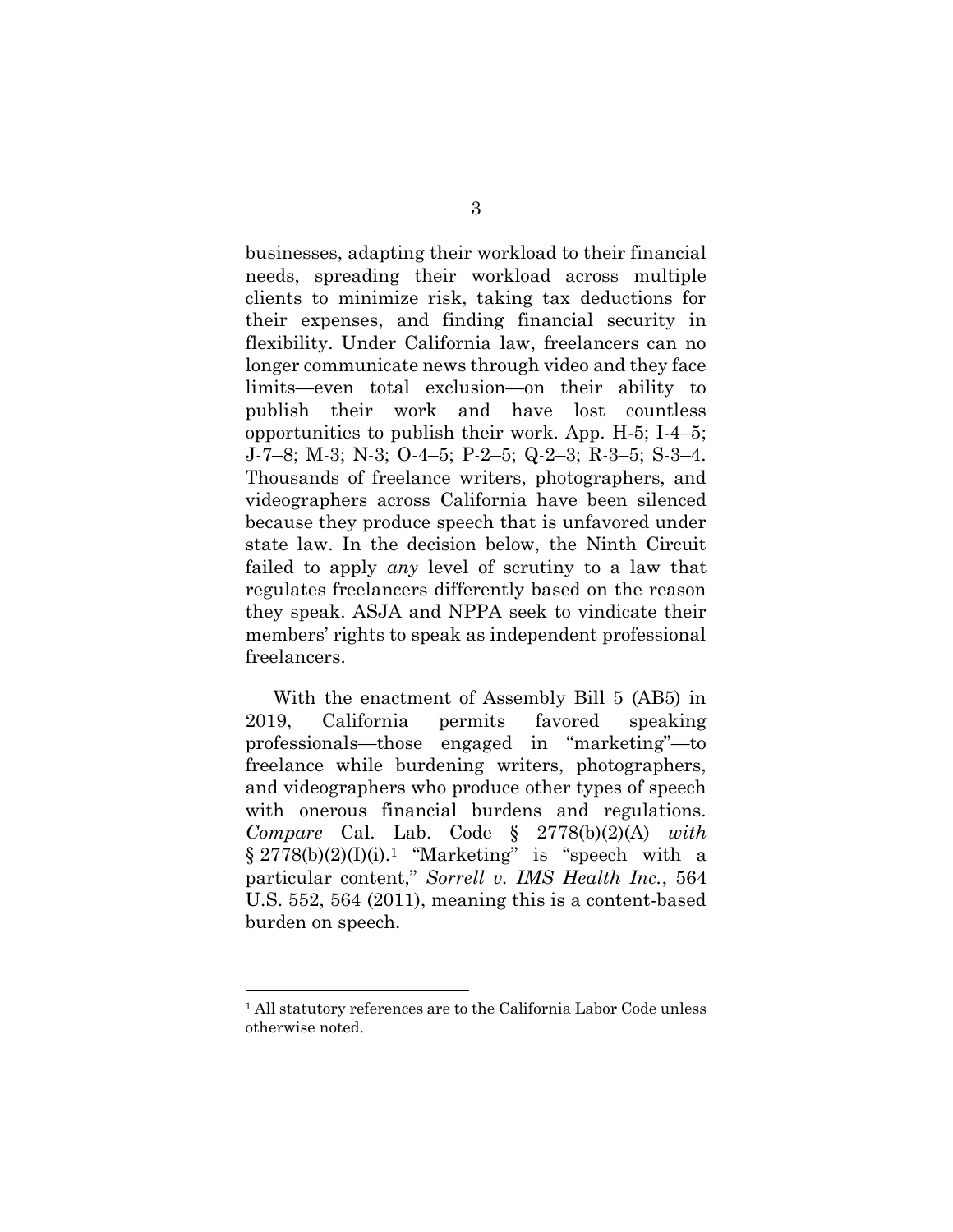Section 2778 is a content-based law "defining regulated speech by its function or purpose." Reed v. Town of Gilbert, 576 U.S. 155, 163 (2015). It exempts particular speech and speakers from costly regulations, which necessarily disfavors all other speech and speakers. The only way to know whether the favorable or burdensome provisions of Section 2778 apply is through "official scrutiny of the content of [a freelancer's] publications," Arkansas Writers' Project v. Ragland, 481 U.S. 221, 230 (1987). This is "entirely incompatible with the First Amendment." Id. at 229–30.

In reviewing Section 2778, the Ninth Circuit "skip[ped] the crucial first step in the contentneutrality analysis: determining whether the law is content neutral on its face." Reed, 576 U.S. at 165. The "function or purpose" test makes this a straightforward inquiry because "marketing … is speech with a particular content." Sorrell, 564 U.S. at 564. In so doing, the decision below conflicts with this Court's decisions and exacerbates a conflict among lower courts, including the Third, Fourth, Fifth, and Eleventh Circuits.<sup>2</sup>

The decision below also conflicts with this Court's decisions by holding that Section 2778 imposed a mere economic burden with "incidental" effects on speech, outside the protection of the First Amendment

<sup>2</sup> This is the same fundamental question this Court is considering in Reagan National Advertising of Austin v. City of Austin, 972 F.3d 696 (5th Cir. 2020), cert. granted, 141 S. Ct. 2849 (Jun. 28, 2021) (No. 20-1029): Is a law content-based only if it targets topic or subject matter, or also when it is based on the "function or purpose" of speech? Reed, 576 U.S. at 163–64.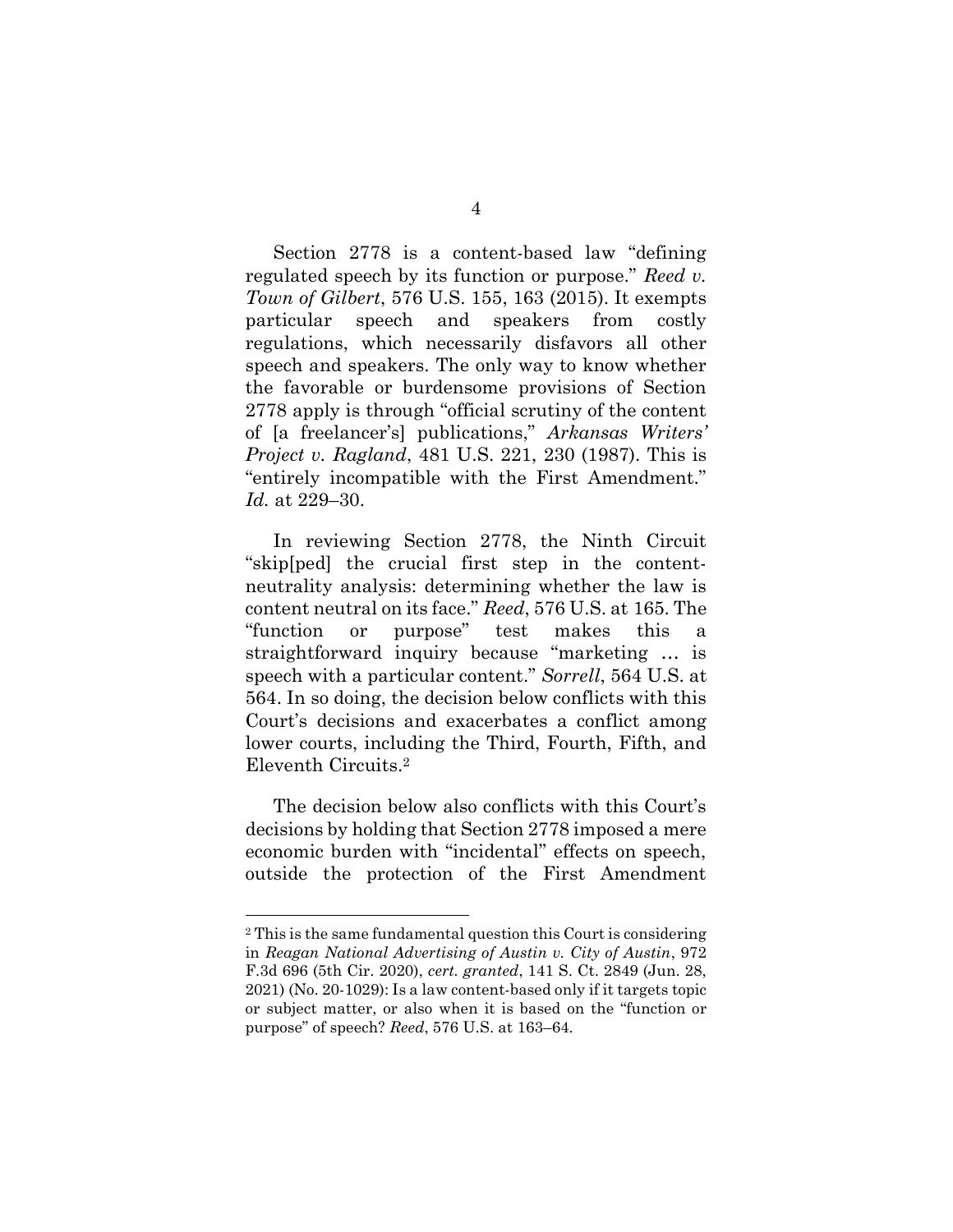entirely. App. A-13–14. That ruling reflects ongoing uncertainty in the law about where to locate the line between an incidental speech burden and one that warrants First Amendment scrutiny. The Ninth Circuit's narrow view of what constitutes an economic regulation's "incidental" effect on speech rights is shared by the Third, Seventh, and Eleventh Circuits and the highest courts of Kansas and North Carolina. Meanwhile, in conflict with the Ninth Circuit below, the First, Fourth, and Eighth Circuits and the Connecticut Supreme Court recognize that selective economic burdens on speech warrant heightened scrutiny. This Court's review is necessary to maintain the vitality of its precedents and provide guidance to lower courts about what constitutes an economic regulation's "incidental" effect on speech rights.

#### STATEMENT OF THE CASE

#### A. California's Destruction of Freelance Speaking Occupations

In 2019, California enacted AB5 to codify and expand the independent contractor test established in Dynamex Operations West, Inc. v. Superior Court of Los Angeles, 4 Cal. 5th 903, 917 (2018). Dynamex created a three-part test, which only applied to industries governed by wage orders covering issues like minimum wage and overtime pay. Vazquez v. Jan-Pro Franchising Int'l, Inc., 10 Cal. 5th 944, 948 (2021). Dynamex requires independent contractors to be classified as employees unless the hiring entity proves:

> (A) that the worker is free from the control and direction of the hiring entity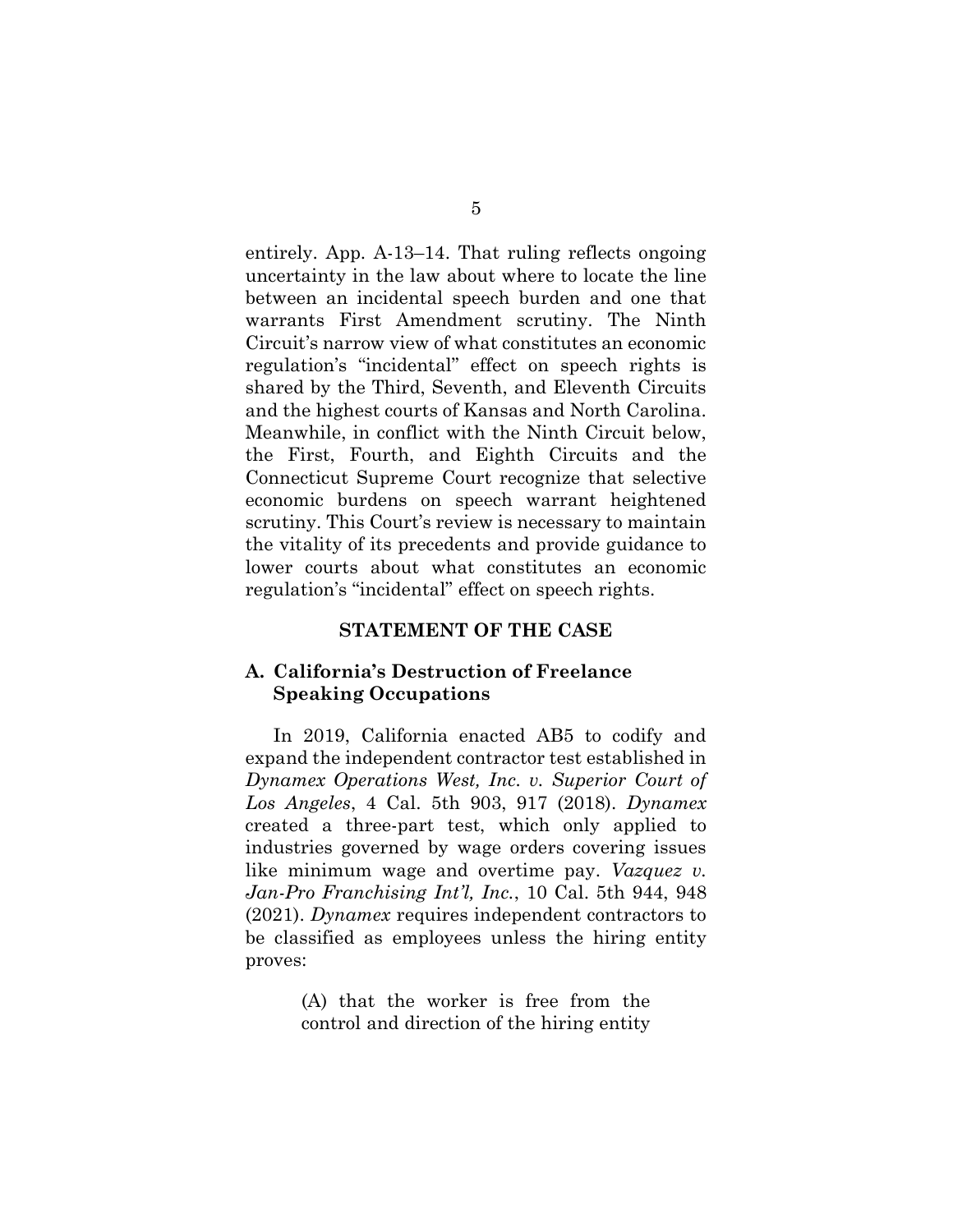in connection with the performance of the work, both under the contract for the performance of the work and in fact; (B) that the worker performs work that is outside the usual course of the hiring entity's business; and (C) that the worker is customarily engaged in an independently established trade, occupation, or business of the same nature as the work performed for the hiring entity.

Dynamex, 4 Cal. 5th at 916–17. See also Section 2775(b)(1). Failure to prove any element of this "ABC" test results in the independent contractor being classified as an employee. Id. The Dynamex ABC test replaced a multi-factor balancing test that considers the economic realities of the employment relationship. See S. G. Borello & Sons, Inc. v. Department of Industrial Relations, 48 Cal. 3d 341, 354–55 (1989). Under Borello, freelance writers and photographers like Petitioners' members worked as independent contractors for decades, and continued to do so after Dynamex because of the limited application of the case. App. H-2; I-2–3; J-2–3; K-2–3; L-2–4; N-2; O-2; R-2; S-2.

All that changed with AB5, which, as amended by AB2257, applies the strict *Dynamex* ABC test to all industries and professions governed by the entire Labor Code, the Unemployment Insurance Code, and wage orders. Section  $2775(b)(1)$ .<sup>3</sup> AB5's expansion of the ABC test means that freelance journalists are

<sup>3</sup> Unless noted, references to AB5 and statutory citations refer to the amended law.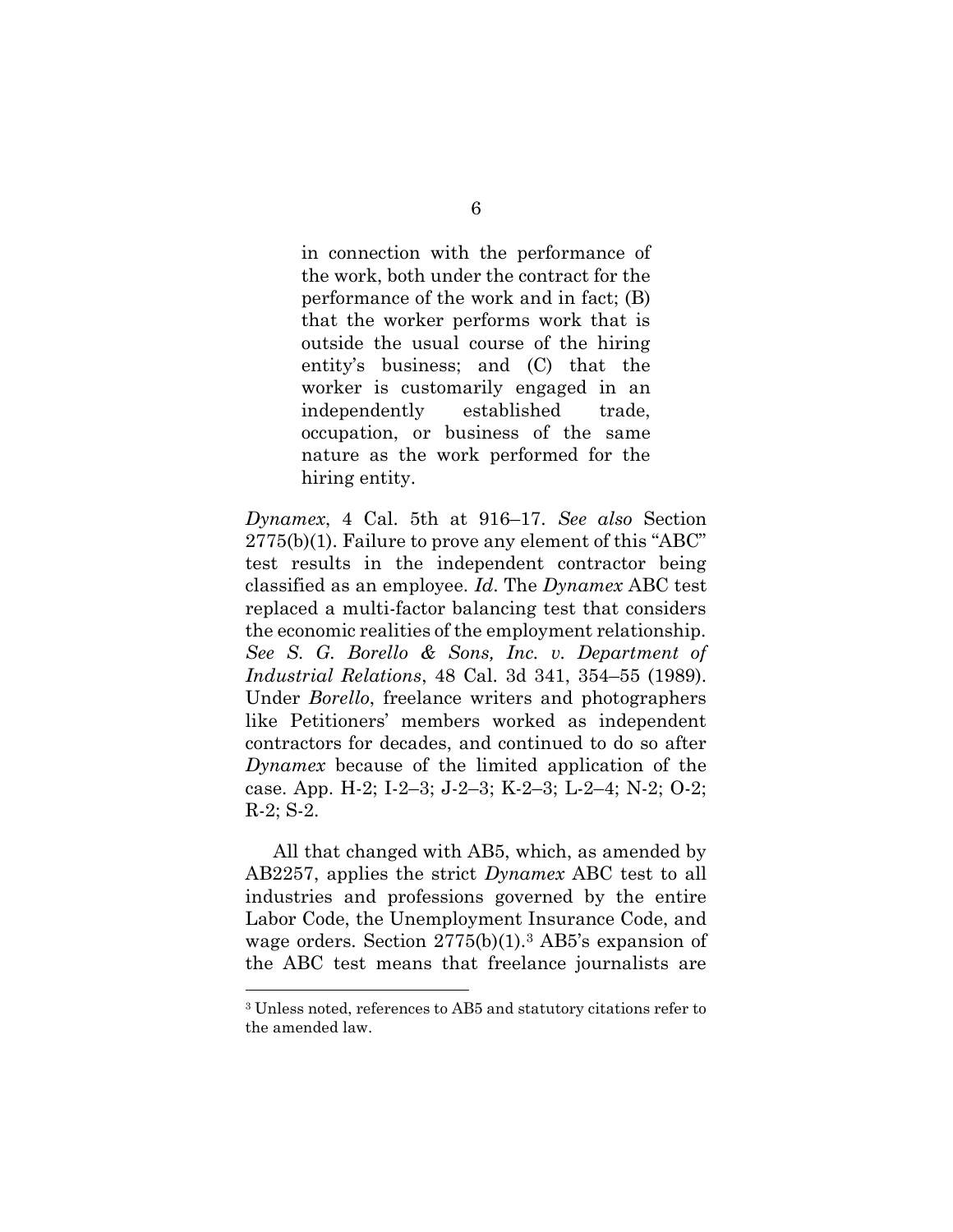classified as employees of the clients for which they produce content because content creation is "the usual course of the hiring entity's business." Section  $2775(b)(1)(B)$ . AB5 also granted specific enforcement authority to California's Attorney General and certain city attorneys. Section 2786. This new enforcement authority means that even freelancers who wish to work independently can be forced to become employees—and clients must hire freelancers as employees or stop publishing them altogether. Enforcement actions have already been brought by Respondent and several city attorneys.<sup>4</sup>

As dramatic a shift as AB5 represented, some favored freelance services are exempted from its terms, while those providing disfavored services must comply. Section 2778 excludes people who work pursuant to "a contract for 'professional services'" from the ABC test. These exempt services remain subject to the existing Borello independent contractor test. Id. But the professional service exemption applies differently depending on the function or purpose of a freelancer's speech.

<sup>4</sup> See People of the State of California v. Uber Technologies, Inc., 56 Cal. App. 5th 266, 273 n.1 (2020).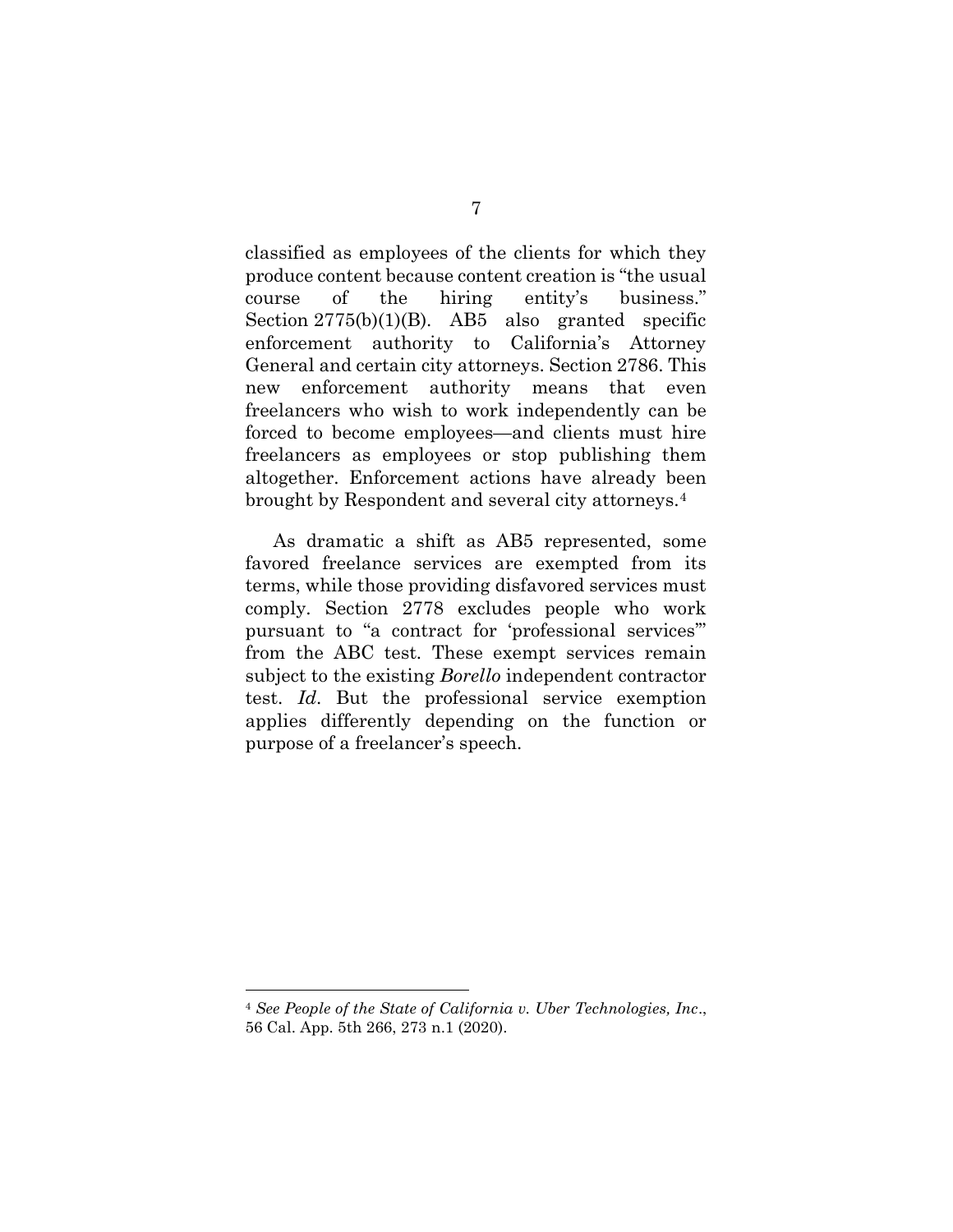## "Professional Services"

| <b>Favored services</b>         | <b>Burdened services</b>           |
|---------------------------------|------------------------------------|
| Marketing <sup>5</sup>          | Freelance writer,                  |
| Graphic design <sup>6</sup>     | translator, editor, copy           |
| Grant writing <sup>7</sup>      | editor, illustrator, or            |
| Fine art <sup>8</sup>           | newspaper cartoonist <sup>11</sup> |
| Photographers working           | Content contributor,               |
| on recording photo              | advisor, producer,                 |
| shoots, album covers,           | narrator, or cartographer          |
| and other press and             | for a journal, book,               |
| publicity purposes <sup>9</sup> | periodical, evaluation,            |
| Creative, production,           | other publication or               |
| marketing, or                   | educational, academic, or          |
| independent music               | instructional work in              |
| publicist services related      | any format or media $12$           |
| primarily to the creation,      | Still photographer,                |
| marketing, promotion,           | photojournalist,                   |
| or distribution of sound        | videographer, or photo             |
| recordings or musical           | editor <sup>13</sup>               |
| compositions <sup>10</sup>      |                                    |

<sup>&</sup>lt;sup>5</sup> "[P]rovided that the contracted work is original and creative in character and the result of which depends primarily on the invention, imagination, or talent of the individual or work that is an essential part of or necessarily incident to any of the contracted work." Section 2778(b)(2)(A).

<sup>6</sup> Section 2778(b)(2)(D).

<sup>7</sup> Section 2778(b)(2)(E).

<sup>8</sup> "'[F]ine artist means an individual who creates works of art to be appreciated primarily or solely for their imaginative, aesthetic, or intellectual content, including drawings, paintings, sculptures, mosaics, works of calligraphy, works of graphic art, crafts, or mixed media." Section 2778(b)(2)(F)(ii).

<sup>9</sup> Section 2780(a)(1)(H).

 $10$  Section  $2780(a)(1)(J)$ .

 $11$  Section 2778(b)(2)(J).

 $12$  Section 2778(b)(2)(K).

<sup>13</sup> Section 2778(b)(2)(I)(i).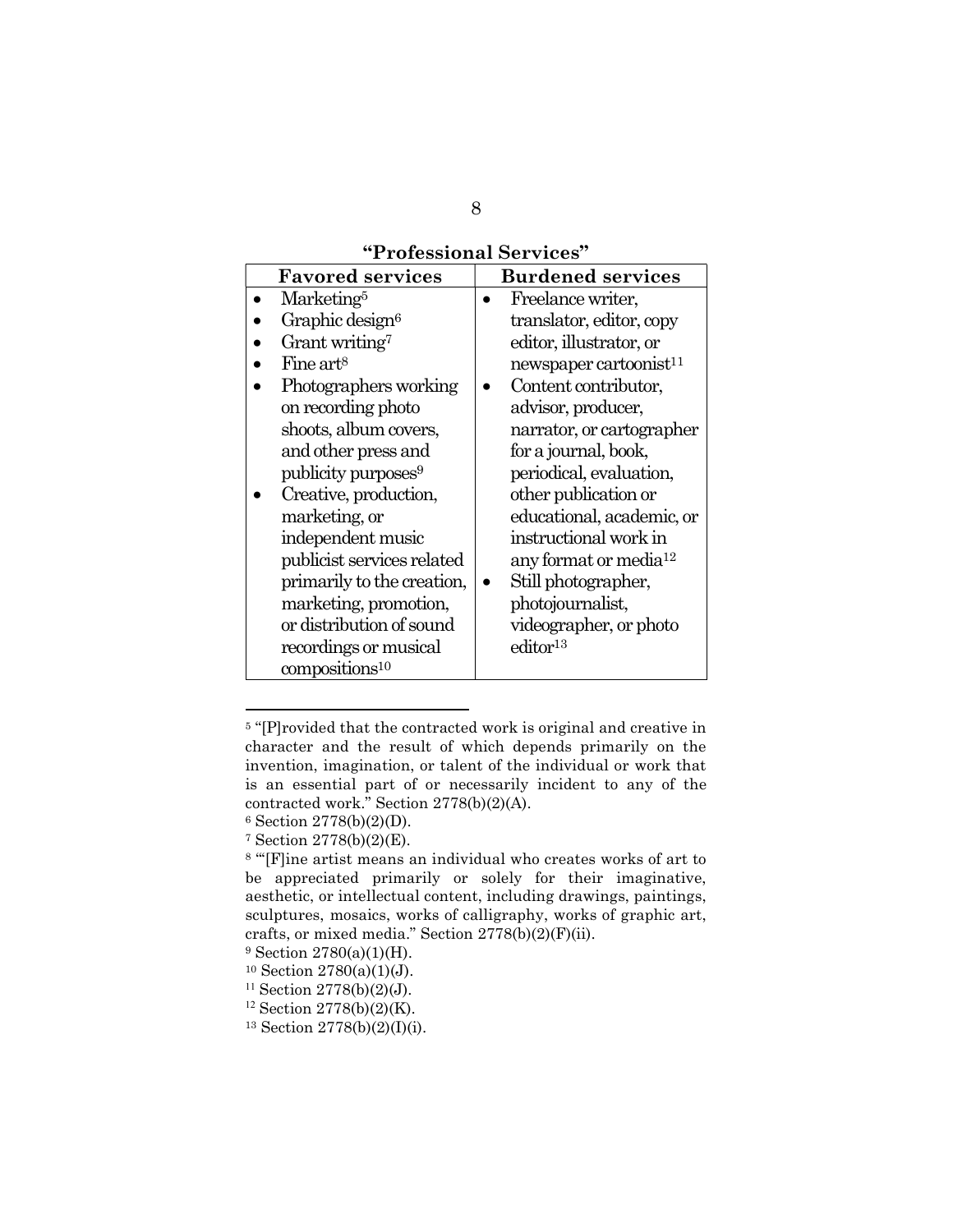## "Professional Services", cont.

| <b>Favored services</b>             | <b>Burdened services</b>  |
|-------------------------------------|---------------------------|
| Human resources                     | Still photographer,       |
| administration <sup>14</sup>        | photojournalist,          |
| Travel agents <sup>15</sup>         | videographer, or photo    |
| $IRS$ enrolled agents <sup>16</sup> | editor who works on       |
| Payment processing                  | motion pictures, which is |
| agents through an                   | inclusive of, but is not  |
| independent sales                   | limited to, theatrical or |
| organization <sup>17</sup>          | commercial productions,   |
| Estheticians,                       | broadcast news,           |
| Electrologists,                     | television, and music     |
| Manicurists, Barbers,               | video <sub>33</sub>       |
| and Cosmetologists <sup>18</sup>    |                           |
| Performers teaching a               |                           |
| master class for no more            |                           |
| than one week <sup>19</sup>         |                           |
| Property appraisers <sup>20</sup>   |                           |
| Registered professional             |                           |
| foresters <sup>21</sup>             |                           |
| Real estate agents, home            |                           |
| inspectors, and                     |                           |
| repossession agents <sup>22</sup>   |                           |

<sup>14</sup> "[P]rovided that the contracted work is predominantly intellectual and varied in character and is of such character that the output produced or the result accomplished cannot be standardized in relation to a given period of time." Section 2778(b)(2)(B).

- <sup>19</sup> Section 2778(b)(2)(M).
- <sup>20</sup> Section 2778(b)(2)(N).
- $^{21}$  Section 2778(b)(2)(O).
- <sup>22</sup> Section 2778(c).

<sup>15</sup> Section 2778(b)(2)(C).

 $16$  Section 2778(b)(2)(G).

 $17$  Section  $2778(b)(2)(H)$ .

 $18$  Section 2778(b)(2)(L).

<sup>23</sup> Section 2778(b)(2)(I)(i).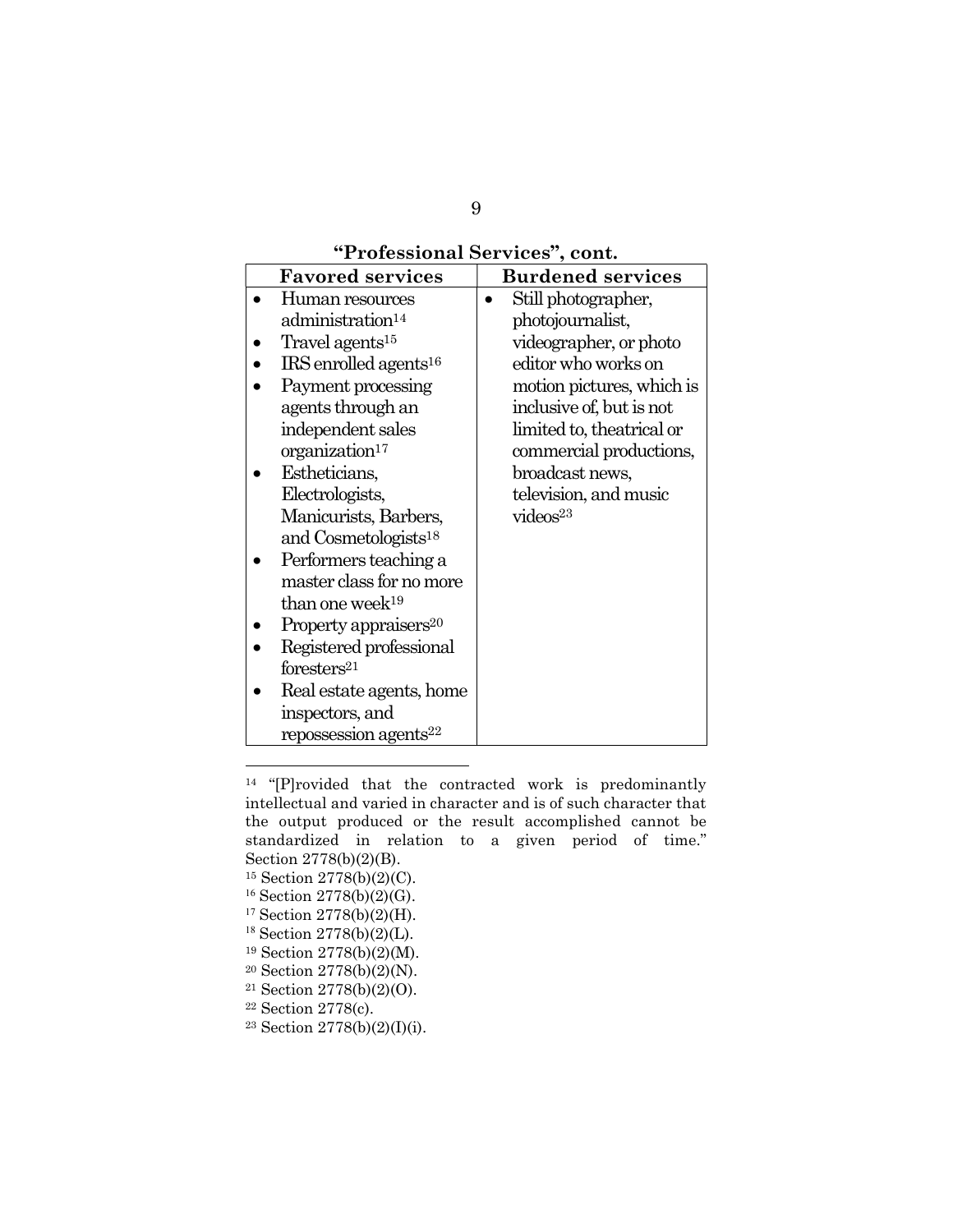The services in the "Burdened" column are subject to more onerous restrictions than the "Favored" services. Speech that is deemed marketing, graphic design, grant writing, fine art, or related to sound recordings and musical compositions (but not music videos) is favored. Speech with a disfavored function or purpose is burdened.  $Only$  the freelancers producing burdened speech may not "directly replace an employee who performed the same work at the same volume" and may not "primarily perform the work at the hiring entity's business location."

Thus, a newspaper cannot contract with a freelancer to replace an employee at the same or higher volume, but a marketing firm is free to do so. Or if an employee producing a biweekly column quits, the newspaper could not hire a freelancer producing a biweekly column or a weekly column. In effect, the work-volume limit operates as a submission limit, set at whatever number of submissions an employee even a part-time employee—currently produces. Section 2778(b)(2)(J). Media businesses have a relentless schedule that often means they must rely on freelancers to fill in when staffers quit suddenly, are injured or ill, or take family leave. App. P-5. Filling in for staffers has been especially important in recent years as publications struggle to operate with barebones staff, and freelancers more frequently step in to help meet publication deadlines. Id.

The contract restrictions also constrain how freelancers who produce unfavored speech can work. A marketing film produced "primarily … at the hiring entity's business location" is favored speech. If that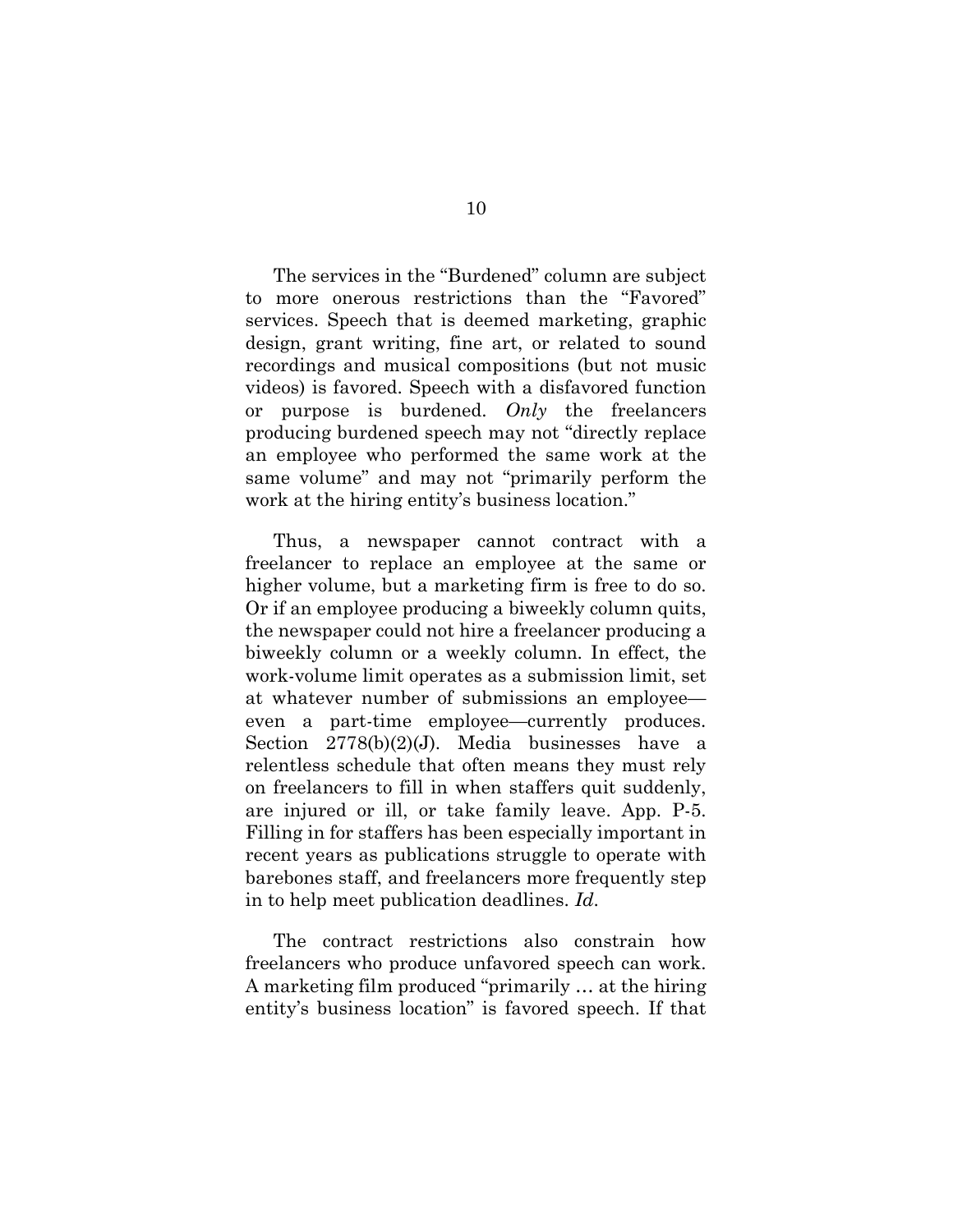same company commissions that same film with the intention to communicate a different kind of message—for example a "broadcast news" video—it is subject to the additional restrictions under Section  $2778(b)(2)(I)$ . But freelance creative professionals often do not know in advance how their work will be used, so it is impossible for them to know if they can perform the work at the hiring entity's location. App. R-4.

Freelance video is subject to additional contentbased limits. Section 2778 expressly applies the more restrictive ABC test to a freelance photographer, videographer, or photojournalist "who works on motion pictures, which is inclusive of, but is not limited to, theatrical or commercial productions, broadcast news, television, and music videos." Section 2778(b)(2)(I)(i). If, however, a freelance video is communicating a favored marketing message, the ABC test does not apply. See Sections 2778(b)(2)(A), (D)–(F); 2780(a)(1). But see Section 2778(b)(2)(I)(i) (applying the ABC test to freelance "music videos"). This means that, even within the journalism industry, photojournalists for public radio stations would be treated differently than photojournalists for newspapers. Section 2780(a)(1). App. R-4; S-3. To add to this confusion, modern cameras shoot video or still images with the flip of a switch, and many visual journalists shoot both for the same client. App. Q-3.

Section 2778 limits the ability to work as an independent contractor—with the freedom and flexibility that entails—based on what a freelancer has to say.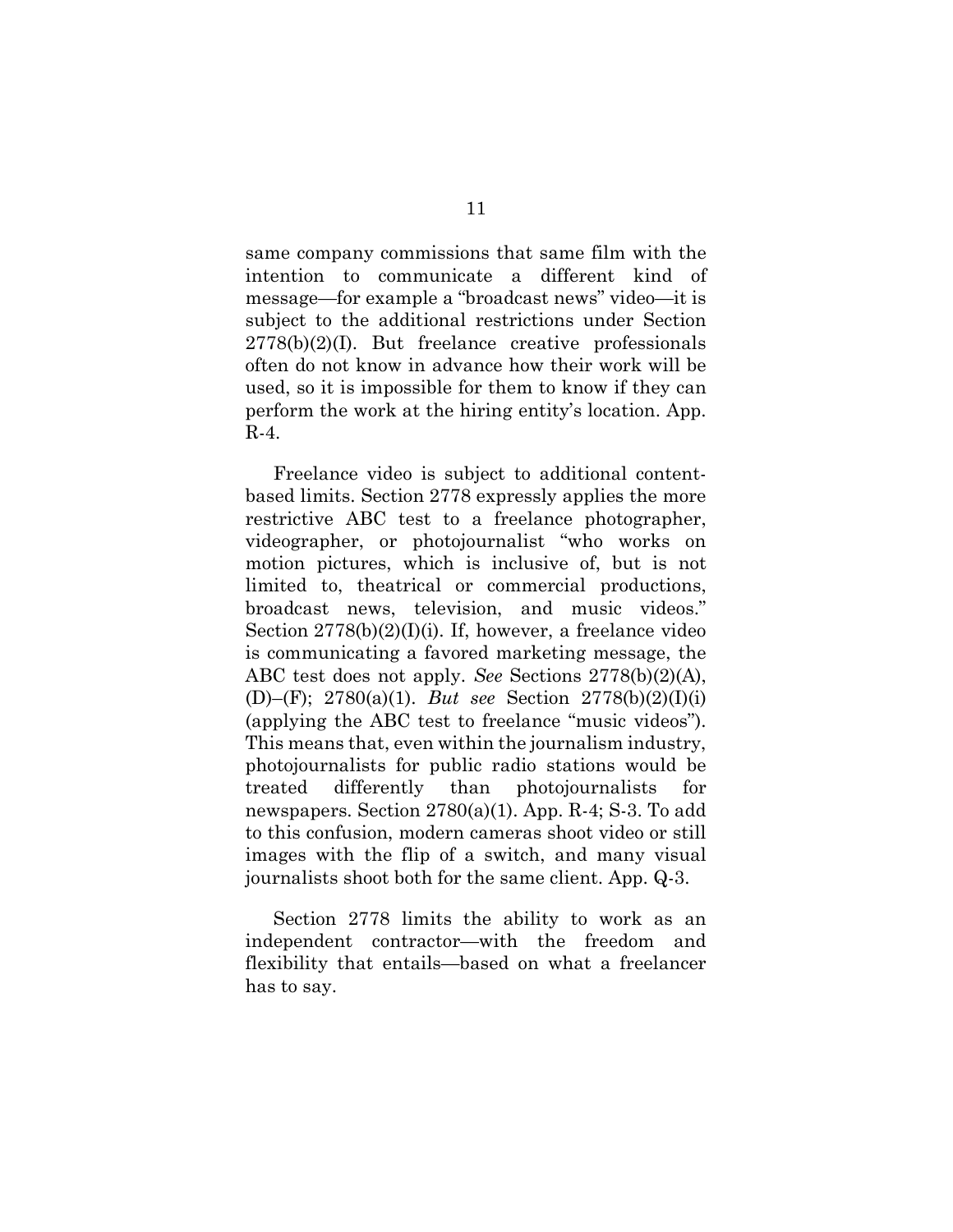### B. Forcing Employee Status on Freelancers Limits Their Ability To Speak and To Maintain Their Speaking Businesses

Section 2778's content-based restrictions on certain speech have led many clients to abandon California freelancers. See App. S-3 ("[M]edia outlets have resisted working with me because the law does not specifically exempt 'radio or audio journalists.""); App. R-4 ("The client canceled my involvement because the requirements of AB5 would have forced them to make me an employee and the budget couldn't support the additional costs of putting me on payroll."); Suhauna Hussain, Vox Media cuts hundreds of freelance journalists as AB5 changes loom, Los Angeles Times (Dec. 17, 2019).<sup>24</sup>

Today's journalism relies on multiple media sources. Stories for radio are accompanied by text and video online. For example, an online version of a radio story about wildfires may include video of helicopters scooping water from a pond. Under Section 2778, freelancers cannot communicate their reporting through video in this manner, curtailing if not completely silencing their expression. App. S-4. When Section 2778 prevents a news outlet from hiring a freelance photographer to provide visual news reporting, that photographer's voice is silenced. App. R-3–5 ("[T]here are important stories I won't shoot, and the public won't see."). When Section 2778 prevents a newspaper from paying citizens for video footage related to a wildfire, protests, and other breaking news stories inaccessible to other reporters,

<sup>24</sup> https://www.latimes.com/business/story/2019-12-17/vox-media -cuts-hundreds-freelancers-ab5.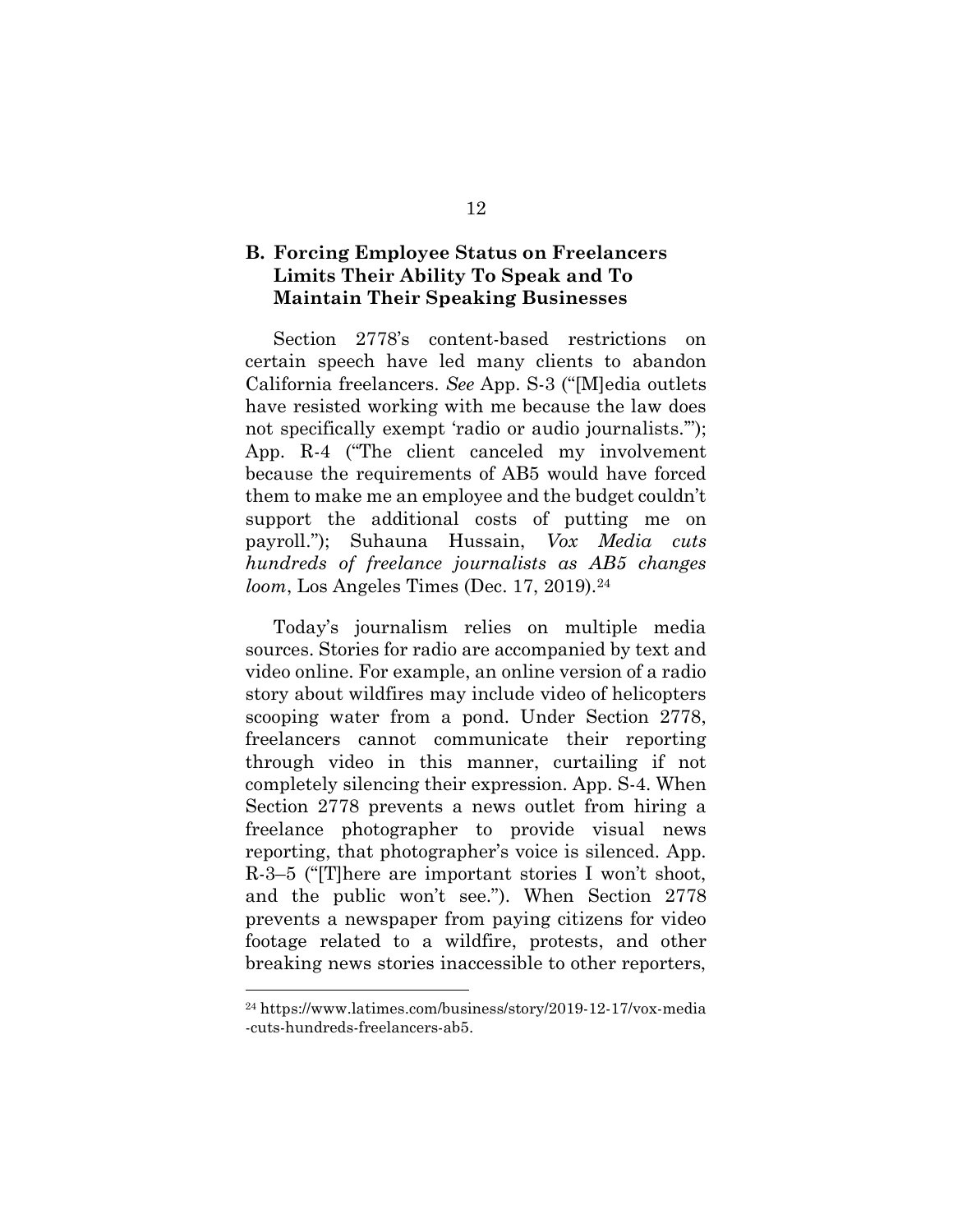those voices are silenced. App. Q-2–3. Some locations such as Indian reservations, isolated wilderness, or mountain towns where snow has rendered roads impassable are simply too remote or inaccessible for staff journalists to access quickly. App. Q-3. Video storytelling from these locations is silenced when, solely because of Section 2778, news outlets cannot license footage from local videographers.

But even the best-case scenario imagined by Section 2778—reclassifying freelancers as employees—brings significant costs and disadvantages that effectively limit speech. Independent contractors can deduct expenses such as costly photography equipment, computers, software, training, and travel on their income taxes, but employees cannot. An erstwhile freelancer with multiple clients is unlikely to have these expenses paid by multiple "employers," each of whom might only contract for a single project. See App. O-3 ("The major tax deductions I have as a freelancer are my home office, camera equipment, health insurance, mileage, and car expenses. I would not get many of these deductions as an employee and, in my experience as a staff reporter and photo editor, as an employee I would have less flexibility about what expenses I could charge and uncertainty about whether they would be reimbursed."); App. H-3–5; J-4; K-2; L-3–4; R-2–5. Contractors also maintain taxdeductible benefits like healthcare and retirement accounts, regardless of their number of clients or the quantity of their work. App. H-3–5; L-3–4. That flexibility is critical in the digital space which, unlike traditional print models, allows for a higher volume of submissions to a greater variety of publications. App.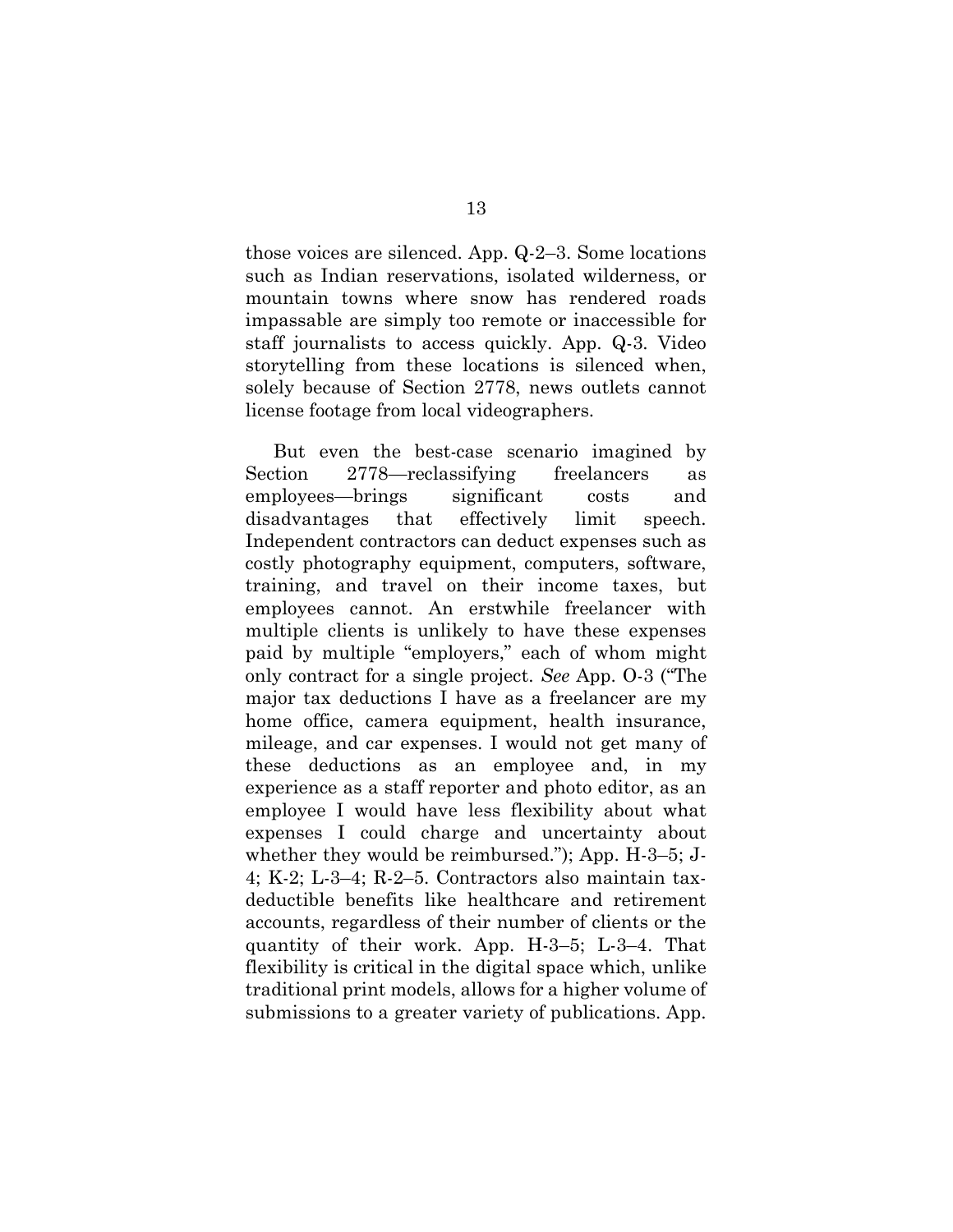H-6; J-3–7. Losing the freedom to freelance has devastated writers, photographers, and videographers who chose this independent path. App. H-3–4; I-4–5; J-6–7; K-3–4; L-3–4; N-3; O-4–5; P-2–5; Q-2–3; R-3–5; S-3–4.

In addition to these costs, freelancers forced to choose between silence and becoming employees because of Section 2778 also lose ownership of the copyright to their creative work. App. H-2–6; I-3–4; K-3–5; L-2–4; M-2–3; N-3–4; O-3–4; S-3. Freelance photographers routinely license their work but retain ownership of the copyright. App. I-3–4; L-4. Under the Copyright Act, the copyright in a work created by an independent contractor photographer is owned by the creator. Cmty. for Creative Non-Violence v. Reid, 490 U.S. 730, 751 (1989). However, the copyright in a work created by an employee is owned by the employer. Id.; 17 U.S.C. § 201(b). Writers, too, benefit substantially from the ability to republish work they create as freelancers. App. H-4; J-4. Freelancers forced to become employees due to Section 2778 lose their copyrights, a significant financial burden. App. H-4; I-3–4.

Moreover, freelancers depend on control over their workload. App. H-2–3; I-4; J-4–6, 8–9; K-2–4; L-2–4. In a tumultuous industry that continues to lay off employees by the thousands, freelancers find safety in flexibility and self-employment, continuing to speak when employer-bound journalists lose their platform. App. H-3–5; I-4; J-2–6; K-2–3; L-2–4; N-3–5; O-3.

Finally, Section 2778 requires freelancers who create disfavored speech, and their clients, to shoulder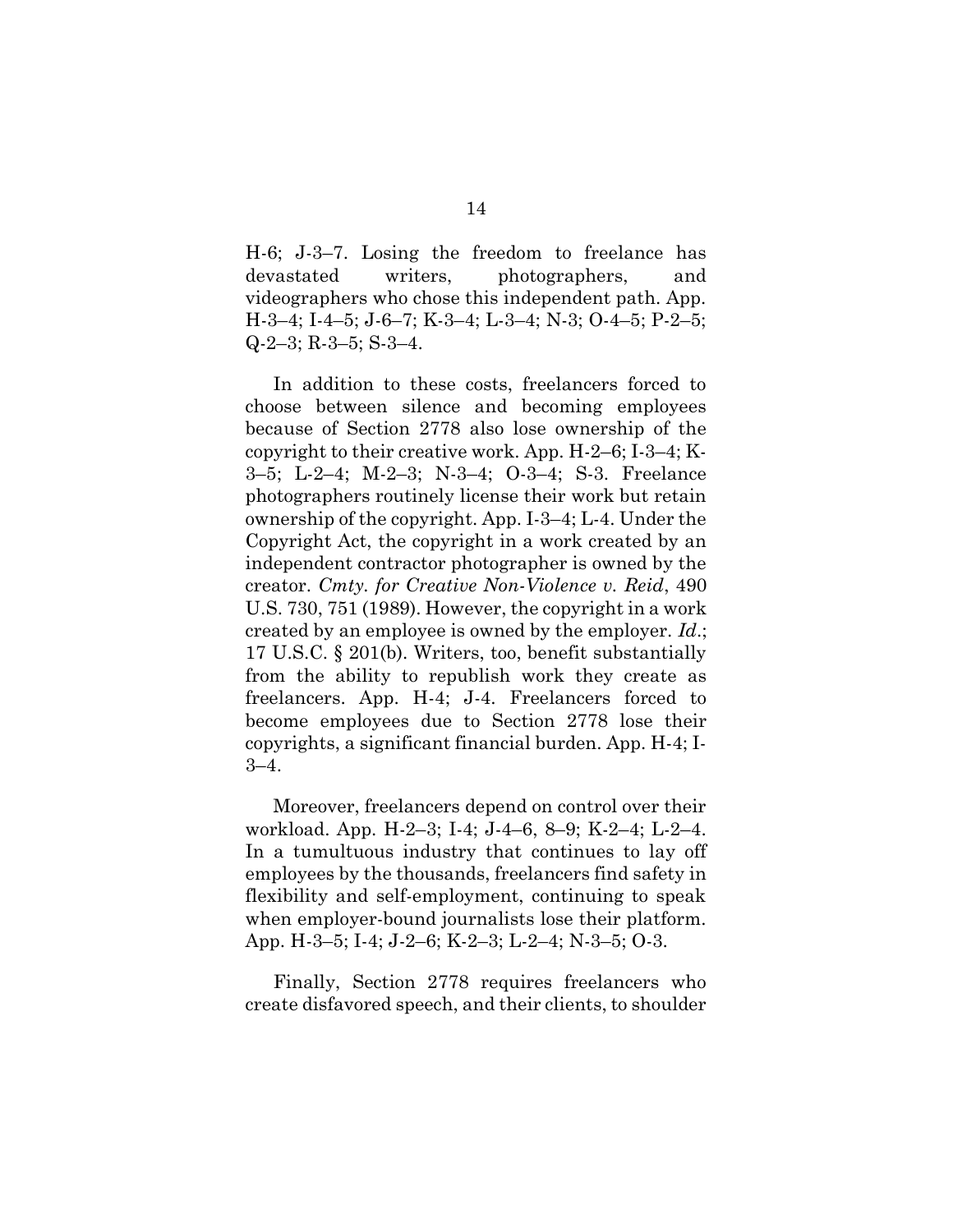tax and regulatory burdens, including unemployment taxes,25 workers' compensation taxes,26 state disability insurance, $27$  paid family leave, $28$  and sick leave.<sup>29</sup> See App. J-4. This patchwork of "benefits" is illusory, because freelancers with multiple clients and varying workloads rarely qualify for these benefits due to tenure, accrual, and use rules—not to mention practical problems of how these benefits would be calculated and paid when freelancers have a multitude of clients. See, e.g., Section 246 (explaining minimum length of employment, accrual rules, and use rules for paid sick leave). But when they operate as independent businesses, freelancers can include the cost of these tax-deductible expenses in their rates and secure meaningful benefits for themselves. See App. H-3; I-4; J-4; K-4.

#### C. Proceedings Below

Petitioners sued for declaratory and injunctive relief and sought a preliminary injunction against AB5's restrictions on freelance speakers. App. G-1. Petitioners' complaint chiefly objected to the restrictions as content-based burdens on their speech.30 The California Attorney General moved to dismiss the case.

<sup>25</sup> Cal. Unemp. Ins. Code § 1251.

<sup>26</sup> Section 3600.

<sup>27</sup> Cal. Unemp. Ins. Code § 2625.

<sup>28</sup> Cal. Unemp. Ins. Code § 3303.

<sup>29</sup> Section 246.

<sup>30</sup> Petitioners also challenged the restrictions as violating the Fourteenth Amendment's Equal Protection Clause, but do not seek the Court's review of that issue.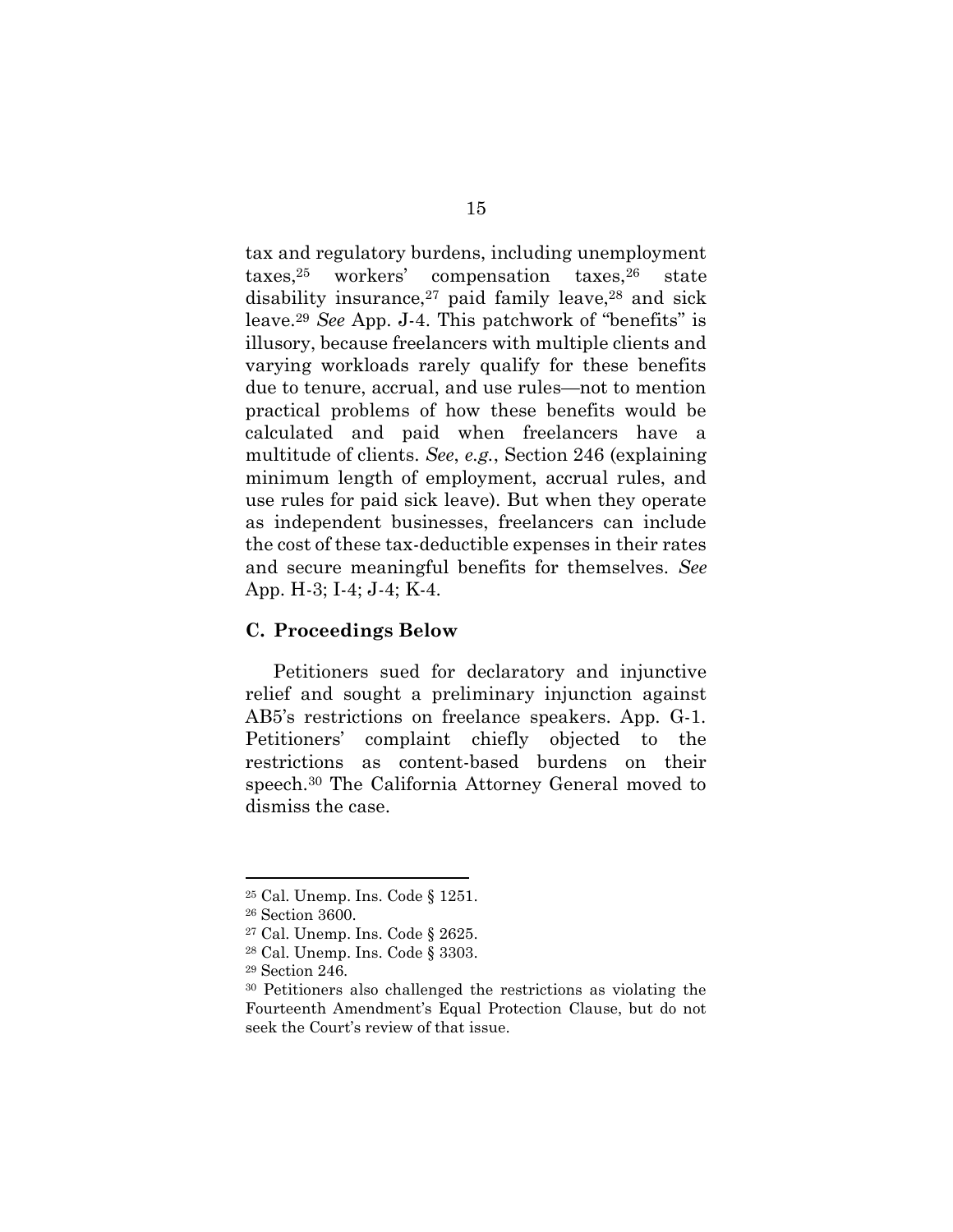The district court issued successive orders, denying the motion for preliminary injunction and then granting the motion to dismiss. App. D-1; C-1. The order granting the motion to dismiss relied entirely on the reasoning of the preliminary injunction order, which held that California's restrictions were content-neutral and not subject to heightened or strict scrutiny. App. D-19–29.

On appeal, the Ninth Circuit affirmed dismissal.<sup>31</sup> App. A-1. The panel affirmed without applying  $any$ First Amendment scrutiny, characterizing Section 2778 as a generally applicable economic regulation of employment that "does not, on its face, limit what someone can or cannot communicate." App. A-14. Nor, according to the panel, do Section 2778's exemptions "turn on what workers say but, rather, on the service they provide or the occupation in which they are engaged." App. A-18. The panel also upheld the video restrictions, reasoning that they do not "signify a burden based on the topic discussed or the idea or message expressed. … [W]hether 'motion pictures' involve news or music, section 2778 treats those working on them the same."32 A-20 (cleaned up).

Petitioners sought rehearing en banc, which was denied on November 23, 2021. App. E-1.

<sup>31</sup> Because the district court's preliminary injunction order merged with its dismissal order, only the affirmance of the dismissal order is at issue here. App. A-11.

<sup>32</sup> As discussed above, this was plainly wrong as a matter of statutory language; video related to sound recordings and musical compositions is treated differently from news video. See Sections 2778(b)(2)(I)(i); 2780(a)(1).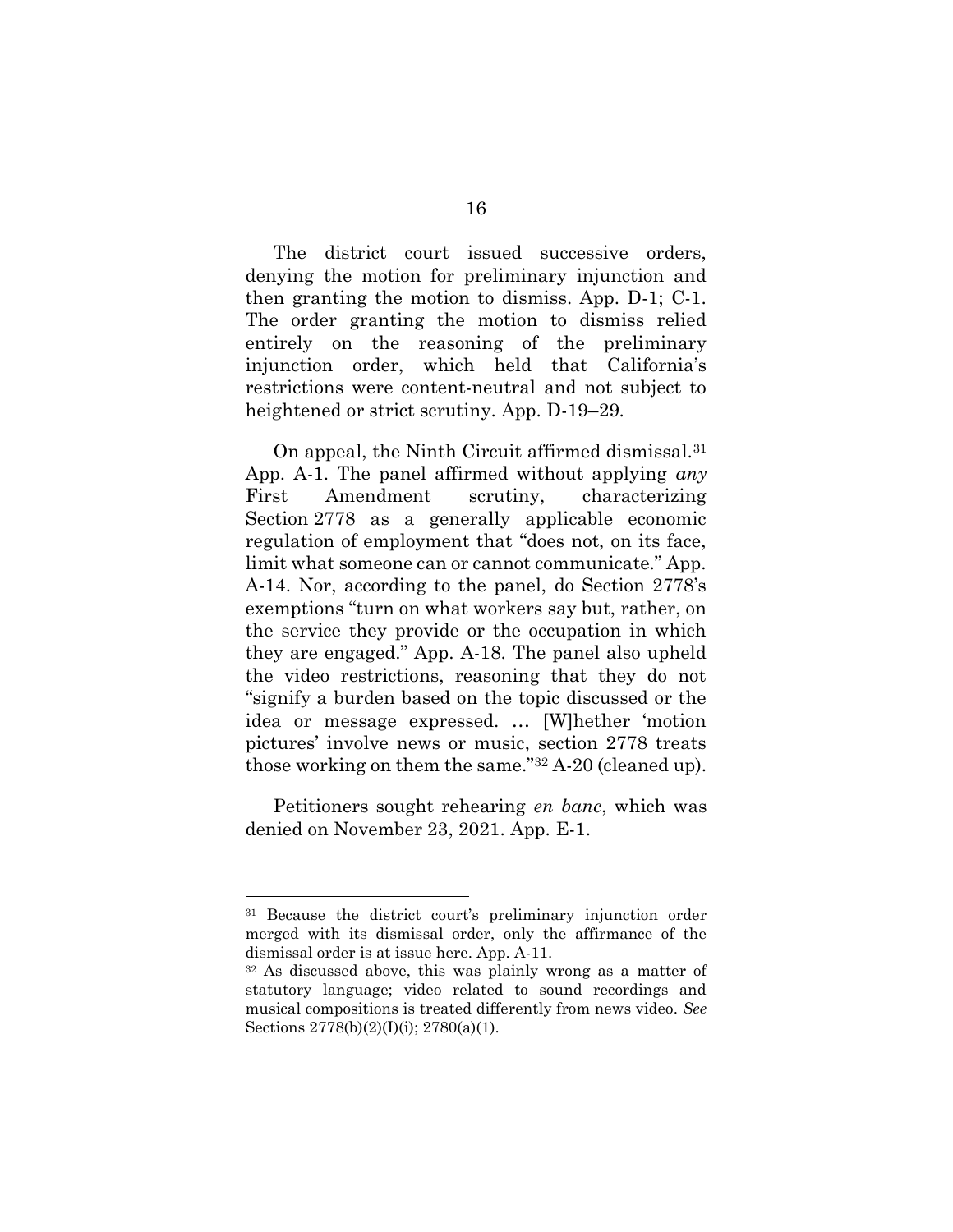#### REASONS FOR GRANTING THE PETITION

I

### THE NINTH CIRCUIT UPHELD CALIFORNIA'S CONTENT-BASED EMPLOYEE CLASSIFICATION LAW, IN CONFLICT WITH DECISIONS OF THIS COURT

Everyone acknowledges that "section 2778 may require state authorities to examine the content of a worker's message when determining whether" the professional services exemption applies. App. A-18. But there is no "may" about it; indeed, the State would review only "the content of a worker's message" to determine whether the law's burdens apply. Id. The professional services exemption comes down to one question: What is the function or purpose of the worker's speech?

### A. The Ninth Circuit's Refusal to Apply the "Function or Purpose" Test Conflicts With This Court's Decisions

Because Section 2778 is content-based, the Ninth Circuit should have applied strict scrutiny under Reed. 576 U.S. at 165 ("A law that is content based on its face is subject to strict scrutiny ...."). See also Holder v. Humanitarian Law Project, 561 U.S. 1, 28 (2010) ("[A]s applied to [appellants], the conduct triggering coverage under the statute consists of communicating a message."). But the Ninth Circuit refused to apply Reed to this case and incorrectly applied no scrutiny at all to the First Amendment claims. App. A-19–20. The Ninth Circuit brushed aside the statute's facially content-based standard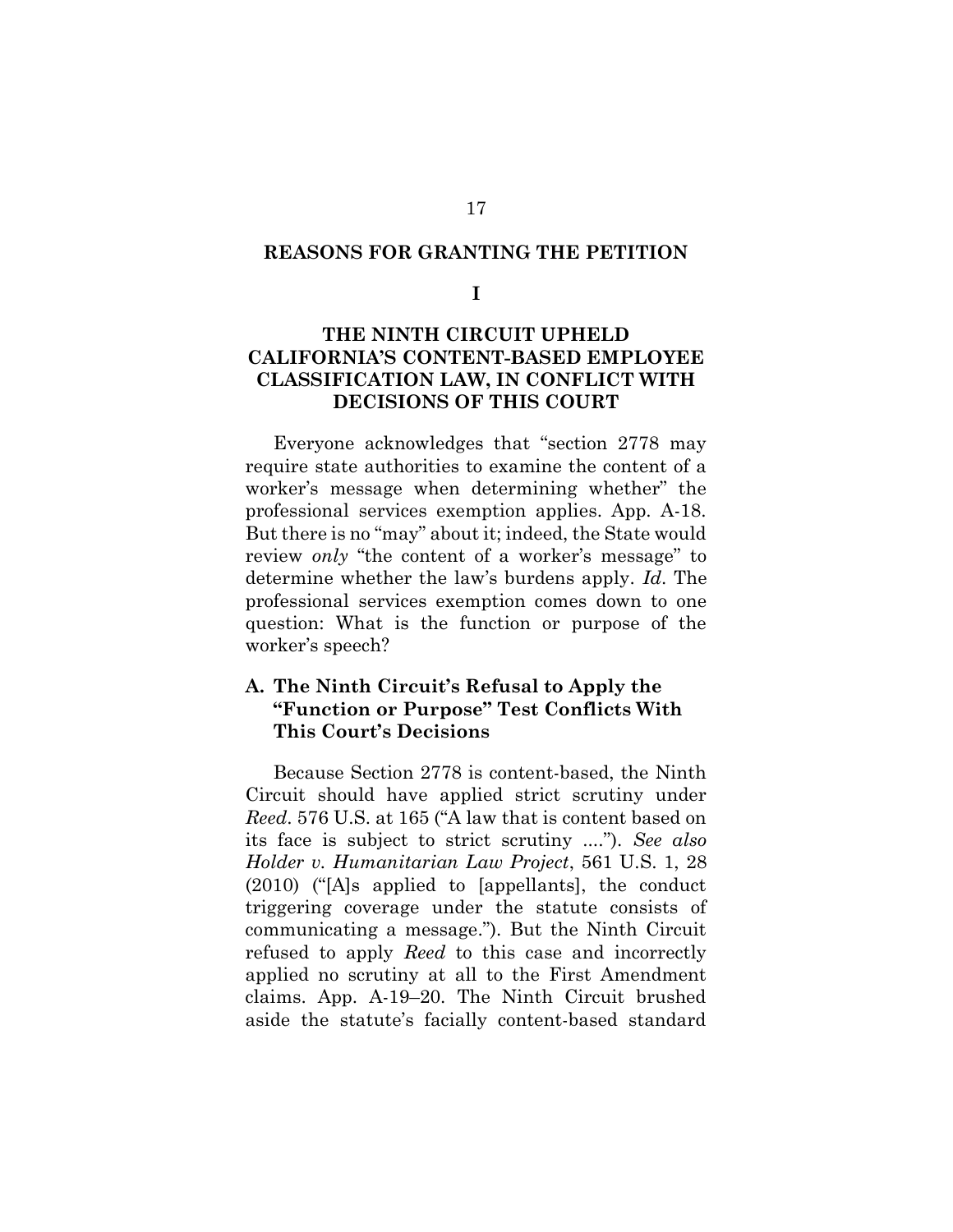because it does not "reflect[] a legislative content preference." App. A-18. But content-based laws target more than just preferred subject matter or viewpoint. Reed, 576 U.S. at 163–64. Laws that target the "function or purpose" of speech are also contentbased—regardless of the subject matter or viewpoint. Id. at 164.

Like the panel reversed in *Reed*, the panel here skipped "the crucial first step in the contentneutrality analysis: determining whether the law is content neutral on its face." Id. at 165. Section 2778 indisputably favors marketing over other forms of speech a freelancer might produce. App. F-14–19; Sorrell, 564 U.S. at 564.

Whether a freelancer's work falls within Section 2778's exemptions for marketing, graphic design, grant writing, fine art, or speech related to sound recordings and musical compositions "depend[s] entirely on [its] communicative content." Reed, 576 U.S. at 164. This is no different from the facially content-based sign code in Reed:

> If a sign informs its reader of the time and place a book club will discuss John Locke's Two Treatises of Government, that sign will be treated differently from a sign expressing the view that one should vote for one of Locke's followers in an upcoming election ….

Id. at 164–65. Similarly, if a freelancer prepares flyers promoting the book club meeting, Section 2778's marketing exemption applies. But if that same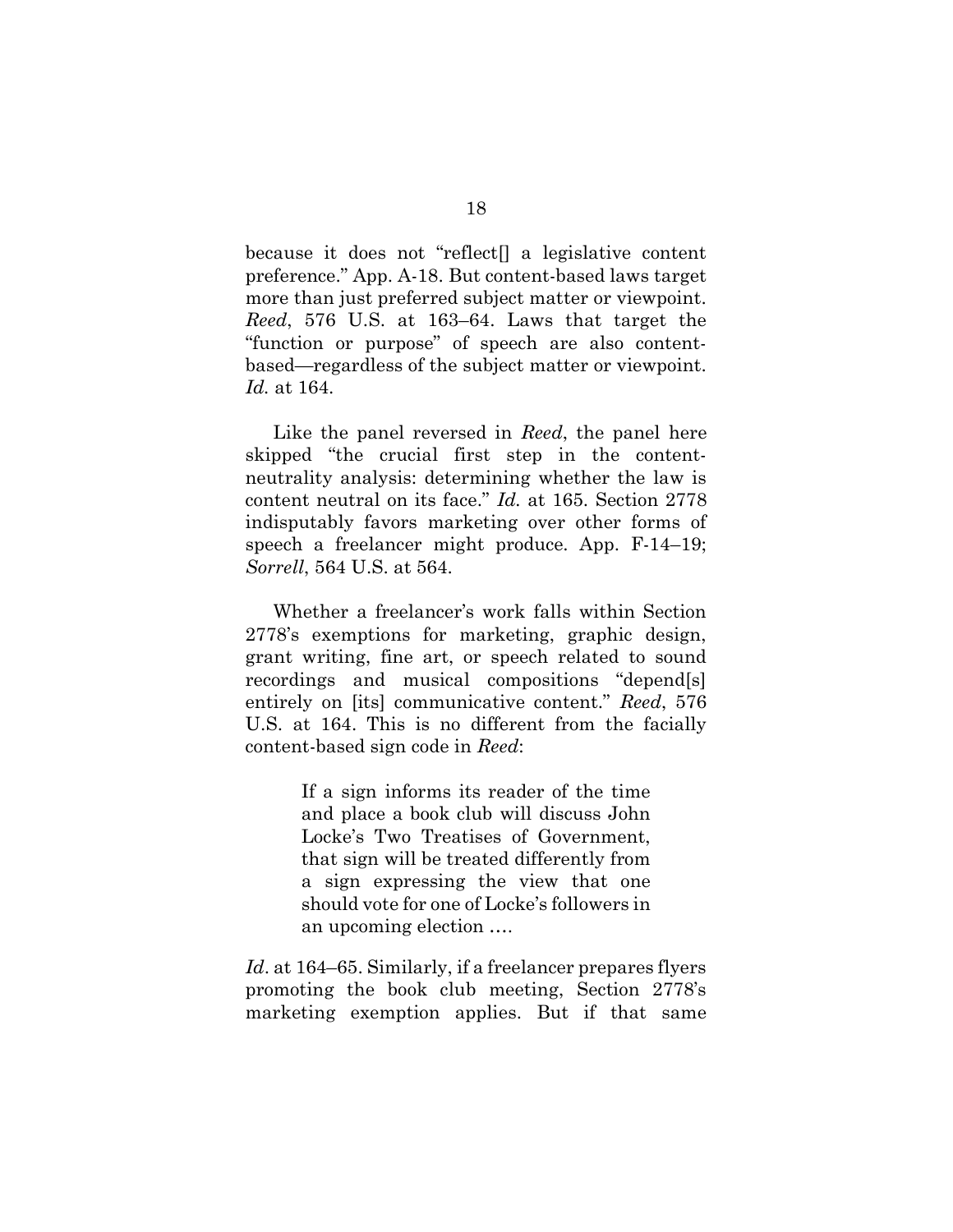freelancer writes an editorial or news article promoting the group, the regulatory burdens apply. Under Sorrell and Reed, the Ninth Circuit owed at least some First Amendment scrutiny to this facially content-based distinction.

That other exemptions to the ABC test depend on non-speech factors, App. A-18–19, does not change that the exemptions here turn entirely on content. A freelancer can work on a marketing project in the morning, but then must be an employee in the afternoon to film a television documentary. One might wonder whether government has a substantial or compelling interest in favoring the speech of marketers and burdening the speech of independent journalists. At this juncture, though, it does not matter why the legislature favored some speech and speakers over others—the simple fact that it has picked winners and losers based on the content of speech requires strict scrutiny. Yet the Ninth Circuit applied no scrutiny at all.

Section 2778 differs from "generally applicable" laws because its burdens apply differently based on the type of speech it covers. This Court upheld the Fair Labor Standards Act (FLSA) against a First Amendment challenge because "the Act's purpose was to place publishers of newspapers upon the same plane with other businesses," Okla. Press Publ'g Co. v. Walling, 327 U.S. 186, 194 (1946); the National Labor Relations Act, because "[t]he business of the Associated Press is not immune from regulation because it is an agency of the press," Assoc. Press v. NLRB, 301 U.S. 103, 132 (1937); the Sherman Act, because "a combination to restrain trade in news and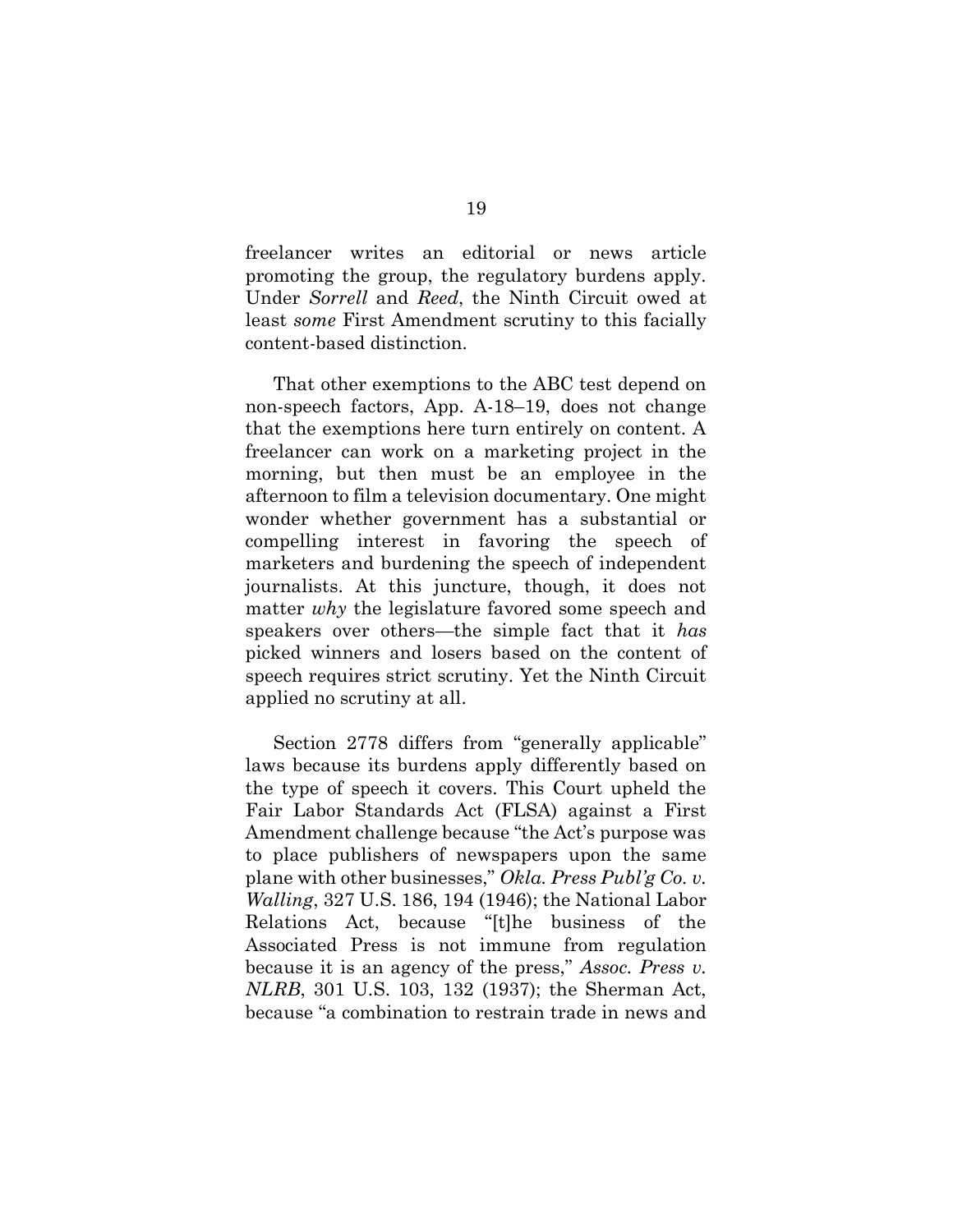views has [no] constitutional immunity," Assoc. Press v. United States, 326 U.S. 1, 20 (1945); and cable television taxes, because "[t]here is nothing in the language of the statute that refers to the content of mass media communications," Leathers v. Medlock, 499 U.S. 439, 449 (1991). Petitioners do not seek immunity or special treatment; they seek equal treatment without regard to the content of their speech—precisely the guarantee extended by Sorrell and endorsed in Reed.

Likewise, it is not "difficult to see how any occupation-specific regulation of speakers would avoid strict scrutiny." Cf. App. A-19. This case does not implicate cases permitting less scrutiny of laws regulating uncontroversial factual disclosures in commercial transactions, cf. Ohralik v. Ohio State Bar Ass'n, 436 U.S. 447 (1978), nor even commercial speech generally, see Central Hudson Gas & Electric Corp. v. Public Service Commission, 447 U.S. 557 (1980).

The Ninth Circuit cited "occupation-specific regulation of speakers," App. A-19, but failed to appreciate that these regulations are not subject to strict scrutiny, because they do not change depending on the content, function, or purpose of the worker's speech. They instead depend on how work is performed and worker qualifications. See, e.g., 29 C.F.R. § 541.301 (governing "work requiring advanced knowledge" in a "field of science or learning" "customarily acquired by a prolonged course of specialized intellectual instruction"). Other FLSA regulations govern "work requiring invention, imagination, originality or talent in a recognized field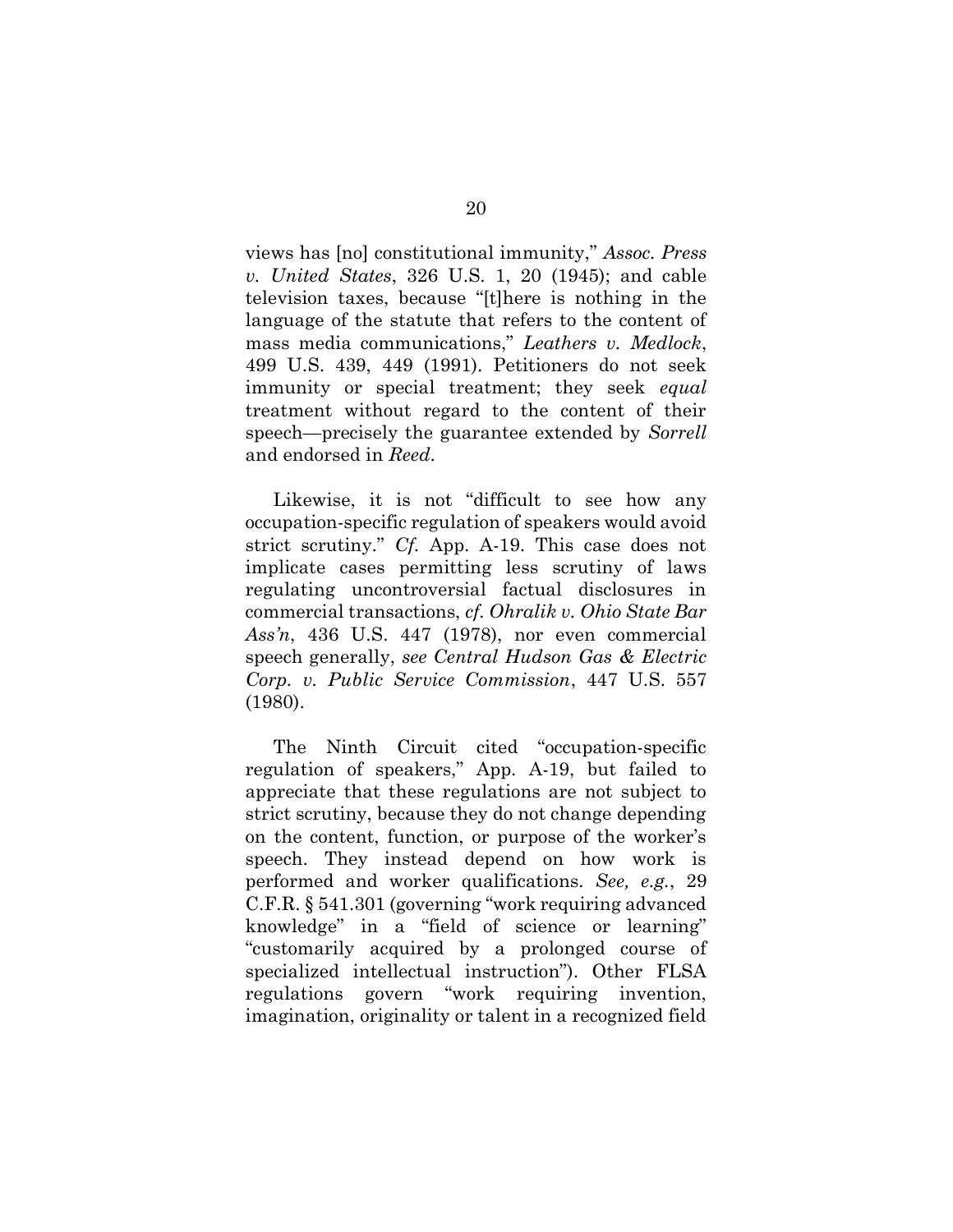of artistic or creative endeavor" and apply equally to journalists and advertisers, 29 C.F.R. § 541.302(c)– (d), and this reveals the problem with Section 2778 that the federal regulations avoid: under Section 2778 why freelancers speak and what they say determines how they are regulated.

Similarly, regulations that turn on licensure—e.g., laws regulating the practice of law or medicine—do not depend on the content of speech. See 29 C.F.R. § 541.304. They focus on whether certain *conduct* constitutes the practice of the regulated profession. See Nat'l Inst. of Fam. & Life Advocs. v. Becerra, 138 S. Ct. 2361, 2373–74 (2018) (distinguishing "regulation of professional conduct" from a law that "regulates speech as speech"); Cap. Associated Indus., Inc. v. Stein, 922 F.3d 198, 208 (4th Cir. 2019) ("As CAI recognizes, the practice of law has communicative and non-communicative aspects."). Conversely, Section 2778 bases its exemptions for marketing, graphic design, grant writing, fine art, or speech related to sound recordings and musical compositions only on the "function or purpose," viz. "the content," of freelancers' speech.

This is a facially content-based burden on speech, contrary to what the Ninth Circuit ruled below.

### B. Other Courts Have Difficulty Determining How and When the "Function or Purpose" Test Applies

The Ninth Circuit is not alone in struggling to heed Reed's definition of "content-based." Many lower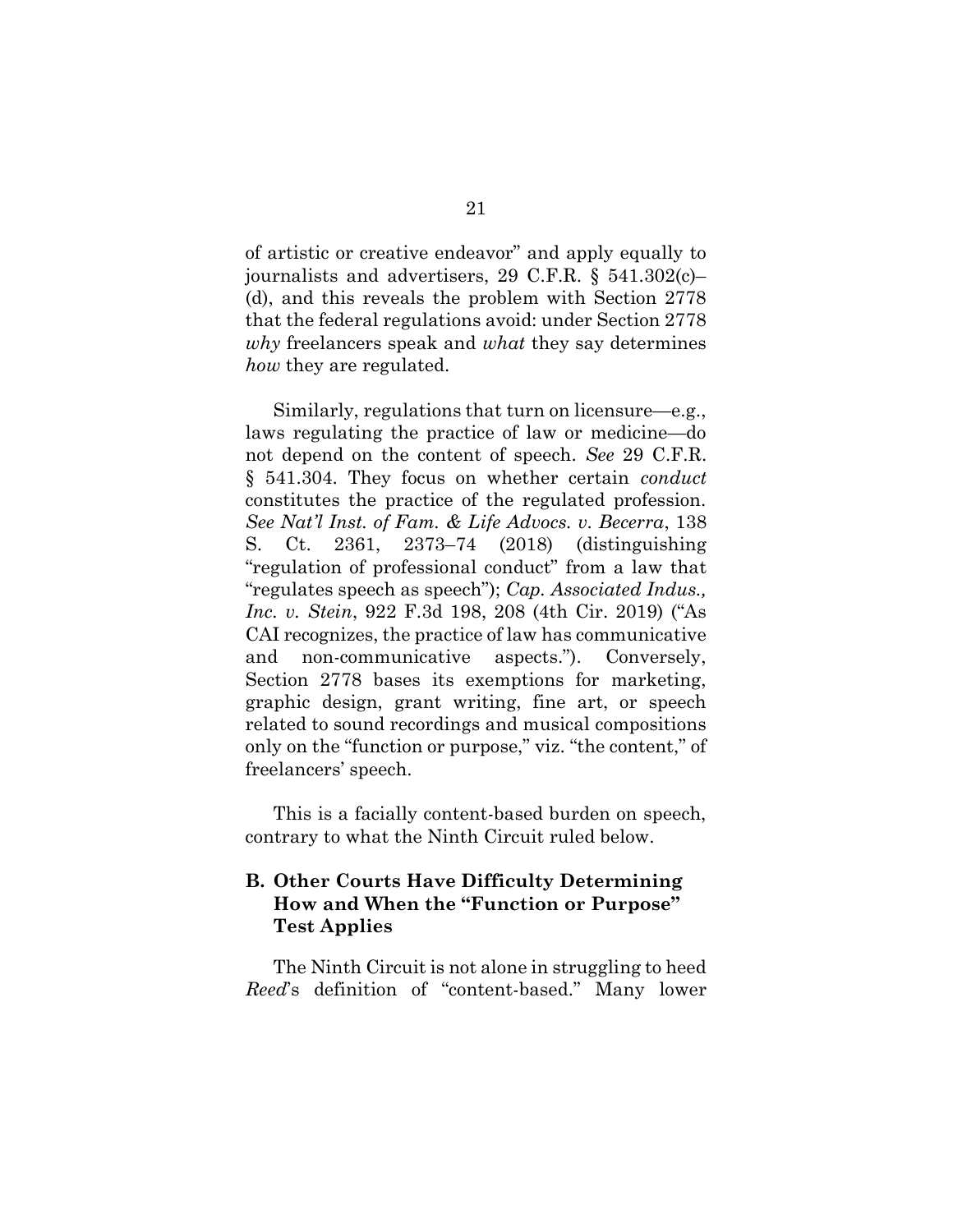courts differ on the meaning and application of the "function or purpose" test.

The Fourth and Fifth Circuits have struck down speech restrictions under the "function or purpose" test. In Texas Entertainment Ass'n, Inc. v. Hegar, 10 F.4th 495, 510 (5th Cir. 2021), the Fifth Circuit applied Reed's "function or purpose" test to the state Comptroller's rule that scantily clad dancers would be classified as nude for purposes of paying a "sexually oriented business" fee. The state enacted the rule with the purpose of mitigating secondary effects of adultoriented entertainment but provided no evidence that the fee accomplished that purpose. Id. at 511. The court was "'forced to conclude the [Comptroller's rule] is directed at the essential expressive nature of the latex clubs" business, and thus is a content [ ] based restriction' subject to strict scrutiny." Id. at 512 (citing Reed, 576 U.S. at 163). See also Cahaly v. Larosa, 796 F.3d 399, 406 (4th Cir. 2015) (striking down an antirobocall statute that prohibits "political and consumer" calls while allowing "unlimited proliferation" of other types (citing Reed)); State v. Doyal, 589 S.W.3d 136, 161–62 (Tex. Crim. App. 2019) (Slaughter, J., concurring) (judge would hold unconstitutional the provision of an open meeting act that forbids meetings of fewer members than a quorum for the purpose of conducting secret policy discussions).

The Third Circuit acknowledges the existence of the "function or purpose" test but avoids applying it. In Bruni v. City of Pittsburgh, 941 F.3d 73, 84–88 (3d Cir. 2019), the court narrowly construed a speech restriction on "sidewalk counselors" outside an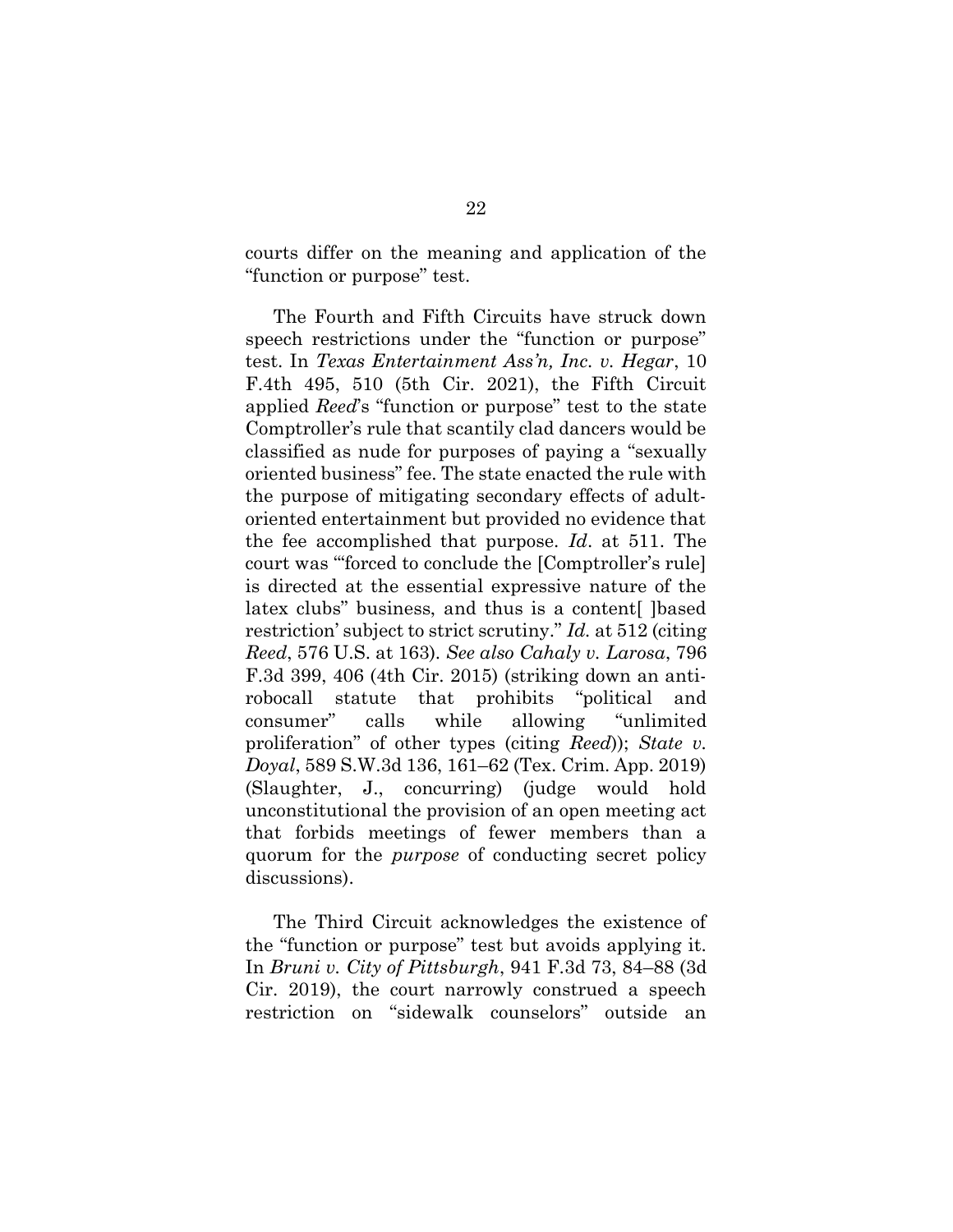abortion clinic to avoid the constitutional question. The counselors argued that the restriction was content-based under the "function or purpose" test, because "demonstrating" applied to sidewalk counseling but not to similar communication about other subjects. Id. at 84. Although the defendants agreed that enforcement depended on content, id. at 84 n.12, the ordinance itself did not single out abortion-related speech, id. at 85. The court held it was content-neutral and survived intermediate scrutiny. *Id.* at 88. Judge Hardiman concurred to explain that Reed "seems to have expanded the types of laws that are facially content based" to include those that are "subtle, defining regulated speech by its function or purpose." Id. at 93 (citing Reed's reliance on Sorrell and NAACP v. Button, 371 U.S. 415, 438 (1963). See also March v. Mills, 867 F.3d 46, 49–50 (1st Cir. 2017) (noise provision limiting speech in abortion clinic buffer zone held content-neutral, reversing district court's application of the "function or purpose" test).

Similarly, the Eleventh Circuit has struggled. In Harbourside Place, LLC v. Town of Jupiter, 958 F.3d 1308, 1322 (11th Cir. 2020), the court engaged in a lengthy discussion about whether a noise regulation is content-based without reaching a conclusion. The noise ordinance applied only to live music. Noting that the ordinance does not favor one style of music, e.g., classical over country, could suggest contentneutrality. Id. at 1318. But the ordinance's application to live music and not to other live events that produce sound (speeches, aerobics classes) could suggest discrimination based on content. Id. at 1319. Considering whether the "function or purpose" test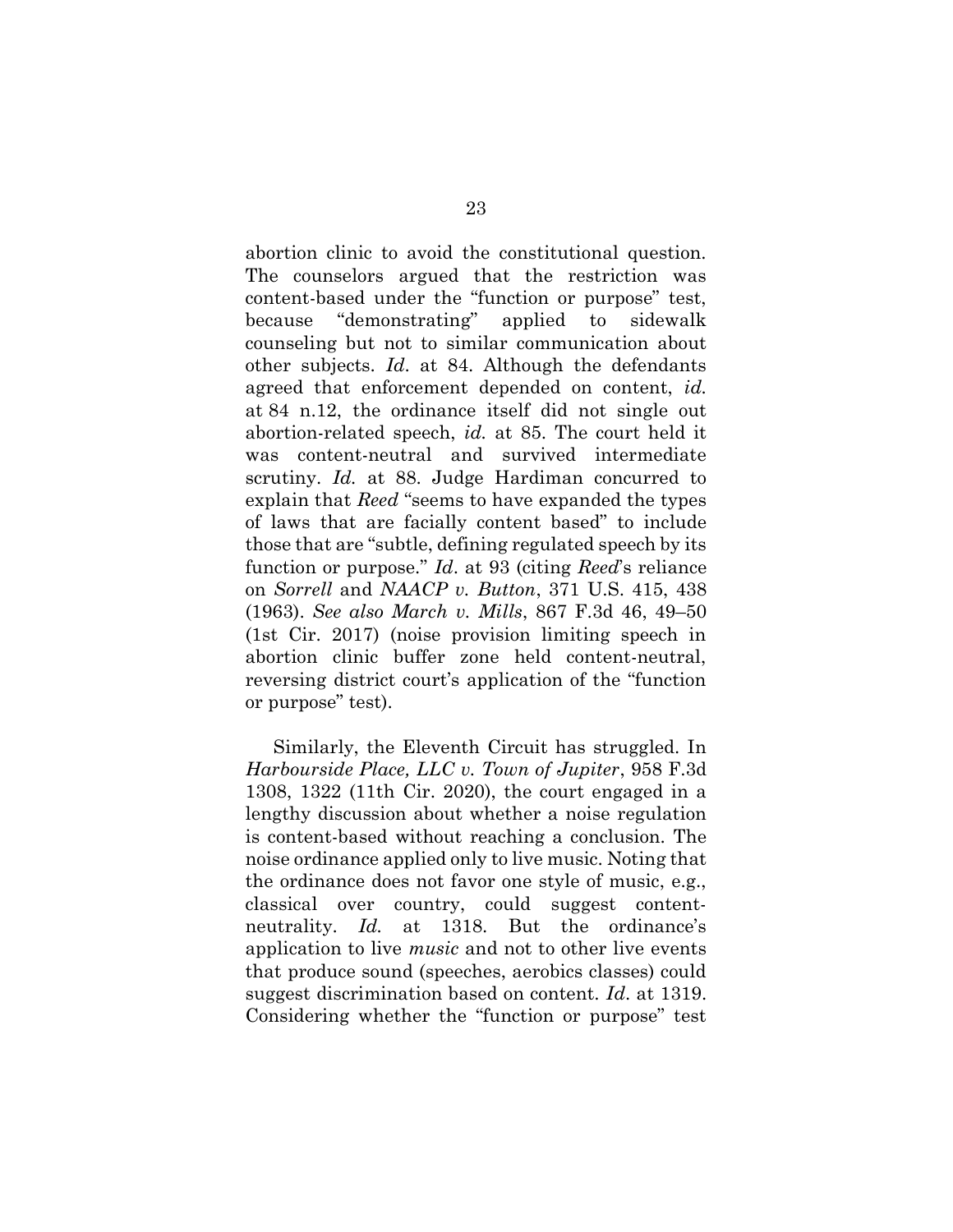illuminates this analysis, the court simply dismissed the test as dicta. Id.; see also Fort Lauderdale Food Not Bombs v. City of Fort Lauderdale, 11 F.4th 1266, 1292–93 (11th Cir. 2021).

This Court should grant review because the Ninth Circuit's ruling fails to apply Reed's function or purpose test and the circuit courts conflict on how and when to apply the test.

#### II

### COURTS CONFLICT AS TO WHETHER SPEAKERS SUBJECT TO ONEROUS FINANCIAL REGULATIONS SUFFER A FIRST AMENDMENT BURDEN WARRANTING JUDICIAL SCRUTINY

The Ninth Circuit refused to apply any type of scrutiny to the freelancers' First Amendment claims. It viewed Section 2778 as a wholly economic regulation without a discernable implication on speech rights because it does not limit the viewpoint or topic that someone communicates. App. A-16–19. The court asserted that the law does not "restrict when, where, or how someone can speak," although the record contradicts this. App. A-14. And ignoring the wording of the statute itself, the court held that the speech implications are of no consequence, because the law does not specifically "target the press or a few speakers," but instead "applies across California's economy." App. A-16.

By stating the calculus in this way, with burdened freelance speakers as the numerator over the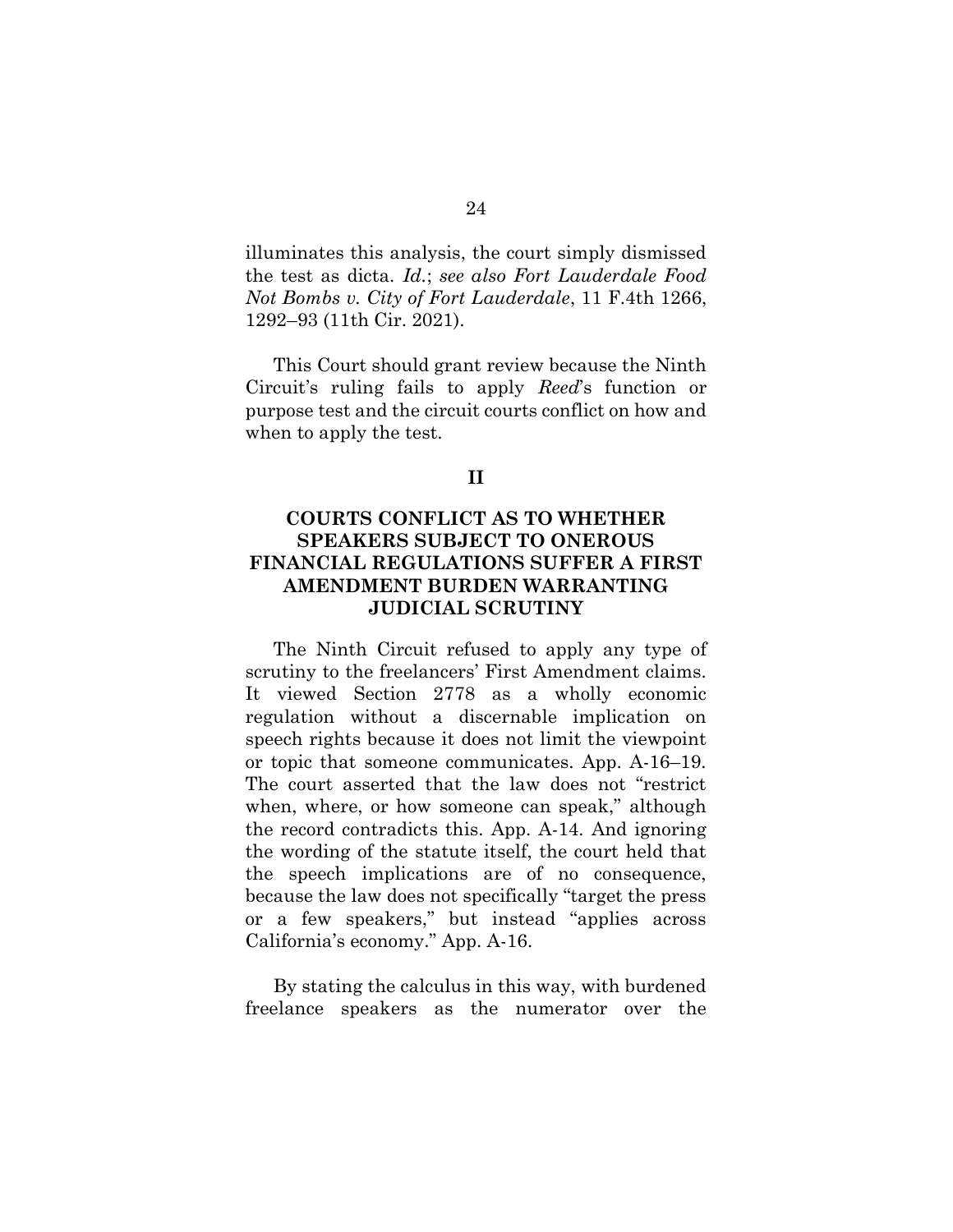enormous California economy—fifth largest in the world33—as the denominator, of course the court concluded that the effect on freelance speech was "incidental." But the First Amendment protects individual rights and the burden on those individual rights merits judicial scrutiny. See McCutcheon  $v$ . Federal Election Comm'n, 572 U.S. 185, 205 (2014) (courts assessing First Amendment speech rights appropriately focus on the individual, not the collective public interest); City of Los Angeles v. Preferred Communications, Inc., 476 U.S. 488, 496 (1986) ("Where a law is subjected to a colorable First Amendment challenge, the rule of rationality which will sustain legislation against other constitutional challenges typically does not have the same controlling force;" courts "may not simply assume that the ordinance will always advance the asserted state interests sufficiently to justify its abridgment of expressive activity.") (citation omitted).

The Ninth Circuit's holding cannot be reconciled with this Court's First Amendment jurisprudence. Nat'l Inst. of Fam. & Life Advocs., 138 S. Ct. at 2373, held that "the First Amendment does not prevent restrictions directed at commerce or conduct from imposing incidental burdens on speech." (cleaned up). The line between an incidental burden on speech and one that warrants First Amendment scrutiny has proven difficult to draw. See Lorillard Tobacco Co. v. Reilly, 533 U.S. 525, 604 (2001) (Stevens, J., concurring in part). Direct burdens can be trivial, see,

<sup>33</sup> Associated Press, California now has the world's 5th largest economy (May 4, 2018), https://www.cbsnews.com/news/ california-now-has-the-worlds-5th-largest-economy/.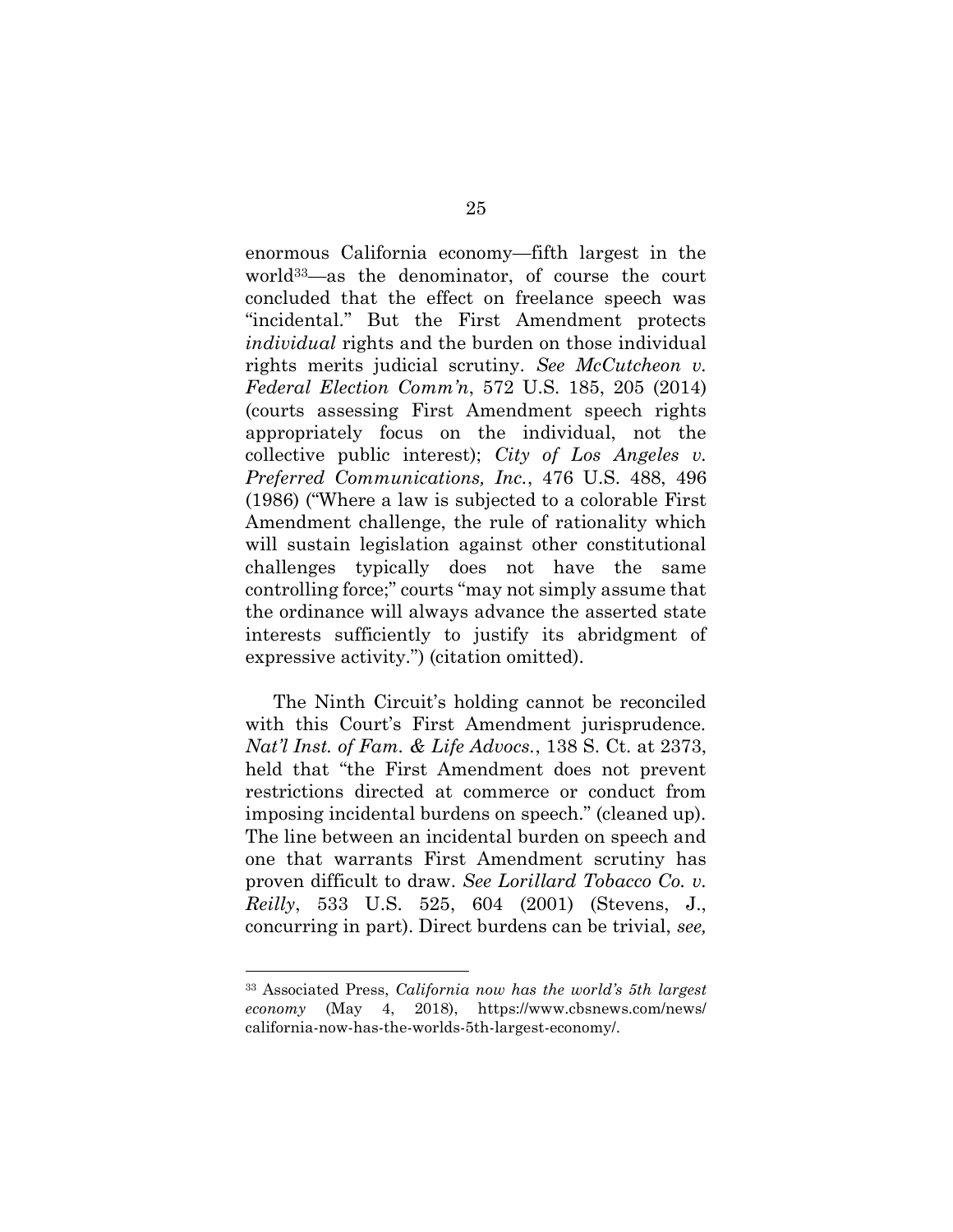e.g., Rutan v. Republican Party of Illinois, 497 U.S. 62, 75 n.8 (1990) (failure to hold a birthday party for a public employee violates First Amendment if done to punish her for exercising free speech rights), while incidental burdens can be extremely harsh, as when the military's general prohibition against wearing headgear indoors is applied to an Orthodox Jew. Goldman v. Weinberger, 475 U.S. 503, 509–10 (1986).

A law that devastates the ability of speaking professionals to earn a living brings the conflict into high relief. On one hand, a law that restricts speakers' ability to be compensated "unquestionably imposes a significant burden on expressive activity" even when it "neither prohibits any speech nor discriminates among speakers based on the content or viewpoint of their messages." United States v. Nat'l Treasury Employees Union (NTEU), 513 U.S. 454, 468 & n.15 (1995). Depriving speakers of compensation "induces them to curtail their expression." Id. at 469. The broader the restriction, the heavier the burden on the government to justify it. Janus v. Am. Fed'n of State, County, and Mun. Employees, Council 31, 138 S. Ct. 2448, 2472 (2018) (labor law that required non-union public employees to subsidize unions imposed a "widespread impact" warranting "exacting scrutiny"); NTEU, 513 U.S. at 474 (regulation that imposed "blanket burden on the speech of nearly 1.7 million federal employees … requires a much stronger justification").

On the other hand, many laws regulating economic activity also affect speech. See App. A-12–14 (noting this Court's rejection of First Amendment challenges to various economic regulations). This Court has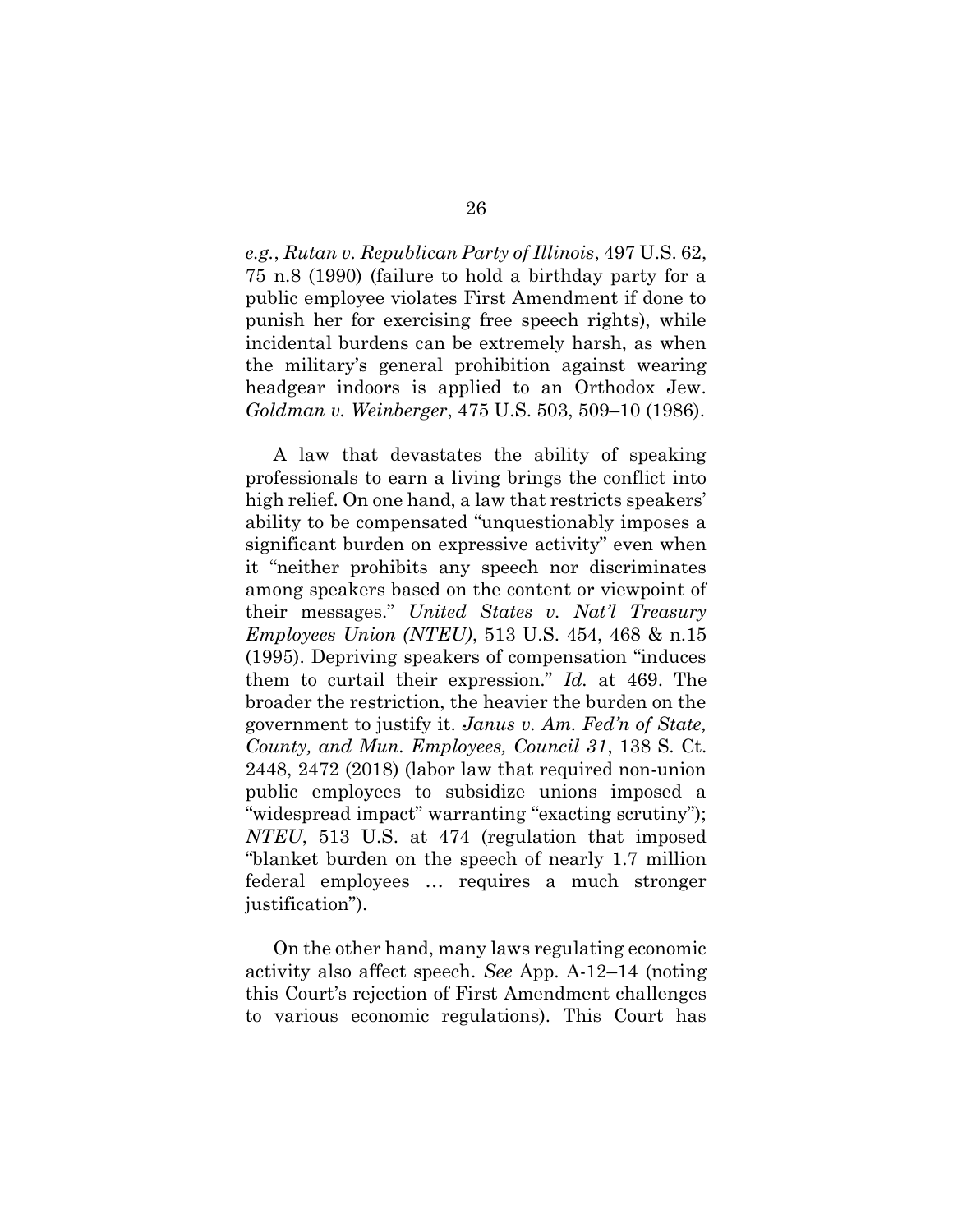never clearly defined when a burden is incidental and when a law is an ordinary economic and social regulation. See Clay Calvert, Is Everything a Full Blown-First Amendment Case After Becerra and Janus? Sorting Out Standards of Scrutiny and Untangling "Speech as Speech" Cases from Disputes Incidentally Affecting Expression, 2019 Mich. St. L. Rev. 73, 136. Standards are critical, particularly in First Amendment cases. See Denver Area Educ. Telecomms. Consortium, Inc. v. F.C.C., 518 U.S. 727, 785 (1996) (Kennedy, J., concurring) ("the creation of standards and adherence to them" is "the central achievement of … First Amendment jurisprudence." (citations omitted)). Lacking such a definition, the court below ignored evidence of significant burdens on speech and issued a holding that conflicts with other circuit courts that weigh a law's effect on speech interests even when the overall purpose of the law is economic regulation.

The novelty of Section 2778 means that it does not fit perfectly into rules established in prior cases.34 The court below held that Section 2778 fell on the "economic activity" side of the line, but this result was neither obvious nor preordained. Applying more speech-protective precedents, the court should have held that although California's employee classification scheme also applies to non-protected activities, this does not insulate it from constitutional challenge when the burdens are applied unequally to different speakers. In Thomas v. Chicago Park Dist.,

<sup>34</sup> While California is the first to enforce such freelance-killing legislation, other states and Congress are considering following suit. See H.B. 842 (Protecting the Right to Organize Act of 2021), 117th Congress (2021–22).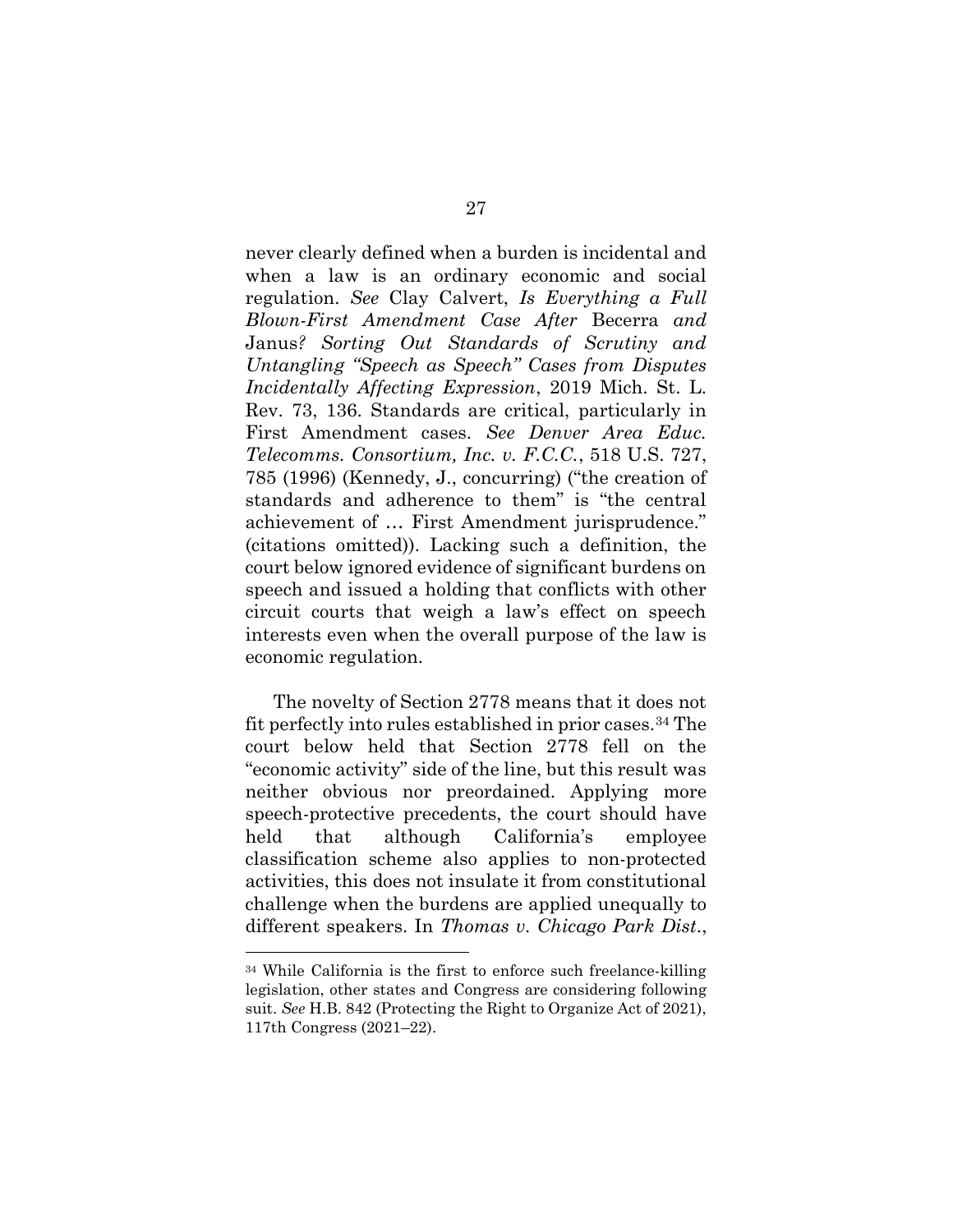534 U.S. 316, 322–23 (2002), this Court considered whether an ordinance satisfied the First Amendment although it "[wa]s not even directed to communicative activity as such, but rather to all activity conducted in a public park." The Court upheld the ordinance, but it wasn't exempt from scrutiny. Similarly, in Forsyth Cty. v. Nationalist Movement, 505 U.S. 123, 130–31 (1992), the Court held that permit and fee requirements applicable to "any activity on public property—from parades, to street corner speeches, to bike races"—warranted scrutiny under the First Amendment. These cases demonstrate that heightened scrutiny corrects for "potential government biases or blind spots, such as indifference to the value of communicative expression, or assigning expressive freedom too little value—which are more likely to produce overregulation of expression where the government regulates specific categories of communicative behavior." John Fee, The Freedom of Speech-Conduct, 109 Ky. L.J. 81, 86 (2021).

The economic burdens shouldered by disfavored freelancers—increased taxation, inability to take business deductions, deprivation of copyright, and so on—warrant judicial scrutiny. See NTEU, 513 U.S. at 469 n.15, 470 (unconstitutional honoraria ban "would prevent or complicate their recovering other necessary expenses, creating a further disincentive to speak and write" and the denial of compensation "will inevitably diminish their expressive output"). This Court should grant certiorari to hold that exemptions to economic regulations that significantly burden speech must be scrutinized to ensure protection of First Amendment rights, regardless of the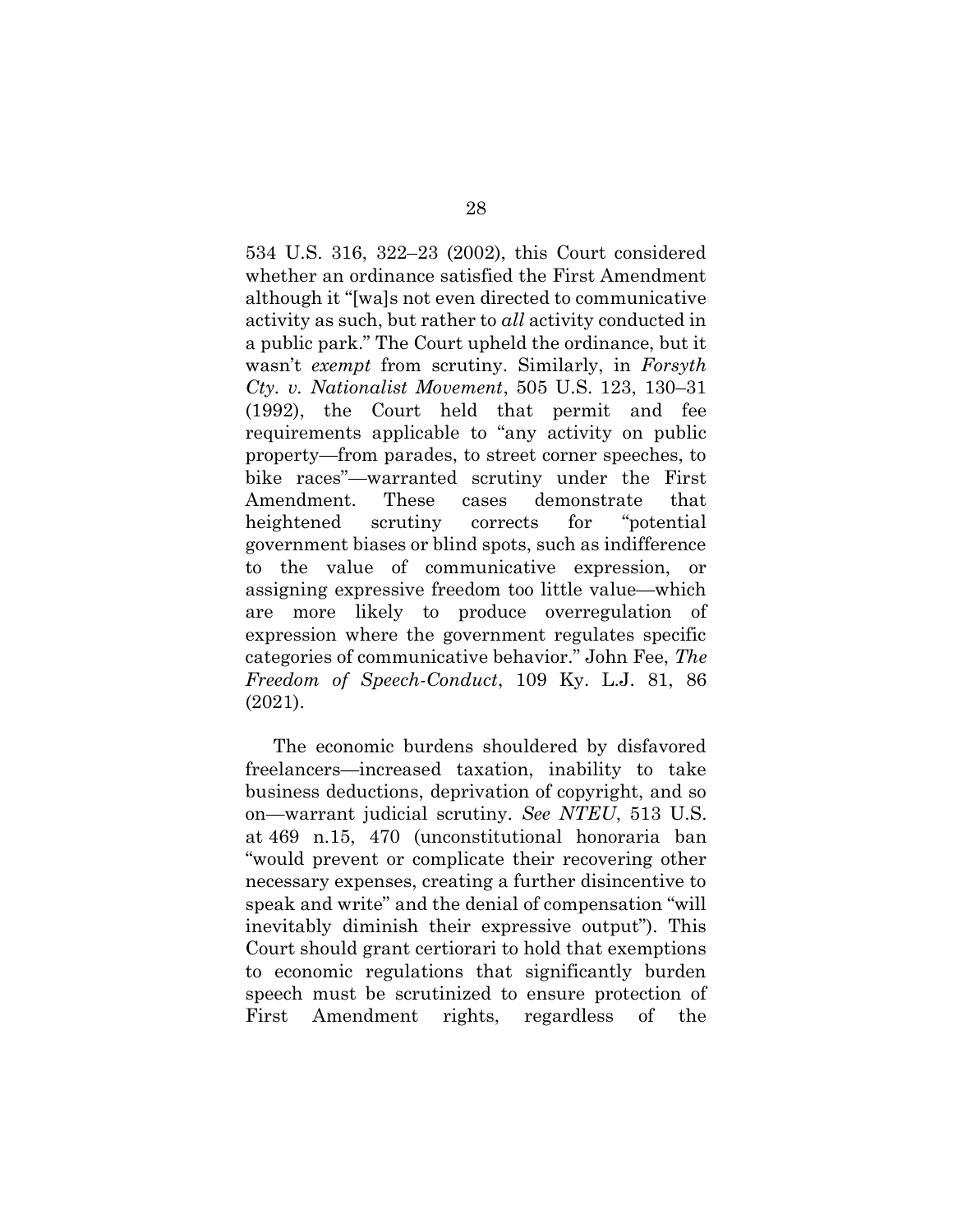regulations' effect on other industries. Cf. Fraternal Order of Police Newark Lodge No. 12 v. City of Newark, 170 F.3d 359, 361, 366–67 (3d Cir. 1999) (Alito, J.) (employing this approach in the free exercise context). The Court also should define when a burden sufficiently infringes on First Amendment speech rights to warrant scrutiny under that clause, and when the burden may be dismissed as "incidental." See Michael C. Dorf, Incidental Burdens on Fundamental Rights, 109 Harv. L. Rev. 1175, 1210 (1996); Geoffrey R. Stone, Content-Neutral Restrictions, 54 U. Chi. L. Rev. 46, 112–14 (1987) (both arguing that significant incidental burdens on speech warrants elevated scrutiny).

#### A. Disfavored Freelancers Are Silenced and Economically Burdened by Section 2778

As noted above, *supra* at 11, Section 2778 deprives journalists who shoot video designated as "broadcast news" from enjoying the favored freelance status permitted to other photojournalists, videographers, still photographers, and photo editors. Burdened freelance journalists may not sell video to television stations, documentary filmmakers, and more, depriving them of lucrative assignments and the licensing value of their copyright-protected material. App. O-3–4; P-2; S-3. News outlets continue to sever their relationships with freelance journalists, depriving freelancers of the opportunity to speak and income from their speech. See App. R-4; S-3–4.

The loss of ownership of the copyright to their work imposes a financial burden on photographers who relied on that income, up to hundreds of thousands of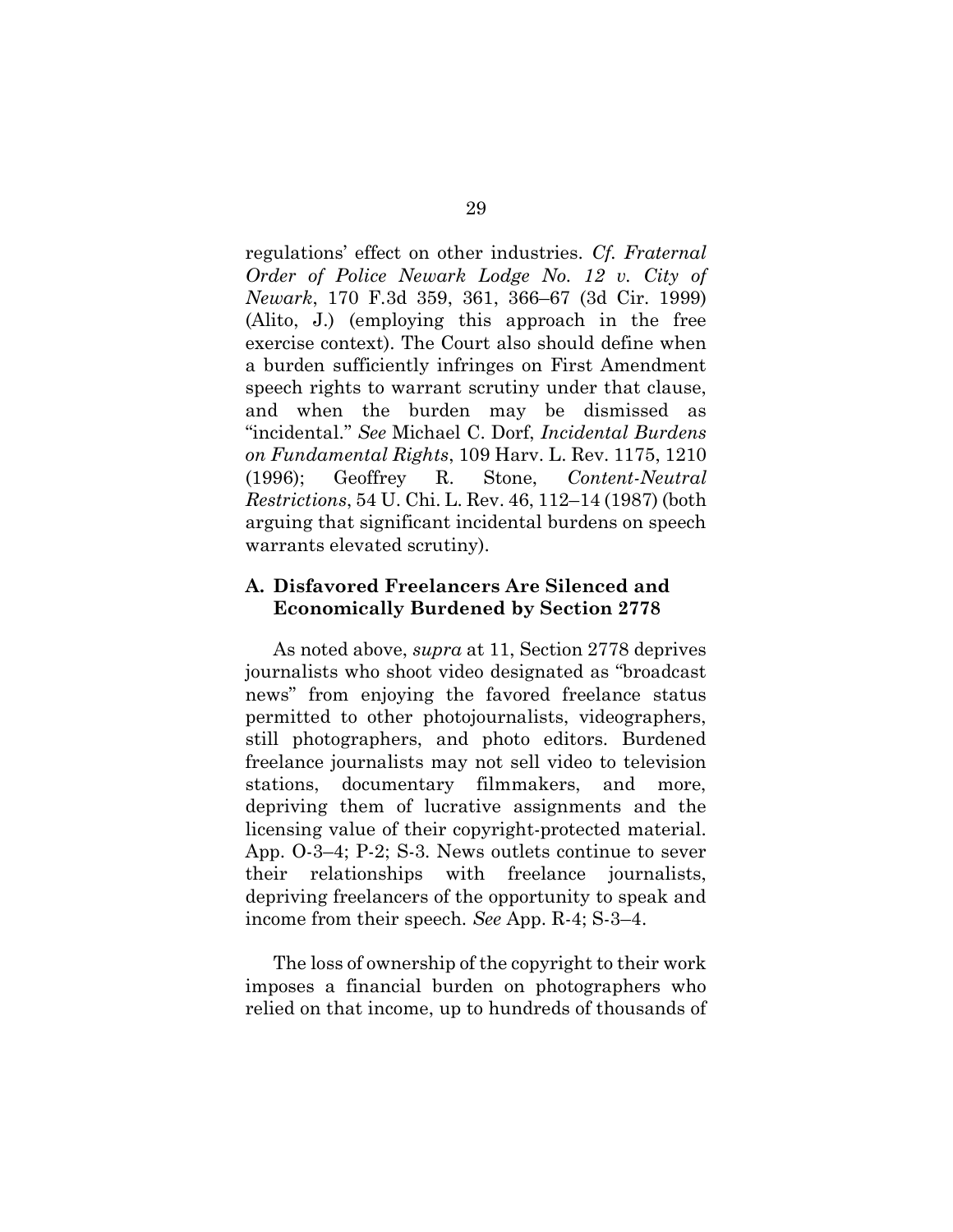dollars for footage of major historic events. App. P-2– 4. See also App. O-4 (I "cannot produce any video for my news clients without being converted to employee status. As a result, I have lost out on significant income from the video production work that I did in the past. In my case, that income would be upwards of 20% or more of my annual income from a single newspaper alone."). Staff photographers who work as W-2 employees are limited in their ability to deduct business expenses from their taxes and rely on the vagaries of their multiple employers to decide whether to reimburse them. See App. 0-3; R-2–5.

America's tax system does not contemplate a single individual being a W-2 employee for a dozen different employers. Each employer must withhold social security taxes, creating a potential that the combined withholding across multiple companies may exceed the maximum amount of tax for the year. IRS, Topic No. 608 Excess Social Security and RRTA Tax Withheld (Jan. 6, 2022).35 Moreover, working as a W-2 employee requires payment of state-based unemployment and disability insurance fees even though freelancers with multiple clients are ineligible for those benefits because they don't put in enough hours for any individual client. App. S-3. Freelancers are also deprived of employment opportunities to fill in for staff journalists who quit suddenly or take medical or family leave. App. P-5.

The Ninth Circuit considered this evidence of livelihoods irreparably damaged<sup>36</sup> but held that

<sup>35</sup> https://www.irs.gov/taxtopics/tc608.

<sup>36</sup> App. A-11.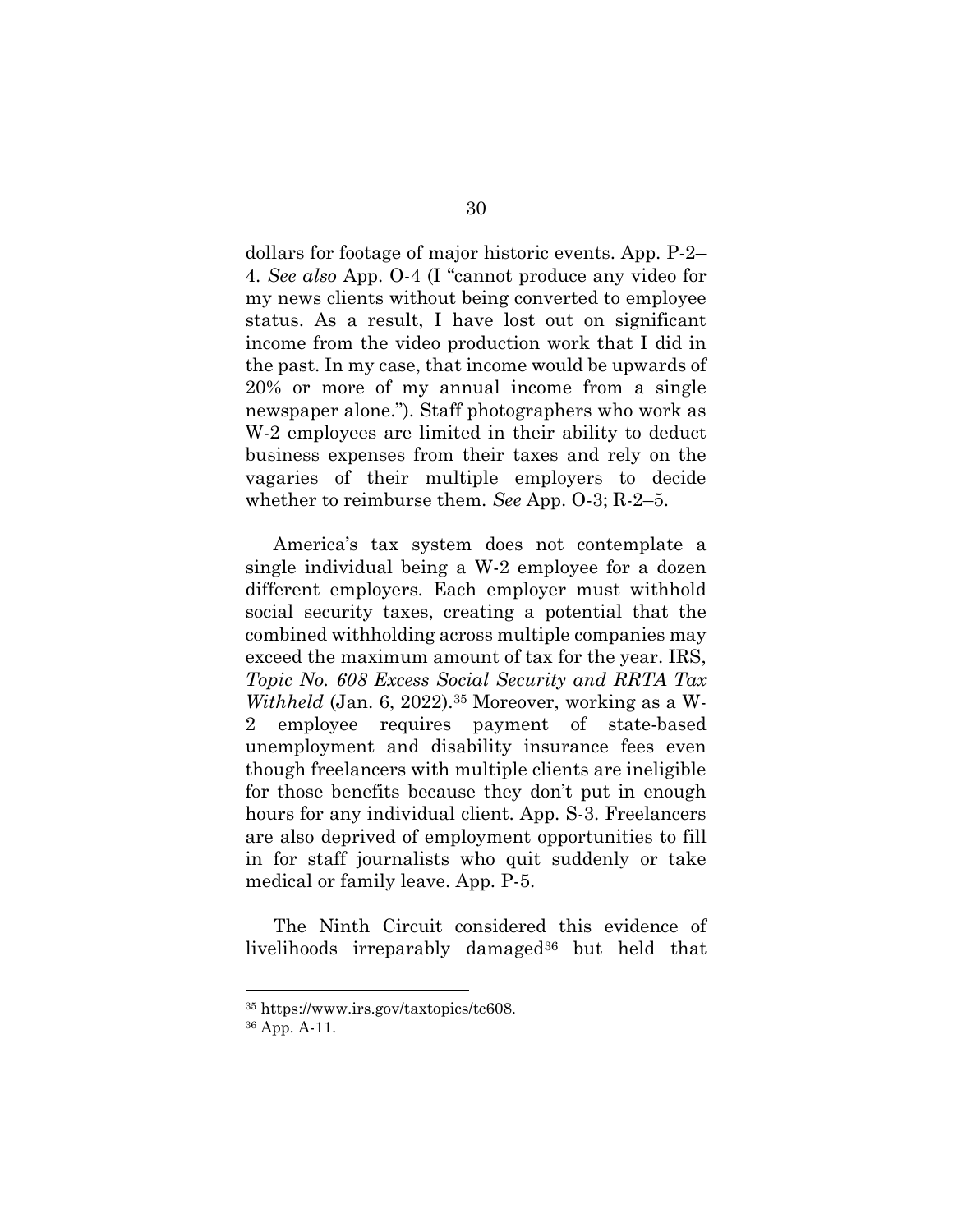Section 2778 was "incidental" because other portions of AB5 did not specifically target speaking professions. This approach encourages legislatures to enact thousand-page omnibus legislation to bury infringements on free speech amongst unrelated economic regulations. Cf. United States v. Winstar Corp., 518 U.S. 839, 903 n.52 (1996) (noting the hazard presented to the government's contracting power if Congress may repudiate a contract by burying the repudiation in a larger piece of legislation). Free speech rights cannot be dependent on the style and length of legislation.

### B. The Court Below, and Some Others, Hold That Economic Regulation That Selectively Burdens Certain Speakers Does Not Implicate First Amendment Speech Rights at All

The Ninth Circuit's narrow view of what constitutes an economic regulation's "incidental" effect on speech rights, rendering it unworthy of judicial scrutiny, is shared by the Third, Seventh, and Eleventh Circuits and the highest courts of Kansas and North Carolina.

In Left Field Media LLC v. City of Chicago, 822 F.3d 988 (7th Cir. 2016), the Seventh Circuit considered a Chicago ordinance that regulated peddling on sidewalks adjacent to Wrigley Field. The publisher of a baseball magazine challenged the law after his sales representatives were ordered to move away from the stadium. The court rejected the publisher's First Amendment challenge, holding that the ordinance did not regulate speech; it regulated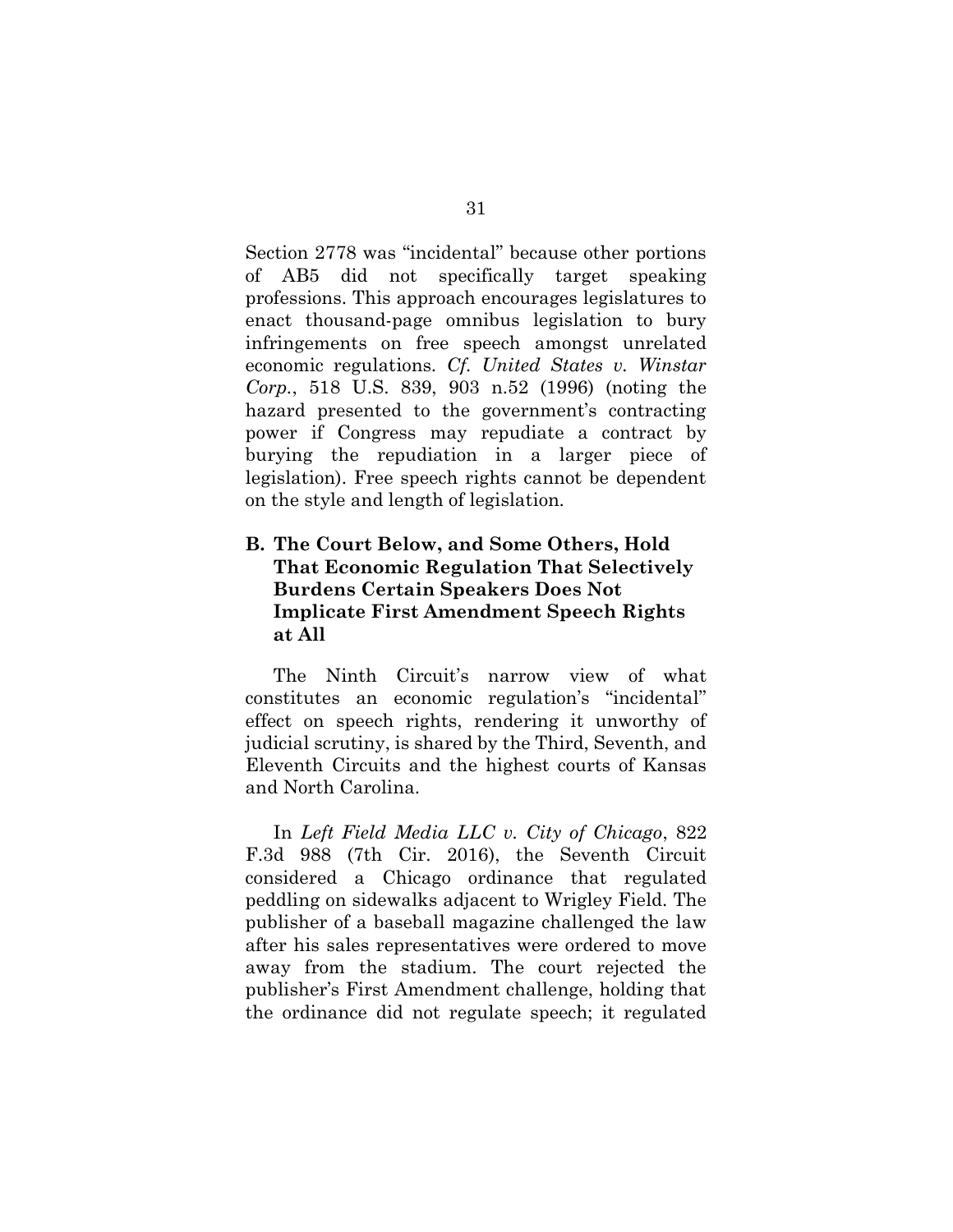peddling "without regard to" the merchandise sold. Id. at 990. The court suggested, however, that if Cubs' employees and authorized vendors were allowed to sell game programs and merchandise on the same adjacent sidewalks, this could entitle the publisher to an injunction against discriminatory enforcement of the ordinance. Id. at 991. Additionally, the court noted in dicta that the ordinance's exemption for newspapers possibly presented a constitutional problem. Id. at 992 (citing Lowe v. S.E.C., 472 U.S. 181, 207–10 (1985)). The city subsequently eliminated that exemption. Left Field Media LLC v. City of Chicago, 959 F.3d 839, 840 (7th Cir. 2020).

In Wright v. City of St. Petersburg, Fla., 833 F.3d 1291, 1293 (11th Cir. 2016), the Eleventh Circuit held that a "no trespassing" order that prevented a minister from entering a public park for one year had only an "incidental" effect on his speech rights, although it prevented him from ministering to the poor and homeless there. The prohibition also prevented him from attending a press conference on police brutality held inside the park the day after his arrest. Id. at 1294. Because the "no trespassing" ordinance was broadly written to encompass nonspeakers, the Eleventh Circuit refused to consider the First Amendment rights of individually silenced for burdened speakers. Id. at 1296 (citing Arcara v. Cloud Books, Inc., 478 U.S. 697, 706–07 (1986)). The court held that, without evidence, the ordinance was employed as a pretext for suppressing speech; a person whose speech is in fact restricted—even completely silenced—has no First Amendment claim and that First Amendment scrutiny "has no relevance" to the ordinance. Id. at 1298.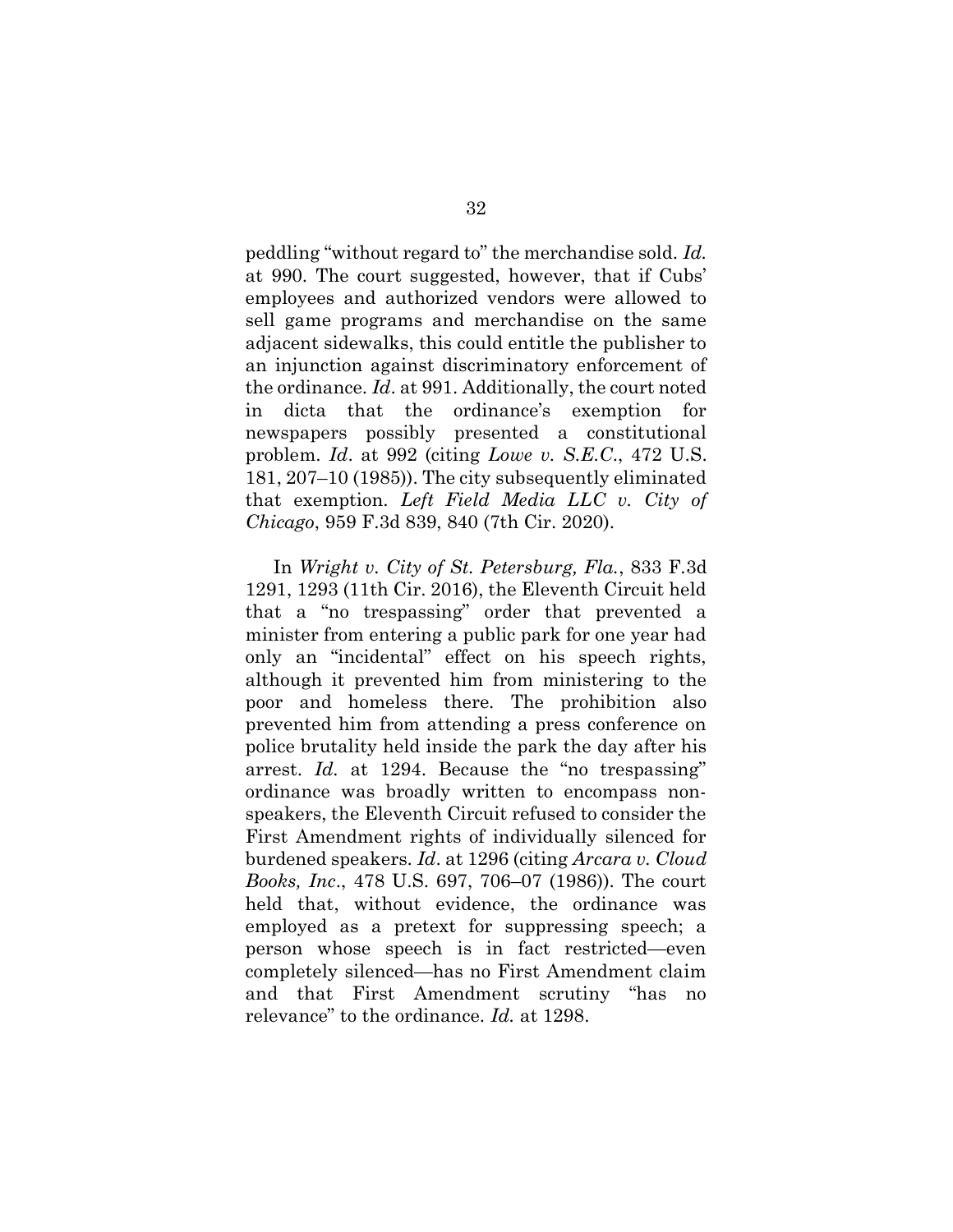The Third Circuit rejected a student newspaper's First Amendment challenge to a law that prohibited it from running paid advertisements for liquor-related businesses. The newspaper could run the ads but could not accept payment for them. The Pitt News v. Fisher, 215 F.3d 354, 366 (3d Cir. 2000). Despite the newspaper losing significant revenue, the court believed the First Amendment was not even implicated, opining that the newspaper "proceeds on the erroneous premise that it has a constitutional right not only to speak, but to speak profitably." Id. (quoting AMSAT Cable Ltd. v. Cablevision of Connecticut, 6 F.3d 867, 871 (2d Cir. 1993)) (government regulation that has an incidental economic effect of forcing cable operator out of business does not implicate the operator's First Amendment rights)). The Third Circuit concluded that "economic loss ... does not constitute a first amendment injury. 'The inquiry for First Amendment purposes is not concerned with economic impact; rather, it looks only to the effect of [an] ordinance upon freedom of expression.'" Id. (citations omitted).

State supreme courts are similarly split in their approaches to economic regulations that affect speaking industries. In *Hest Technologies*, *Inc. v.* State ex rel. Perdue, 366 N.C. 289 (2012), the North Carolina Supreme Court upheld a state law that banned the operation of video games connected with gambling. Id. at 290. A company that produced such games sued, arguing that the law unconstitutionally infringed on its freedom of speech. See Brown v. Entertainment Merchants Ass'n, 564 U.S. 786, 790 (2011) ("[V]ideo games qualify for First Amendment protection."). The court held that the law regulates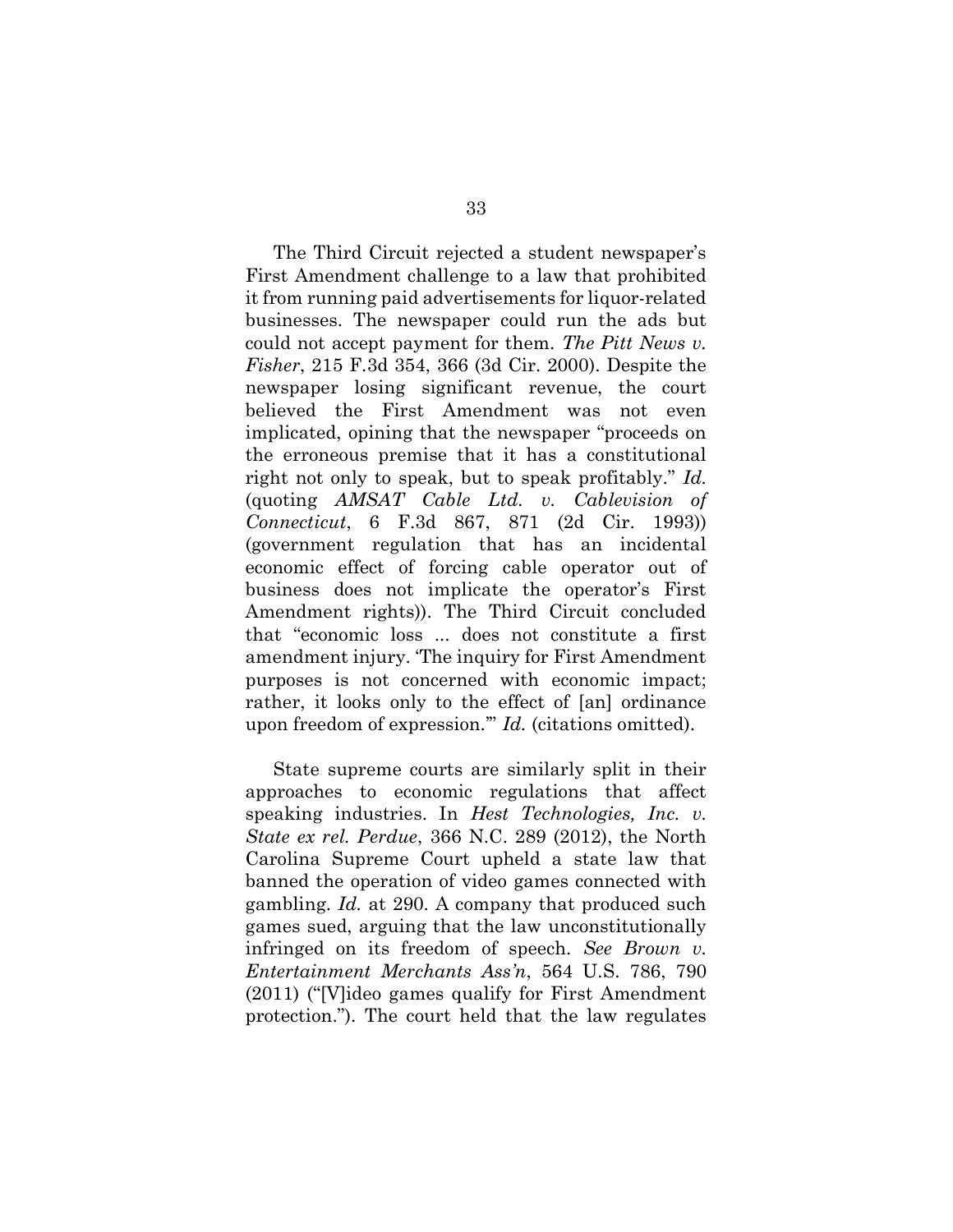conduct and not protected speech. Hest Techs., 366 N.C. at 296. It arrived at this conclusion first by declaring that the law doesn't affect video games qua video games; they are regulated only when they are "associated with the conduct of a [sweepstakes] payoff." Id. at 297 (citations omitted). The court also held that the law did not target specific speakers and that a sweepstakes winner announcement may not be "protected speech at all because the announcement is merely a necessary but incidental part of the overall noncommunicative activity of conducting the sweepstakes." Id. at 299.

The Supreme Court of Kansas upheld legislative abolition of the automobile brokerage business against a First Amendment and other challenges in Blue v. McBride, 252 Kan. 894 (1993). Automobile brokers receive referrals of potential new car buyers from credit unions, serve as middlemen between customers and participating sales dealers, and provide information to prospective customers on a wide variety of vehicles. *Id.* at 898. The court resolved the First Amendment claim in syllogistic fashion, noting without citation that (1) the law was intended to abolish the business of automobile brokering; (2) the brokers' speech is incidental to the abolished business; (3) the state can abolish automobile brokering; therefore (4) the individual brokers cannot state a First Amendment claim. Id. at 921.

All these courts foreclose First Amendment claims and refuse to engage in any judicial scrutiny by deeming laws' effects to be "incidental."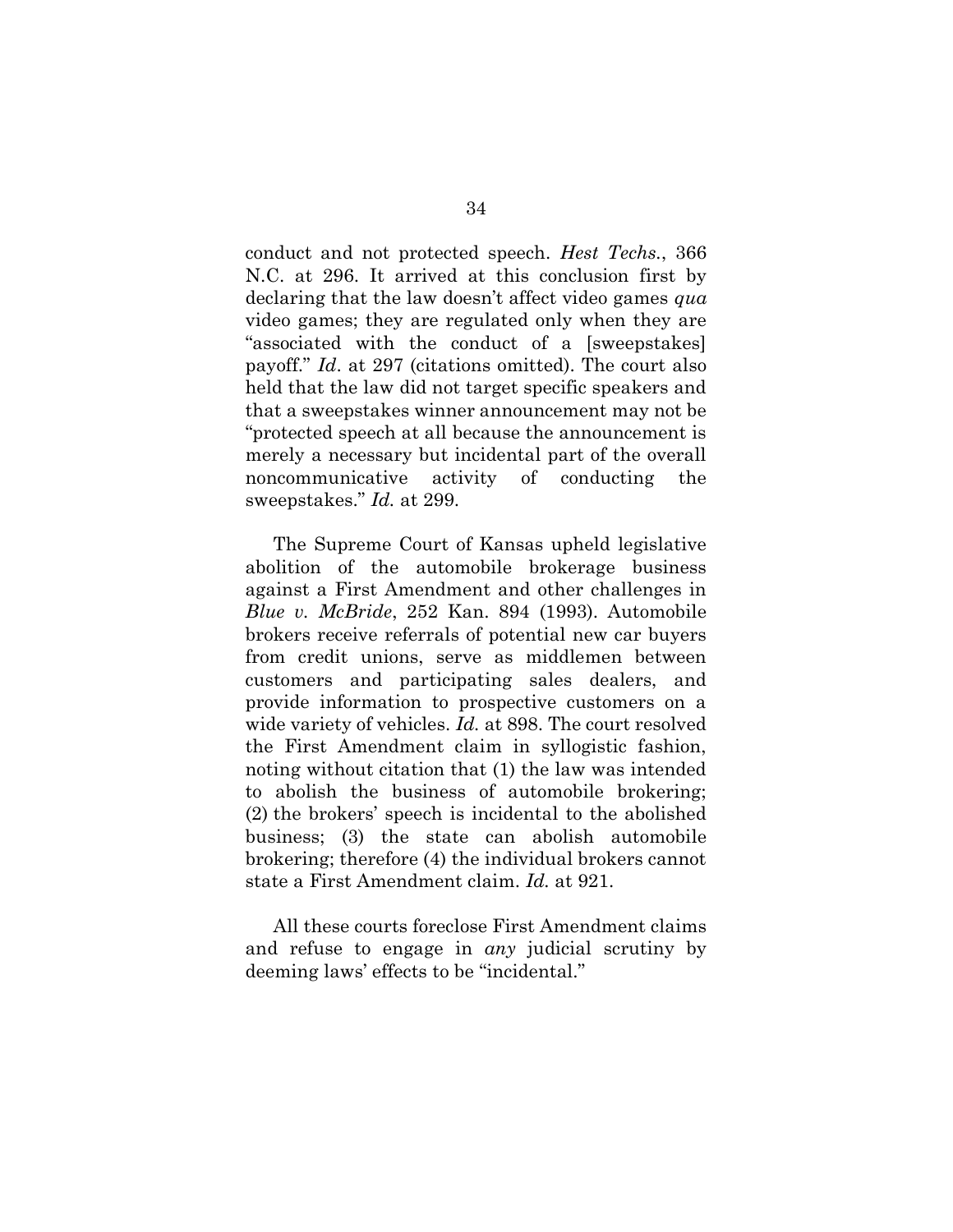### C. Other Courts Hold That Economic Regulation That Selectively Burdens Certain Speakers Requires Judicial Scrutiny Under the First Amendment

In conflict with the Ninth Circuit below, the First, Fourth, and Eighth Circuits and the Connecticut Supreme Court recognize that selective economic burdens on speech warrant heightened scrutiny.

In Comcast of Maine/New Hampshire, Inc. v. Mills, 988 F.3d 607, 661 (1st Cir. 2021), the court applied intermediate scrutiny to a cable company's claim that a statute requiring it to carry certain channels violated its First Amendment rights. The state argued that "must-carry" provisions merely regulate industry practices, but Comcast pointed to significant financial burdens on its ability to speak, including overhauling its ordering, distribution, and billing systems; replacing some customers' outdated cable boxes; and legal fees related to renegotiating affiliation agreements. Id. at 614. The court noted that "[t]axing the media may be the most obvious way to impose a burden, but it is not the only way." Id. at 616 (citing Simon & Schuster, Inc. v. Members of N.Y. State Crime Victims Bd., 502 U.S. 105, 108–09 (1991) ("Son of Sam" law escrowed the speaker's speech-derived income for at least five years)). Given the nature and extent of these financial burdens, the court held that it didn't matter that the must-carry rules lacked any reference to the content of the speech and are not designed to favor or disadvantage any particular speech, id. at 643–45, 652, and the court therefore scrutinized Comcast's First Amendment claims. Id. at 661.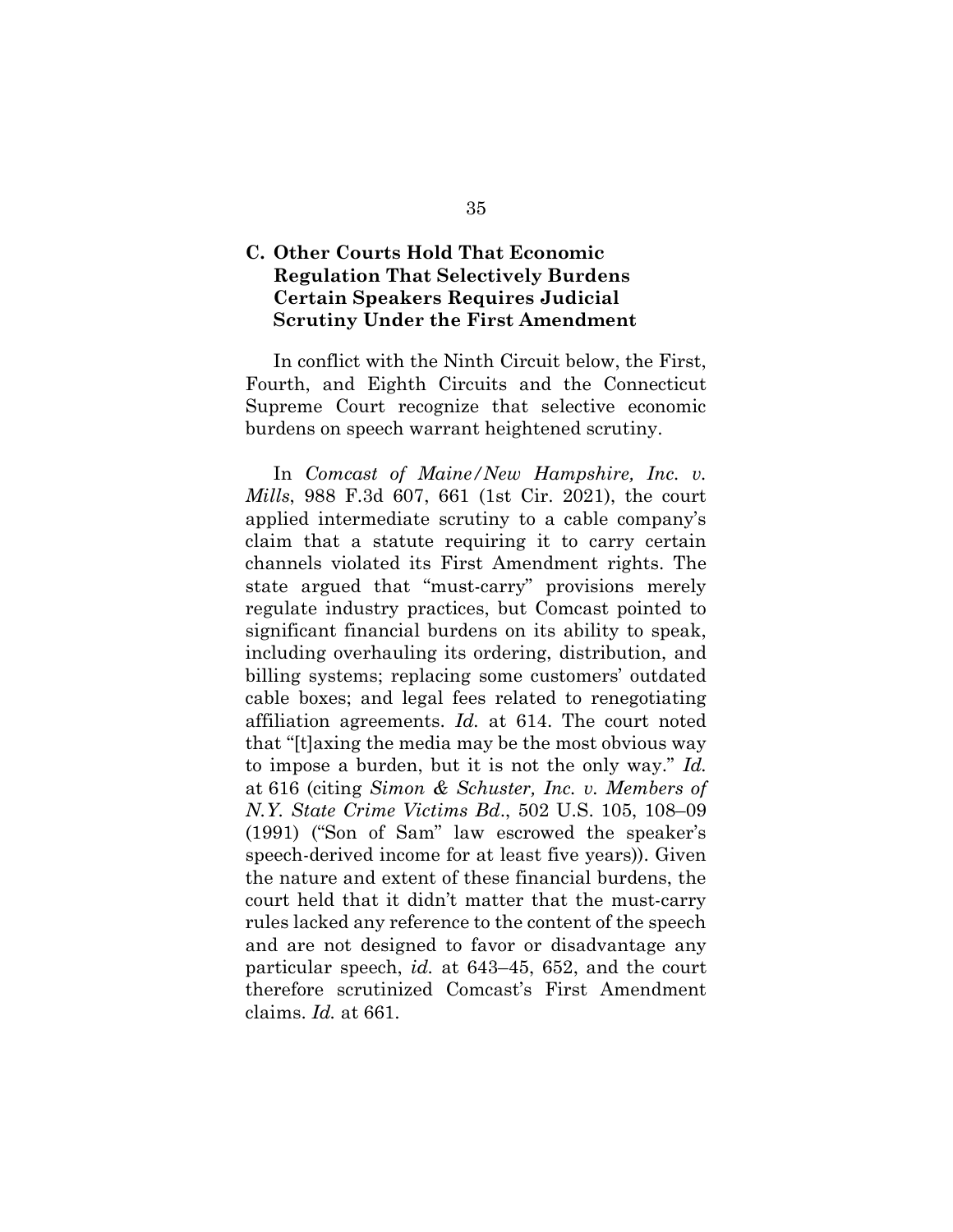In Ness v. City of Bloomington, 11 F.4th 914 (8th Cir. 2021), the court considered an ordinance forbidding photography and video recording in the public park. A woman was charged with violating the ordinance when she photographed and shot video of activity in the park related to a controversy over the park's usage. The court held that "if the act of making a photograph or recording is to facilitate speech that will follow," it is a First Amendment protected step in the "speech process." Id. at 923, relying on Citizens United v. Fed. Election Comm'n, 558 U.S. 310, 336–37 (2010). The court acknowledged the lesser protection granted to speech incidentally burdened by prohibitions on conduct. Id. (citing Sorrell, 564 U.S. at 567, and Rumsfeld v. Forum for Acad. & Institutional Rts., Inc., 547 U.S. 47, 62 (2006)). Yet it held that Ness's photography and video were "analogous to news gathering" and "entitled to First Amendment protection because they are an important stage of the speech process that ends with the dissemination of information about a public controversy." Id. (citations omitted). See also Missouri Broadcasters Ass'n v. Schmitt, 946 F.3d 453, 458–59 (8th Cir. 2020) (statute regulating economic activity that does not mention speech explicitly still subject to First Amendment scrutiny because "its practical operation restricts speech based on content and speaker identity") (emphasis added).

The Fourth Circuit considered the nature of the burden on speech in Billups v. City of Charleston, South Carolina, 961 F.3d 673 (4th Cir. 2020), involving a challenge to a city's tour guide licensing scheme. The city described the ordinance as a general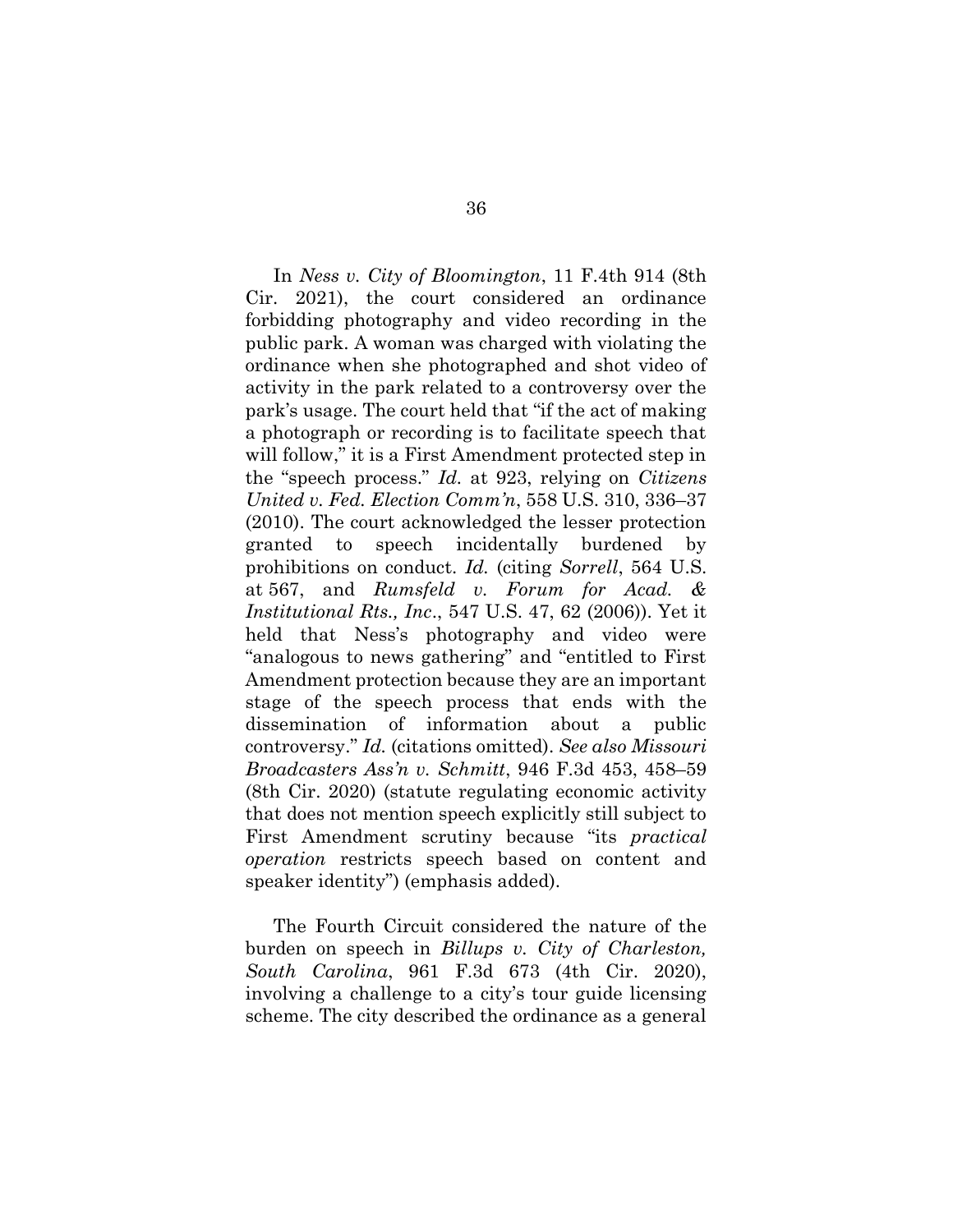business regulation governing conduct that merely imposes an incidental burden on speech. Id. at 682. The court disagreed, holding that the ordinance directly burdened protected speech by prohibiting unlicensed tour guides from "leading paid tours—in other words, speaking to visitors—on certain public sidewalks and streets." Id. at 682–83. The court rejected the city's argument that regulation of a commercial transaction is "exempt from First Amendment scrutiny." Id. at 683 (citing Holder, 561 U.S. at 28 ("The law here may be described as directed at conduct ... but as applied to plaintiffs the conduct triggering coverage under the statute consists of communicating a message."), and Am. Entertainers, L.L.C. v. City of Rocky Mount, 888 F.3d 707, 715 (4th Cir. 2018) (the First Amendment applies even if the challenged regulation "was adopted for a purpose unrelated to the suppression of expression—e.g., to regulate conduct, or the time, place, and manner in which expression may take place")). The court concluded that by restricting tours to those led only by licensed guides, the city forbade the expression of ideas and thus warranted judicial scrutiny under the First Amendment. Id. at 684.

The Connecticut Supreme Court also carefully scrutinizes general regulations that the government considers only an "incidental" burden on speech. In Leydon v. Town of Greenwich, 257 Conn. 318, 320 (2001), the court considered whether a city could restrict access to its parks to residents and their guests. The court held that the access restriction, although not specifically targeting speech, nonetheless implicated First Amendment rights because city parks are public forums and "the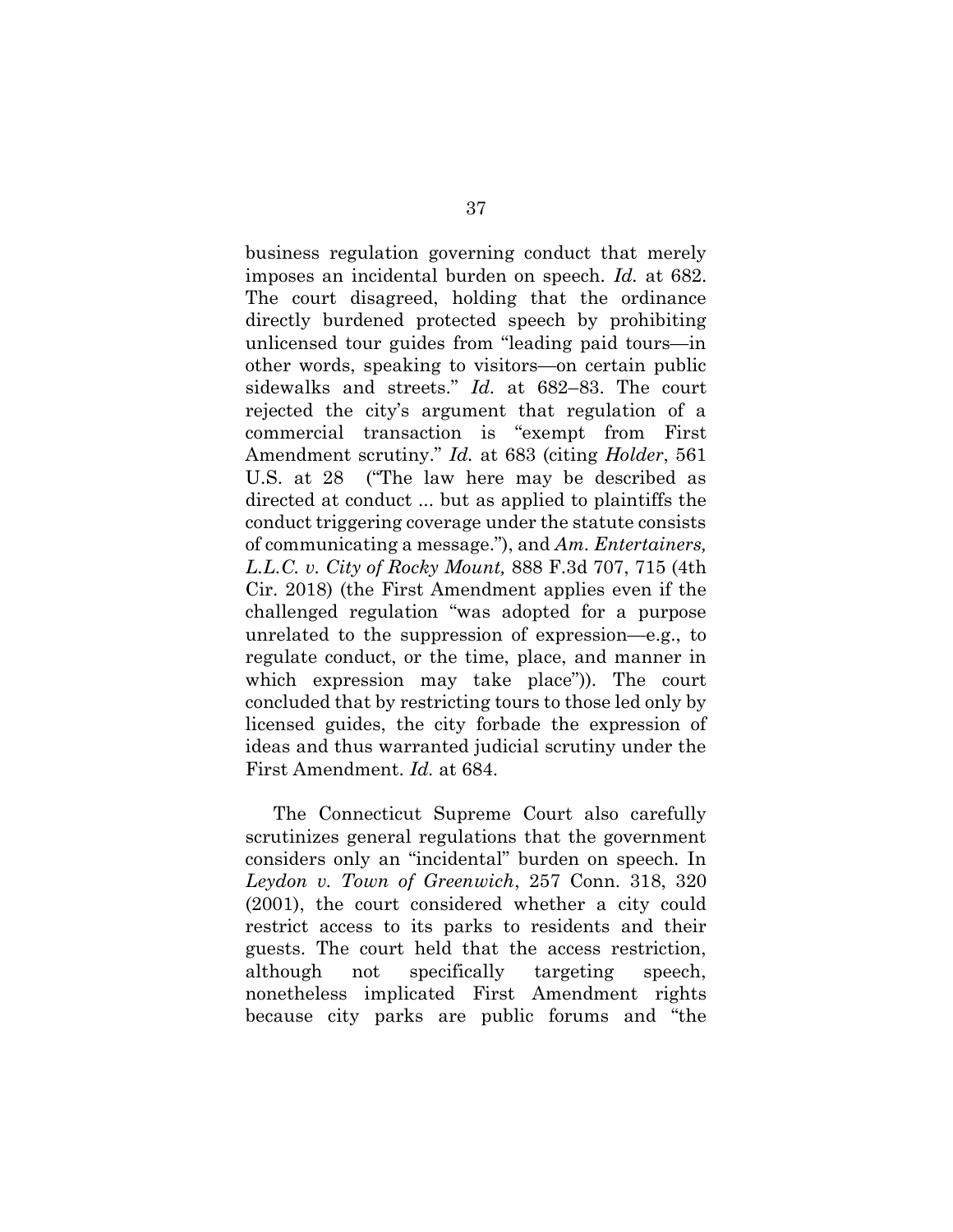ordinance bars a large class of nonresidents ... from engaging in a multitude of expressive and associational activities." Id. at 339–43, 346. The court was unpersuaded by the town's concern with overcrowding, litter, or general maintenance requirements that increase with a park's heavier use because, regardless of intent or justification, the ordinance's actual effect on protected speech required judicial scrutiny.

The common thread through these decisions is a practical assessment of financial and other burdens suffered by *individuals* who claim violation of free speech rights. They stand in stark conflict to the court below, which relegated the significant financial burdens established in the record to specks of insignificance, unworthy of judicial scrutiny.